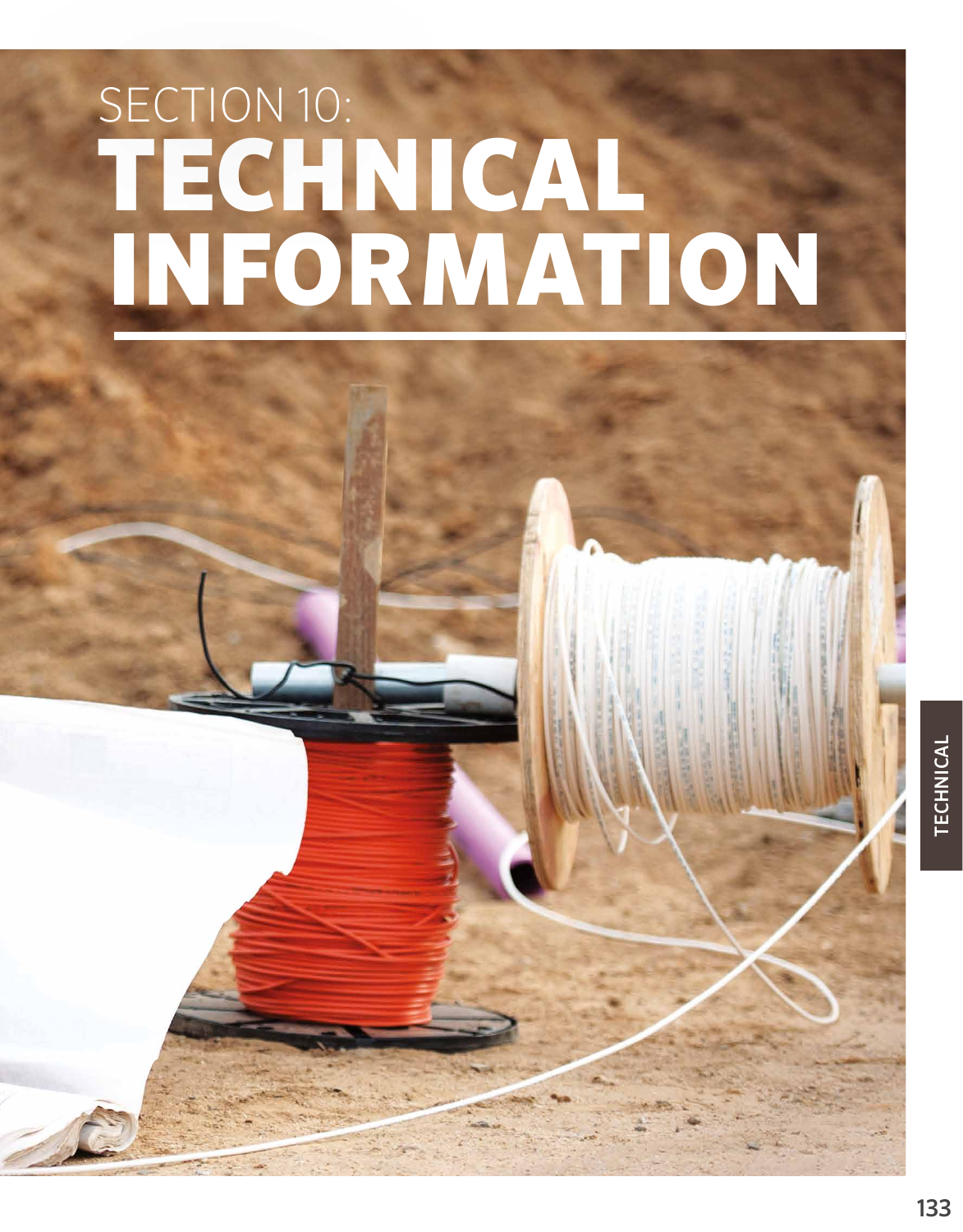## HUNTER *Technical Services*



### Our Hunter Technical Service Team has more than 197 years of combined industry expertise.

**Anyone can sell you products.** At Hunter, we've always believed the difference lies in providing world-class product support to make your job easier. When you need technical help, whether it's to ask a quick question or to get productspecific troubleshooting assistance, you can count on Hunter's Technical Services Team to provide the best support in the industry. Our knowledgeable experts are always available to help you.

In addition, our Field Service Team provides on-site training and troubleshooting assistance with Central Control, decoder system, and other commercial, residential, municipal, and golf course installations. Their combined experience of 200+ years in the industry is invaluable when you need factory support by phone, remote desktop, or at the job site.

#### *Contact Us*

Phone: 1-800-733-2823, Mon–Fri 6 a.m.–4 p.m. PST Email: huntertechnicalsupport@hunterindustries.com After Hours: Leave us a voice message and someone from our team will return your call the next business day

#### *Online Product Information*

Visit our Support Library for instructional videos, owner's manuals, installation details, articles, and more.

Rotors, Controllers, Sensors, Drip/Micro Irrigation, Valves, Sprays, Nozzles, FX Control, and Central Control www.hunterindustries.com/support

#### *Hablamos Español*

Tenemos varios técnicos que hablan Español para ayudarle. Soporte por línea esta disponible también:

www.hunterindustries.com/es/support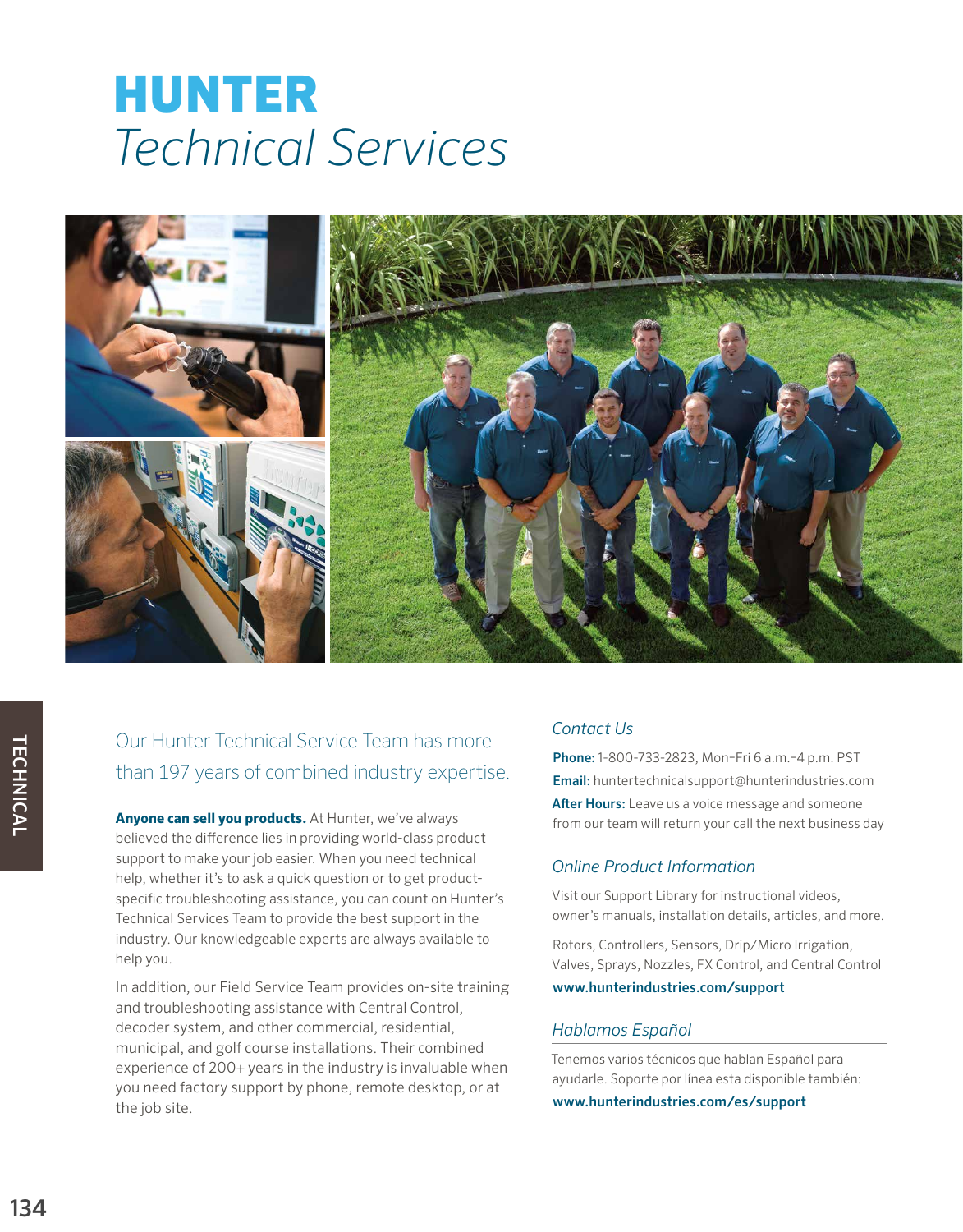

# PRODUCT *Specialist Program*

This unique training program is designed to equip contractors, distributors, and other professionals with the knowledge to become familiar with Hunter products.

#### *To get started:*

#### 1. Access the training website:

- Visit www.training.hunterindustries.com
- Log in or create a new account
- Click on courses, enroll at no cost, watch the training module, and take the quiz

#### 2.Take courses for the level you choose:

- Click on the Specialist Program and choose the level you need
- Click on the courses required for each level and enroll in the courses
- Watch the training module and take the quiz

#### 3.Apply for your certificate:

- Submit the Completion Notification Form for each level
- Obtain your certificate and use your membership card. You may use your certificates to apply for Continuing Education Unit Credits through the Irrigation Association

#### *Choose from three levels of training:*

Technician Level: Basic knowledge of the entire Hunter product line

Specialist Level: In-depth knowledge on a particular product

Expert Level: Thorough knowledge on a product category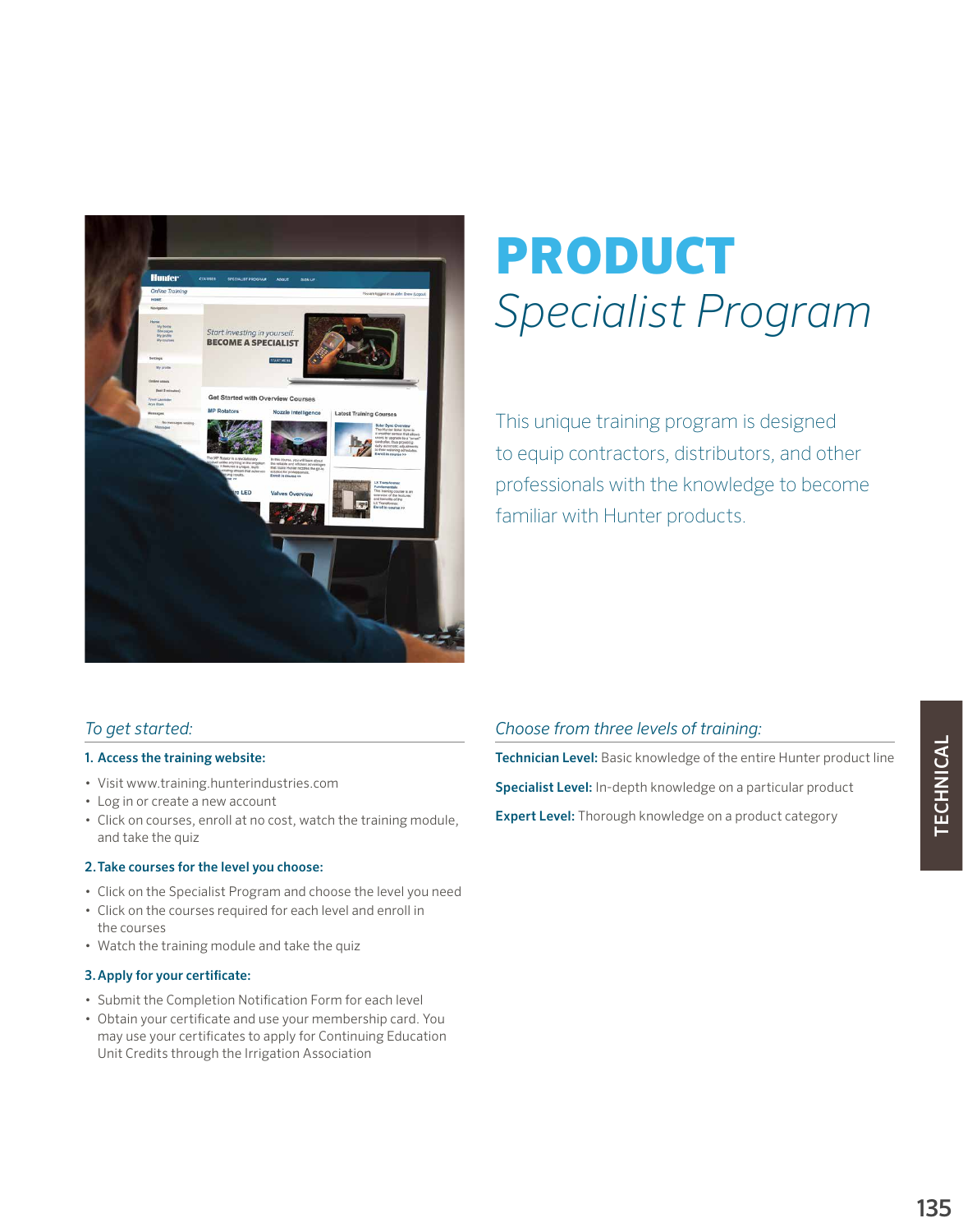Bringing together a combination of intelligent design, carefully controlled manufacturing, and regular testing to ensure conformity to the strictest standards, Hunter has been able to create truly exceptional nozzles. Essentially, we have made the science of developing superior nozzles—and thus, superior sprinklers—look easy. In the process, we have also made it easy for you to determine which of these high performance sprinklers can be used to replace other brands. Simply consult the following replacement guide to find the appropriate Hunter sprinkler for any irrigation need.

| <b>PGJ GEAR DRIVEN</b><br><b>ROTARY SPRINKLERS</b> |                          | <b>PGP® GEAR DRIVEN ROTARY SPRINKLERS</b> |                                 |                |                          |                              | <b>PGP® GEAR DRIVEN ROTARY SPRINKLERS</b> |               |                                           |                |
|----------------------------------------------------|--------------------------|-------------------------------------------|---------------------------------|----------------|--------------------------|------------------------------|-------------------------------------------|---------------|-------------------------------------------|----------------|
| To Replace<br><b>RAIN BIRD®</b>                    | <b>Use Hunter Nozzle</b> | $\bullet$ Red                             | To Replace<br><b>RAIN BIRD®</b> |                | <b>Use Hunter Nozzle</b> | $\bullet$ Red $\bullet$ Blue | To Replace<br><b>TORO®</b>                |               | <b>Use Hunter Nozzle</b><br>$\bullet$ Red | $\bullet$ Blue |
| 3500                                               | 0.75                     | 0.75                                      | <b>Mini-Paw 15103</b>           | 07 (Black)     | 6                        | 2.5                          | 300/340                                   | 308-XX-02     | $\overline{4}$                            | 1.5            |
|                                                    | $\mathbf{1}$             | 1.0                                       |                                 | 09 (Green)     | $\overline{7}$           | 3.0                          | <b>Stream Rotor</b>                       | 308-XX-03     | $\overline{7}$                            | 3.0            |
|                                                    | 1.5                      | 1.5                                       | Maxi-Paw 2045                   | 06 (Red)       | 5                        | 2.0                          |                                           | 316-XX-02     | $\overline{7}$                            | 3.0            |
|                                                    | $\overline{2}$           | 2.0                                       |                                 | 07 (Black)     | 6                        | 2.5                          |                                           | 316-XX-03     | 10                                        | 8.0            |
|                                                    | 3                        | 3.0                                       |                                 | 08 (Blue)      | 8                        | 4.0                          | XP-300 Series                             | XP-300-090-07 | $\overline{4}$                            | 1.5            |
|                                                    | $\overline{4}$           | 4.0                                       |                                 | 10 (Yellow)    | 9                        | 5.0                          |                                           | 180-07        | $\overline{7}$                            | 3.0            |
| T-Bird T-22                                        | .65 (Blue)               | 0.75                                      |                                 | 12 (Beige)     | 10                       | 8.0                          |                                           | 360-07        | 10                                        | 8.0            |
|                                                    | 1.0 (Red)                | 1.0                                       | $R-50$                          | 1.5 (Black)    | 5                        | 2.0                          |                                           | XP-300-090-09 | 5                                         | 2.0            |
|                                                    | $1.3$ (Black)            | 1.5                                       |                                 | 2.0 (Brown)    | $\overline{7}$           | 3.0                          |                                           | 180-09        | 8                                         | 4.0            |
|                                                    | 2.0 (Brown)              | 2.0                                       |                                 | $3.0$ (Gray)   | 8                        | 4.0                          |                                           | 360-09        | 11                                        | $\sim$ $-$     |
|                                                    | $2.5$ (Gray)             | 2.5                                       |                                 | 4.0 (Yellow)   | 9                        | 5.0                          |                                           | XP-300-090-10 | 5                                         | 2.0            |
|                                                    | 4.0 (Yellow)             | 4.0                                       |                                 | 6.0 (Green)    | 10                       | 8.0                          |                                           | $180 - 10$    | 9                                         | 5.0            |
| T-Bird T-30                                        | $1.0$ (Red)              | 1.0                                       | T-Bird T-30                     | $1.3$ (Black)  | 4                        | 1.5                          |                                           | 360-10        | 12                                        | $\sim$ $-$     |
|                                                    | $1.3$ (Black)            | 1.5                                       |                                 | $2.5$ (Gray)   | 6                        | 2.5                          | Super 600                                 | 1.3           | $\overline{\mathbf{4}}$                   | 1.5            |
|                                                    | 2.0 (Brown)              | 2.0                                       |                                 | 5.0 (Green)    | 9                        | 5.0                          |                                           | 2.5           | $\overline{7}$                            | 3.0            |
|                                                    | $2.5$ (Gray)             | 2.5                                       | 5000                            | 1.5            | 4                        | 1.5                          |                                           | 5.0           | 10                                        | 8.0            |
|                                                    | 4.0 (Yellow)             | 4.0                                       |                                 | 2.0            | 5                        | 2.0                          |                                           | 6.0           | 10                                        | 8.0            |
|                                                    | 5.0 (Green)              | 5.0                                       |                                 | 3.0            | $\overline{7}$           | 3.0                          | Super 700                                 | 1.3           | $\overline{3}$                            | 1.5            |
|                                                    |                          |                                           |                                 | 4.0            | 8                        | 4.0                          |                                           | 1.5           | $\overline{4}$                            | 1.5            |
|                                                    |                          |                                           |                                 | 6.0            | 9                        | 5.0                          |                                           | 2.0           | 5                                         | 2.0            |
| To Replace                                         | <b>Use Hunter Nozzle</b> |                                           |                                 | 8.0            | 10                       | 8.0                          |                                           | 3.0           | $\overline{7}$                            | 3.0            |
| <b>TORO®</b>                                       |                          | $\bullet$ Red                             | 5505                            | $\overline{2}$ | 5                        | 2.0                          |                                           | 4.5           | 8                                         | 4.0            |
| 300/340                                            | $\mathbf{1}$             | 0.75                                      |                                 | 3              | 6                        | 2.5                          |                                           | 6.0           | $\overline{9}$                            | 5.0            |
| <b>Stream Rotor</b>                                | $\overline{2}$           | 1.5                                       |                                 | 4              | $\overline{7}$           | 3.0                          |                                           | 7.5           | 10                                        | 8.0            |
|                                                    | 3                        | 3.0                                       |                                 | 5              | 8                        | 4.0                          |                                           | 9.0           | 11                                        | 8.0            |
|                                                    |                          |                                           |                                 | 6              | 9                        | 5.0                          | Super 800                                 | 0.50          | $\mathbf{1}$                              | $\overline{a}$ |
| To Replace                                         | <b>Use Hunter Nozzle</b> |                                           |                                 | 8              | 10                       | 8.0                          |                                           | 0.75          | $\overline{2}$                            | $ -$           |
| <b>NELSON®</b>                                     |                          | $\bullet$ Red                             |                                 | 10             | 10                       | 8.0                          |                                           | 1.0           | $\overline{4}$                            | 1.5            |
|                                                    |                          |                                           |                                 | 12             | 11                       | 8.0                          |                                           | 2.0           | 6                                         | 2.0            |
| 5500                                               | #51                      | 0.75                                      |                                 |                |                          |                              |                                           | 2.5           | $\overline{7}$                            | 2.5            |
|                                                    | #52                      | 1.5                                       |                                 |                |                          |                              |                                           | 3.0           | 8                                         | 3.0            |
|                                                    | #53                      | 2.0                                       | To Replace                      |                | <b>Use Hunter Nozzle</b> |                              |                                           | 4.0           | 9                                         | 4.0            |
|                                                    | #54                      | 2.5                                       | K-RAIN <sup>®</sup>             |                |                          | $\bullet$ Red $\bullet$ Blue |                                           | 6.0           | 10                                        | 6.0            |
|                                                    |                          |                                           | <b>RPS75</b>                    | 0.50           | $\mathbf{1}$             | $\overline{a}$               |                                           | 8.0           | 11                                        | 8.0            |
|                                                    |                          |                                           |                                 | 0.75           | $\overline{2}$           | $-$                          | <b>TR50</b>                               | 1.0           | 3                                         | $-$            |
|                                                    |                          |                                           |                                 | 1.0            | $\overline{4}$           | 1.5                          |                                           | 1.5           | $\overline{4}$                            | 1.5            |
|                                                    |                          |                                           |                                 | 2.0            | 6                        | 2.0                          |                                           | 2.0           | 5                                         | 2.0            |
|                                                    |                          |                                           |                                 | 2.5            | $\overline{7}$           | 2.5                          |                                           | 3.0           | 6                                         | 3.0            |
|                                                    |                          |                                           |                                 | 3.0            | 8                        | 3.0                          |                                           | 4.5           | 8                                         | 4.0            |
|                                                    |                          |                                           |                                 | 4.0            | 9                        | 4.0                          |                                           | 6.0           | 9                                         | 6.0            |
|                                                    |                          |                                           |                                 | 6.0            | 10                       | 6.0                          |                                           | 7.5           | 10                                        | 8.0            |
|                                                    |                          |                                           |                                 | 8.0            | 11                       | 8.0                          |                                           | 9.0           | 11                                        | 8.0            |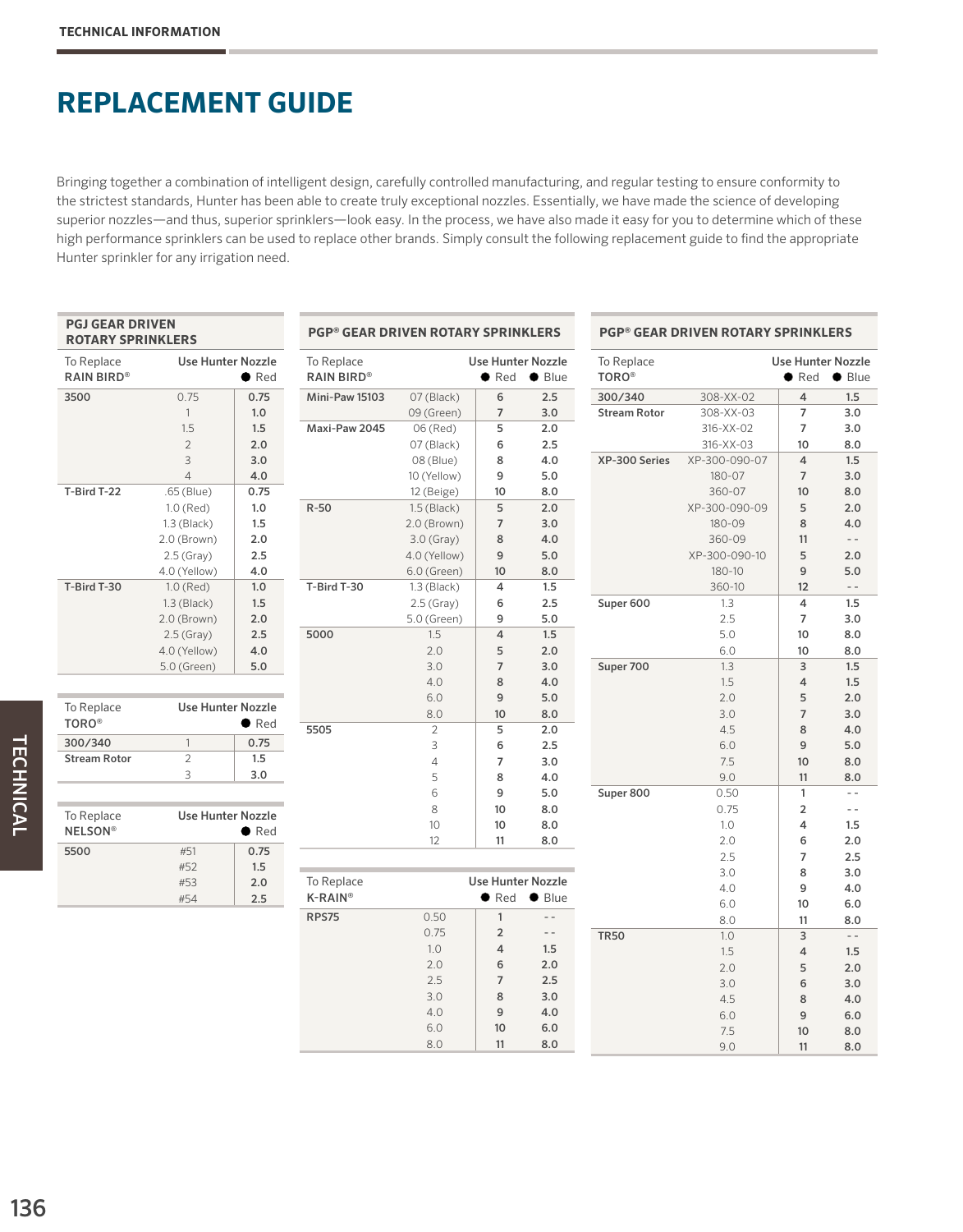#### **PGP® ULTRA / I-20 GEAR DRIVEN ROTARY SPRINKLERS**

| To Replace<br><b>RAIN BIRD®</b> | <b>Use Hunter Nozzle</b><br>Blue |       | To Replace<br><b>TORO®</b> |                         |
|---------------------------------|----------------------------------|-------|----------------------------|-------------------------|
| Mini-Paw 15103                  | 07 (Black)                       | 2.5   | 300/340                    | 308-                    |
|                                 | 09 (Green)                       | 3.0   | <b>Stream Rotor</b>        | 308-                    |
| Maxi-Paw 2045                   | 06 (Red)                         | 2.0   |                            | $316 -$                 |
|                                 | 07 (Black)                       | 2.5   |                            | $316 -$                 |
|                                 | 08 (Blue)                        | 4.0   | XP-300 Series              | XP-300                  |
|                                 | 10 (Yellow)                      | 5.0   |                            | 18 <sup>1</sup>         |
|                                 | 12 (Beige)                       | 8.0   |                            | 36                      |
| $R-50$                          | $1.5$ (Black)                    | 2.0   |                            | XP-300                  |
|                                 | 2.0 (Brown)                      | 3.0   |                            | 18 <sub>1</sub>         |
|                                 | 3.0 (Gray)                       | 4.0   |                            | 36                      |
|                                 | 4.0 (Yellow)                     | 5.0   |                            | $XP-300$                |
|                                 | $6.0$ (Green)                    | 8.0   |                            | 18                      |
| T-Bird T-30                     | $1.3$ (Black)                    | 1.5   |                            | 36                      |
|                                 | $2.5$ (Gray)                     | 2.5   | Super 600                  |                         |
|                                 | 5.0 (Green)                      | 5.0   |                            |                         |
| 5000                            | 1.5                              | 1.5   |                            |                         |
|                                 | 2.0                              | 2.0   |                            | $\epsilon$              |
|                                 | 3.0                              | 3.0   | Super 700                  |                         |
|                                 | 4.0                              | 4.0   |                            |                         |
|                                 | 6.0                              | 5.0   |                            |                         |
|                                 | 8.0                              | 8.0   |                            |                         |
| 5505                            | 2                                | 2.0   |                            |                         |
|                                 | 3                                | 2.5   |                            |                         |
|                                 | $\overline{4}$                   | 3.0   |                            |                         |
|                                 | 5                                | 4.0   |                            | $\ddot{\Omega}$         |
|                                 | 6                                | 5.0   | Super 800                  | 0                       |
|                                 | 8                                | 8.0   |                            | C                       |
|                                 | 10                               | 8.0   |                            |                         |
|                                 | 12                               | 8.0   |                            |                         |
|                                 |                                  |       |                            |                         |
|                                 |                                  |       |                            |                         |
| To Replace                      | <b>Use Hunter Nozzle</b>         |       |                            | $\overline{\mathbf{r}}$ |
| $K-RAIN^*$                      |                                  | Blue  |                            |                         |
| <b>RPS75</b>                    | 0.50                             | $ -$  |                            | ξ                       |
|                                 | 0.75                             | $- -$ | <b>TR50</b>                |                         |
|                                 | 1.0                              | 1.5   |                            |                         |
|                                 | 2.0                              | 2.0   |                            |                         |
|                                 | 2.5                              | 2.5   |                            |                         |
|                                 | 3.0                              | 3.0   |                            |                         |
|                                 | 4.0                              | 4.0   |                            |                         |
|                                 | 6.0                              | 6.0   |                            |                         |

6.0 6.0

8.0 8.0

| <b>PGP® ULTRA / I-20 GEAR DRIVEN</b><br><b>ROTARY SPRINKLERS</b> |                          |                |  |  |  |
|------------------------------------------------------------------|--------------------------|----------------|--|--|--|
| To Replace<br><b>TORO®</b>                                       | <b>Use Hunter Nozzle</b> | Blue           |  |  |  |
| 300/340                                                          | 308-XX-02                | 1.5            |  |  |  |
| <b>Stream Rotor</b>                                              | 308-XX-03                | 3.0            |  |  |  |
|                                                                  | 316-XX-02                | 3.0            |  |  |  |
|                                                                  | 316-XX-03                | 8.0            |  |  |  |
| XP-300 Series                                                    | XP-300-090-07            | 1.5            |  |  |  |
|                                                                  | 180-07                   | 3.0            |  |  |  |
|                                                                  | 360-07                   | 8.0            |  |  |  |
|                                                                  | XP-300-090-09            | 2.0            |  |  |  |
|                                                                  | 180-09                   | 4.0            |  |  |  |
|                                                                  | 360-09                   | $-$            |  |  |  |
|                                                                  | XP-300-090-10            | 2.0            |  |  |  |
|                                                                  | 180-10                   | 5.0            |  |  |  |
|                                                                  | 360-10                   | $ -$           |  |  |  |
| Super 600                                                        | 1.3                      | 1.5            |  |  |  |
|                                                                  | 2.5                      | 3.0            |  |  |  |
|                                                                  | 5.0                      | 8.0            |  |  |  |
|                                                                  | 6.0                      | 8.0            |  |  |  |
| Super 700                                                        | 1.3                      | 1.5            |  |  |  |
|                                                                  | 1.5<br>2.0               | 1.5<br>2.0     |  |  |  |
|                                                                  | 3.0                      | 3.0            |  |  |  |
|                                                                  | 4.5                      | 4.0            |  |  |  |
|                                                                  | 6.0                      | 5.0            |  |  |  |
|                                                                  | 7.5                      | 8.0            |  |  |  |
|                                                                  | 9.0                      | 8.0            |  |  |  |
| Super 800                                                        | 0.50                     | $\sim$ $\sim$  |  |  |  |
|                                                                  | 0.75                     | $\overline{a}$ |  |  |  |
|                                                                  | 1.0                      | 1.5            |  |  |  |
|                                                                  | 2.0                      | 2.0            |  |  |  |
|                                                                  | 2.5                      | 2.5            |  |  |  |
|                                                                  | 3.0                      | 3.0            |  |  |  |
|                                                                  | 4.0                      | 4.0            |  |  |  |
|                                                                  | 6.0                      | 6.0            |  |  |  |
|                                                                  | 8.0                      | 8.0            |  |  |  |
| <b>TR50</b>                                                      | 1.0                      | $ -$           |  |  |  |
|                                                                  | 1.5                      | 1.5            |  |  |  |
|                                                                  | 2.0                      | 2.0            |  |  |  |
|                                                                  | 3.0                      | 3.0            |  |  |  |
|                                                                  | 4.5                      | 4.0            |  |  |  |
|                                                                  | 6.0                      | 6.0            |  |  |  |
|                                                                  | 7.5                      | 8.0            |  |  |  |

9.0 8.0

#### **SPRAY SPRINKLERS**

| To Replace<br><b>ANY MERS NOZZLES</b> | Use Hunter Product | <b>Nozzles</b> |
|---------------------------------------|--------------------|----------------|
| <b>Nozzles</b>                        | 8' Radius          | 8A             |
|                                       | $10'$ Radius       | 10A            |
|                                       | 12' Radius         | 12A            |
|                                       | 15' Radius         | 15A            |
|                                       | 17' Radius         | 17A            |
| Rain Bird 1800                        | Pro-Spray          |                |
| <b>1800 SAM</b>                       | Pro-Spray-CV       |                |
| <b>1800 SAM PRS</b>                   | Pro-Spray-PRS30-CV |                |
| Uni-Spray                             | <b>PS Ultra</b>    |                |
|                                       |                    |                |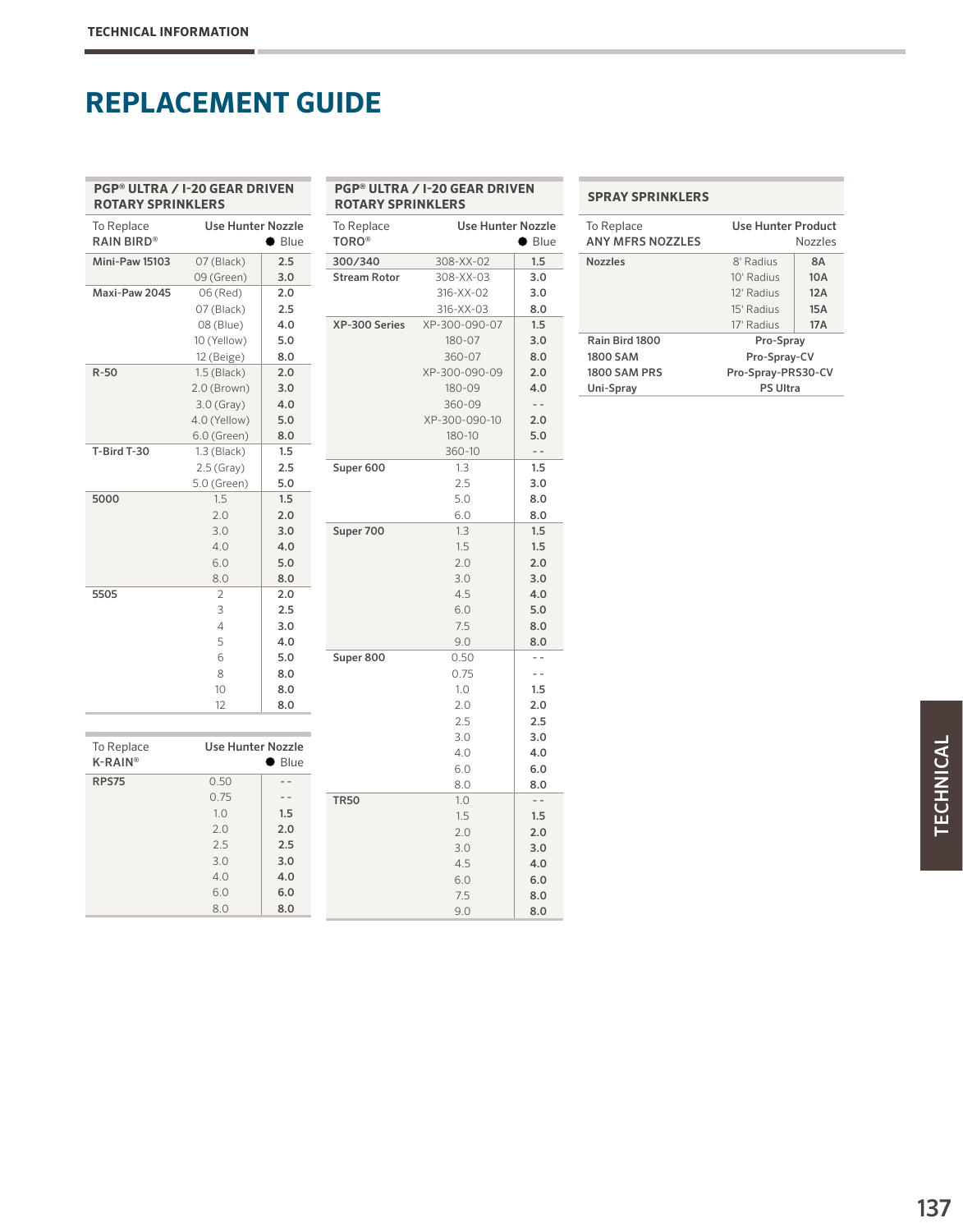|                                        | <b>I-25 GEAR DRIVEN ROTARY SPRINKLER</b>                                               |                                                                                           | $I-40$ GE                                              |
|----------------------------------------|----------------------------------------------------------------------------------------|-------------------------------------------------------------------------------------------|--------------------------------------------------------|
| <b>To Replace</b><br><b>RAIN BIRD®</b> |                                                                                        | <b>Use Hunter Nozzle</b>                                                                  | To Repla<br><b>RAIN BI</b>                             |
| <b>FALCON</b>                          | 4 (Black)<br>6 (Lt. Blue)<br>8 (Dk. Green)<br>10(Gray)<br>12 (Beige)<br>14 (Lt. Green) | 4 (Yellow)<br>5 (White)<br>7 (Orange)<br>8 (Lt. Brown)<br>10 (Lt. Green)<br>13 (Lt. Blue) | 41-51A<br>41-51A<br>47A-SAM<br>37A<br>65 SERIE<br>8005 |
| 41-51A<br>41-51A                       | 16 (Dk. Brown)<br>18 (Dk. Blue)<br>$18 \times 11.5$<br>$13 \times 11$                  | 18 (Red)<br>20 (Dk. Brown)<br>20 (Dk. Brown)<br>13 (Lt. Blue)                             |                                                        |
| 47 A<br>37A<br>7005                    | 16<br>14<br>4 (Black)                                                                  | 13 (Lt. Blue)<br>8 (Lt. Brown)<br>4 (Yellow)                                              | <b>TALON</b>                                           |
|                                        | 6 (Lt. Blue)<br>8 (Dk. Green)<br>10(Gray)                                              | 5 (White)<br>8 (Lt. Brown)<br>10 (Lt. Green)                                              |                                                        |
|                                        | 12 (Beige)<br>14 (Lt. Green)<br>16 (Dk. Brown)<br>18 (Dk. Blue)                        | 13 (Lt. Blue)<br>15(Gray)<br>18 (Red)<br>20 (Dk. Brown)                                   | To Repla<br><b>TORO®</b>                               |
| 8005                                   | 12 (Beige)<br>14 (Lt. Green)<br>16 (Dk. Brown)<br>18 (Dk. Blue)<br>20 (Red)            | 13 (Lt. Blue)<br>15 (Gray)<br>18 (Red)<br>20 (Dk. Brown)<br>23 (Dk. Green)                | 640                                                    |
|                                        | 22 (Yellow)<br>24 (Orange)                                                             | 25 (Dk. Blue)<br>28 (Black)                                                               | To Repla<br><b>THOMP</b>                               |
| To Replace<br><b>TORO®</b>             |                                                                                        | <b>Use Hunter Nozzle</b>                                                                  | 186/7                                                  |
| 2001                                   | 6 (Yellow)<br>$9$ (Red)<br>12 (Brown)                                                  | 7 (Orange)<br>8 (Lt. Brown)<br>10 (Lt. Green)                                             | 188/9                                                  |
|                                        | 18 (Blue)<br>24 (Green)                                                                | 18 (Red)<br>25 (Dk. Blue)                                                                 |                                                        |

640 40 8 (Lt. Brown)

7000 & 7500 1 7 (Orange)

41 10 (Lt. Green) 42 13 (Lt. Blue) 43 15 (Gray)<br>44 20 (Dk. Brow

20 (Dk. Brown)

Use Hunter Nozzle

 8 (Lt. Brown) 10 (Lt. Green) 13 (Lt. Blue) 15 (Gray) 20 (Dk. Brown) 23 (Dk. Green) 25 (Dk. Blue)

|                                                                         | <b>I-40 GEAR DRIVEN ROTARY SPRINKLERS</b> |                          |  |  |  |  |  |
|-------------------------------------------------------------------------|-------------------------------------------|--------------------------|--|--|--|--|--|
| To Replace<br><b>RAIN BIRD®</b>                                         |                                           | <b>Use Hunter Nozzle</b> |  |  |  |  |  |
| 41-51A                                                                  | $18 \times 11.5$                          | 23 (Dk. Green)           |  |  |  |  |  |
| 41-51A                                                                  | $13 \times 11$                            | 15 (Gray)                |  |  |  |  |  |
| 47A-SAM                                                                 | 16                                        | 13 (Lt. Blue)            |  |  |  |  |  |
| 37A                                                                     | 14                                        | 10 (Lt. Green)           |  |  |  |  |  |
| <b>65 SERIES</b>                                                        | 16                                        | 13 (Lt. Blue)            |  |  |  |  |  |
| 8005                                                                    | 12 (Beige)                                | 10 (Lt. Green)           |  |  |  |  |  |
|                                                                         | 14 (Lt. Green)                            | 15 (Gray)                |  |  |  |  |  |
|                                                                         | 16 (Dk. Brown)                            | 15 (Gray)                |  |  |  |  |  |
|                                                                         | 18 (Dk. Blue)                             | 23 (Dk. Green)           |  |  |  |  |  |
|                                                                         | 20 (Red)                                  | 25 (Dk. Blue)            |  |  |  |  |  |
|                                                                         |                                           | 25 (Dk. Blue)            |  |  |  |  |  |
|                                                                         | 22 (Yellow)<br>14                         |                          |  |  |  |  |  |
| <b>TALON</b>                                                            |                                           | 13 (Lt. Blue)            |  |  |  |  |  |
|                                                                         | 16                                        | 10 (Lt. Green)           |  |  |  |  |  |
|                                                                         | 18                                        | 23 (Dk. Green)           |  |  |  |  |  |
|                                                                         | 20                                        | 25 (Dk. Blue)            |  |  |  |  |  |
|                                                                         | 22                                        | 25 (Dk. Blue)            |  |  |  |  |  |
|                                                                         |                                           |                          |  |  |  |  |  |
| To Replace                                                              |                                           | <b>Use Hunter Nozzle</b> |  |  |  |  |  |
|                                                                         |                                           |                          |  |  |  |  |  |
|                                                                         | 40                                        | 8 (Lt. Brown)            |  |  |  |  |  |
|                                                                         | 41                                        | 10 (Lt. Green)           |  |  |  |  |  |
|                                                                         | 42                                        | 13 (Lt. Blue)            |  |  |  |  |  |
|                                                                         | 43                                        |                          |  |  |  |  |  |
|                                                                         | 44                                        | 15 (Gray)                |  |  |  |  |  |
|                                                                         |                                           | 23 (Dk. Green)           |  |  |  |  |  |
|                                                                         |                                           | <b>Use Hunter Nozzle</b> |  |  |  |  |  |
|                                                                         | R-Nozzle                                  | 13 (Lt. Blue)            |  |  |  |  |  |
|                                                                         | S-Nozzle                                  | 15 (Gray)                |  |  |  |  |  |
|                                                                         | T-Nozzle                                  |                          |  |  |  |  |  |
|                                                                         |                                           | 15 (Gray)                |  |  |  |  |  |
|                                                                         | U-Nozzle                                  | 23 (Dk. Green)           |  |  |  |  |  |
| <b>TORO®</b><br>640<br>To Replace<br><b>THOMPSON®</b><br>186/7<br>188/9 | V-Nozzle                                  | 25 (Dk. Blue)            |  |  |  |  |  |
|                                                                         |                                           |                          |  |  |  |  |  |
|                                                                         |                                           | All Impact MFRS          |  |  |  |  |  |
|                                                                         | 15/64"                                    | 10 (Lt. Green)           |  |  |  |  |  |
| To Replace<br><b>SINGLE NOZZLE</b>                                      | $1/4$ "                                   | 13 (Lt. Blue)            |  |  |  |  |  |
|                                                                         | 17/64"                                    | 15 (Gray)                |  |  |  |  |  |

To Replace NELSON®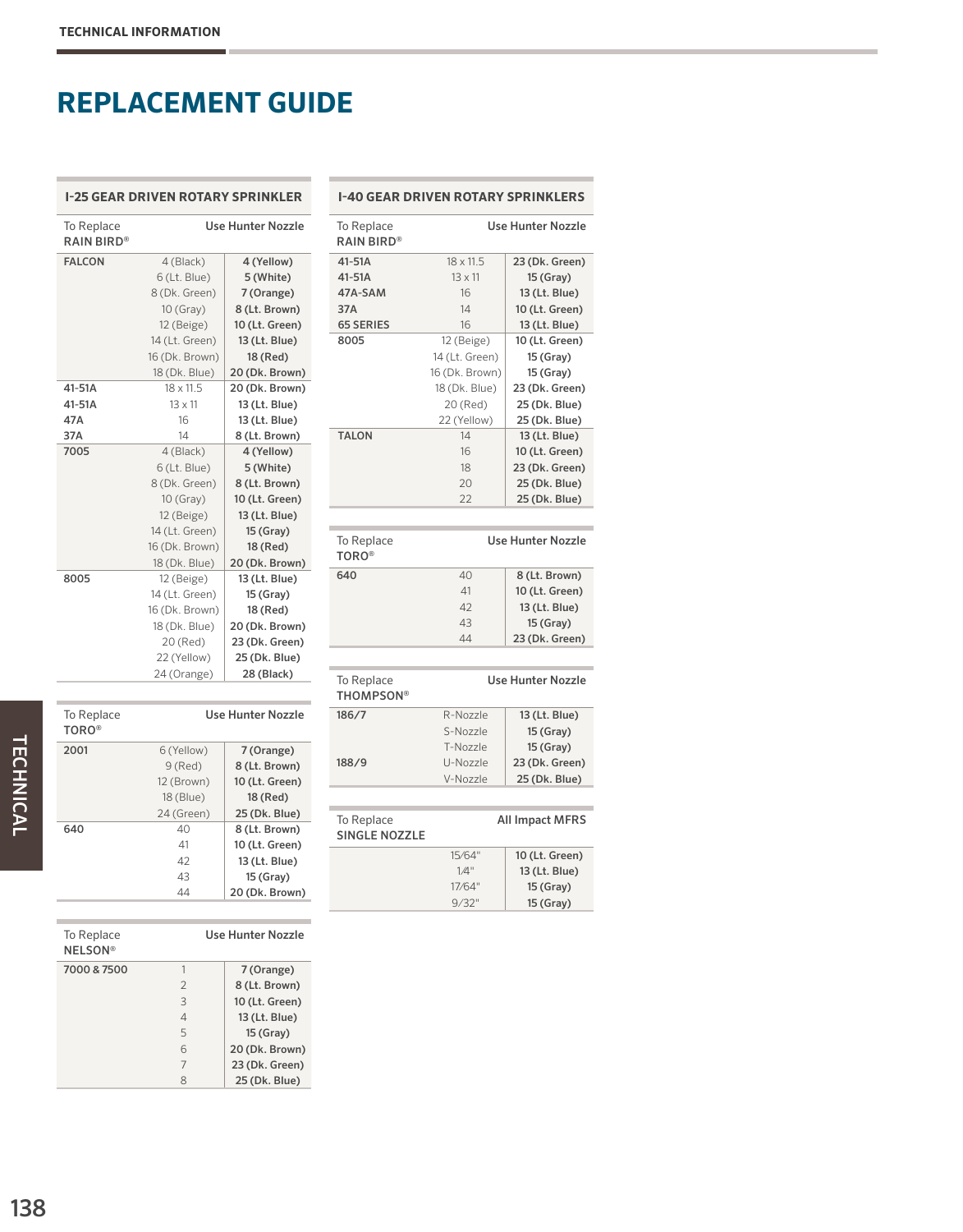| <b>HO-KEYS</b>                  |                            |                              |                                    |               |
|---------------------------------|----------------------------|------------------------------|------------------------------------|---------------|
| To Replace<br><b>RAIN BIRD®</b> | To Replace<br><b>TORO®</b> | To Replace<br><b>BUCKNER</b> | To Replace<br><b>WEST AG/STORM</b> | Use Hunter    |
| 33K, 33DK                       | 075-SLK                    | <b>QB33K07</b>               | 4C075, C075                        | <b>HK-33</b>  |
| 44K                             | 100-SLK                    | <b>OB44K10</b>               | 4C100, C100                        | <b>HK-44</b>  |
| 4K-Acme                         | $100 - AK$                 | OB44KAT10                    | 4C100A, C100A                      | <b>HK-44A</b> |
| $55K-1$                         |                            | OB5RK10                      | 4C101, C101                        | <b>HK-55</b>  |

| <b>HO-SWIVELS</b>               |                            |                              |                                    |            |  |  |  |
|---------------------------------|----------------------------|------------------------------|------------------------------------|------------|--|--|--|
| To Replace<br><b>RAIN BIRD®</b> | To Replace<br><b>TORO®</b> | To Replace<br><b>BUCKNER</b> | To Replace<br><b>WEST AG/STORM</b> | Use Hunter |  |  |  |
| $SH-O$                          | 075-75MHS                  | <b>HS075</b>                 | 4HS-075, HS075                     | $HS-0$     |  |  |  |
| $SH-1$                          | $075-MHS$                  | <b>HS100</b>                 | 4HS-100, HS-100                    | $HS-1$     |  |  |  |
| $SH-2$                          | $100-MHS$                  | <b>HS101</b>                 | 4HS-101, HS-101                    | $HS-2$     |  |  |  |
|                                 |                            | <b>HS100BS</b>               | 4HS-100-BS, HS-100-BS              | $HS-1-B$   |  |  |  |
|                                 |                            | <b>HS101BS</b>               | 4HS-101-BS, HS-101-BS              | $HS-2-B$   |  |  |  |

| <b>HO - OUICK COUPLERS</b> |                                 |                              |                                    |                |  |  |
|----------------------------|---------------------------------|------------------------------|------------------------------------|----------------|--|--|
| To Replace<br>RAIN BIRD®   | To Replace<br>TORO <sup>®</sup> | To Replace<br><b>BUCKNER</b> | To Replace<br><b>WEST AG/STORM</b> | Use Hunter     |  |  |
| 3RC                        | $075-SLSC$                      | OB3RC07                      | 4V075-RY, OCV075-R                 | HO-3RC         |  |  |
| 33DRC                      |                                 | OB33RC07                     | 4V133-4A-RY, OCV133-4A-R           | HO-33DRC       |  |  |
| 33DLRC                     |                                 | OB33LRC07                    | 4V133-4A-RLY, OCV133-4A-RL-2       | HQ-33DLRC      |  |  |
| 33DNP                      |                                 | OB33NP07                     | 4V133-4A-RL-NP, OVC133-4A-N-2      | HQ-33DLRC-R    |  |  |
| 44RC                       | 100-SLSC,                       | OB44RC10                     | 4V144-RY, OCV-144-R                | <b>HO-44RC</b> |  |  |
| 44LRC                      | 100-2SLVC                       | OB44LRC10                    | 4V144-RLY, OCV-144-RL              | HO-44LRC       |  |  |
| 44NP                       | 100-SLVLC                       | <b>OB44NO10</b>              | 4V144-RL-NP, QCV-144-N             | HO-44LRC-R     |  |  |
|                            | 100-2SLLVC                      | OB44RCATAR10                 |                                    | HQ-44RC-AW     |  |  |
|                            |                                 | OB44LRCATAR10                |                                    | HO-44LRC-AW    |  |  |
| 4NP-Arme                   |                                 | OB44NPATAR10                 |                                    | HO-44LRC-AW-R  |  |  |
| 5RC                        | 100-ATLVC                       | OBRB5RC10                    | 4V101-RY, OCV-101-R                | HO-5RC         |  |  |
| 5LRC                       |                                 | OBRB5LRC10                   | 4V101-RLY, OCV-101-RL              | HQ-5LRC        |  |  |
| 5NP                        |                                 | OBRB5NP10                    | 4V101-RL-NP, QCV-101-N             | HQ-5LRC-R      |  |  |
| 5RC-BSP                    |                                 | OBRB5RC10BS                  | 4V101-RY-BS, OCV-101-R-BS          | HO-5RC-BSP     |  |  |
| 5LRC-BSP                   |                                 | OBRB5LRC10BS                 | 4V101-RLY-BS, OCV-101-RL-BS        | HO-5LRC-BSP    |  |  |
| 5NP-BSP                    |                                 | OBRB5NP10BS                  | 4V101-RL-NP-BS, OCV-101-N-BS       | HO-5LRC-BSPR   |  |  |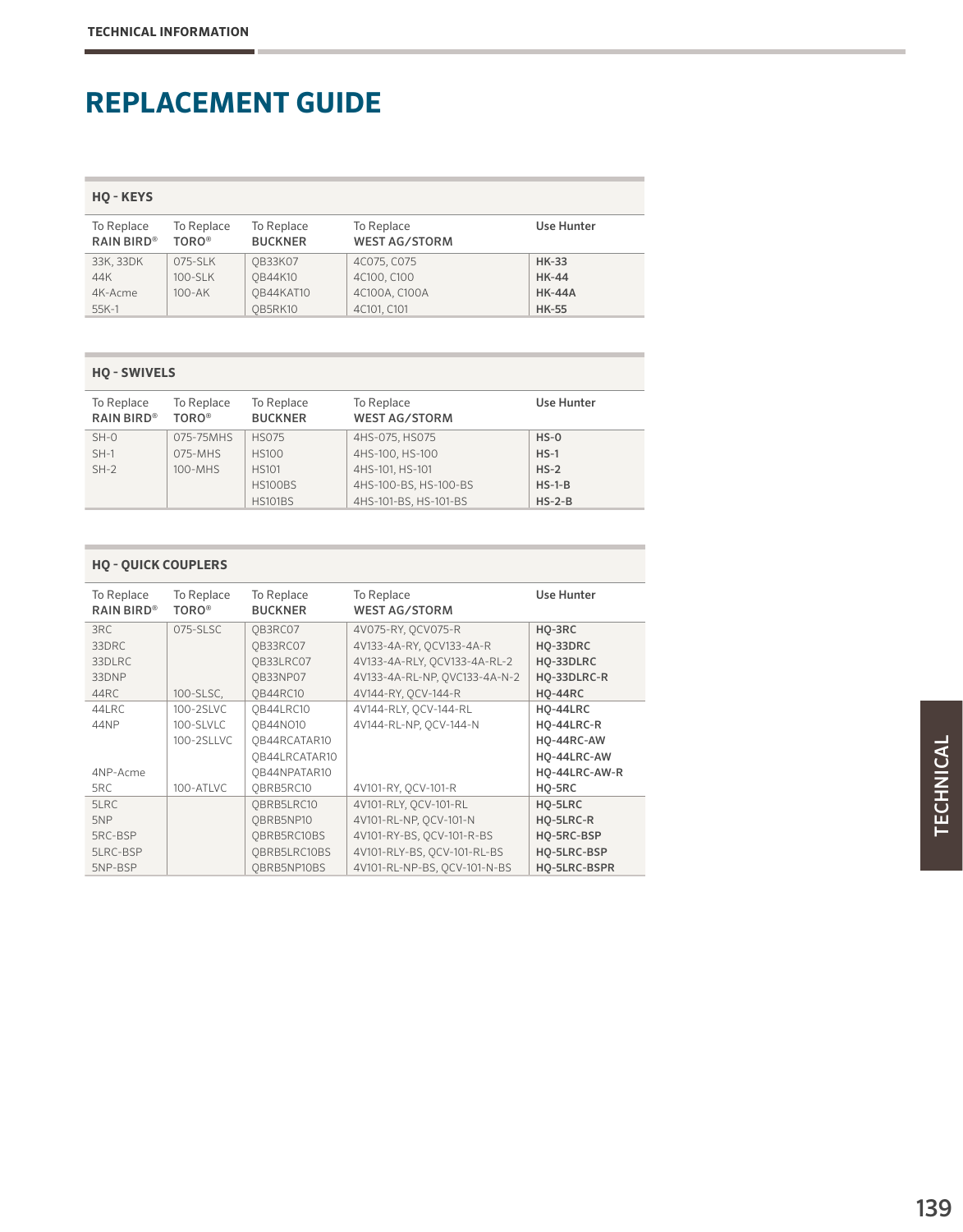### **PRECIPITATION RATES**

In this section, the "Sprinkler Spacing Method–Any Arc and Any Spacing" equation is used to calculate precipitation rates. The first set of equations with the ■ shows the precipitation rate for the sprinklers when they are laid out in a square pattern. The next set with the ▲ shows the precipitation rate for the sprinklers laid out in an equilateral triangular spacing pattern. This is the "Sprinkler Spacing Method–Equilateral Triangular Spacing" equation.

#### What is "precipitation rate"?

If someone said they were caught in a rainstorm that dropped one inch of water in an hour, you would have some idea of how "hard" or "heavily" the rain came down. A rainstorm that covers an area with one inch of water in one hour has a "precipitation rate" of one inch per hour (1 in/hr or 25 mm/hr). Similarly, the precipitation rate is the "speed" at which a sprinkler or an irrigation system applies water.

#### Matched Precipitation Rates

A zone or system in which all the heads have similar precipitation rates is said to have "matched precipitation rates." Systems that have matched precipitation rates reduce wet and dry spots and excessive run times, which lead to high water consumption and increased costs. Knowing that sprinkler spacing, flow rates, and arcs of coverage affect precipitation rates, a general rule of thumb is: as the spray arc doubles, so should the flow.



 $90^\circ$  Arc = 1 GPM  $(0.23 \text{ m}^3/\text{hr}; 3.8 \text{ I/min})$ 





 $360^\circ$  Arc = 4 GPM (0.91 m3 /hr; 15.1 l/min)

The flow rate of half-circle heads must be two times the flow rate of the quarter-circle heads, and the full-circle heads must have two times the flow rate of the half-circle heads. In the illustration, the same amount of water is applied to each quarter circle area and precipitation is therefore matched.

#### **CALCULATING PRECIPITATION RATES**

Depending upon the construction of the irrigation system, the precipitation rate may be calculated by either a Sprinkler Spacing or a Total Area method.

| Sprinkler Spacing Method ( $\blacksquare$ )                                                                                                                                                   | Any Arc and Any Spacing ( $\blacksquare$ ): |                                                                                                             |
|-----------------------------------------------------------------------------------------------------------------------------------------------------------------------------------------------|---------------------------------------------|-------------------------------------------------------------------------------------------------------------|
| The precipitation rate should be calculated for each<br>individual zone. If all sprinkler heads on the zone have<br>the same spacing, flow rate, and arc of coverage, use                     | $P.R. (in/hr) =$                            | Flow Rate (GPM) for any Arc x 34,650<br>Degrees of Arc x Head Spacing (ft.) x Row Spacing (ft.)             |
| one of the following formulas:                                                                                                                                                                | $P.R.$ (mm/hr) =                            | Flow Rate (m <sup>3</sup> /hr) for any Arc x 360,000<br>Degrees of Arc x Head Spacing (m) x Row Spacing (m) |
|                                                                                                                                                                                               | $P.R.$ (mm/hr) =                            | Flow Rate (I/min) for any Arc x 21,600<br>Degrees of Arc x Head Spacing (m) x Row Spacing (m)               |
| Sprinkler Spacing Method (▲)                                                                                                                                                                  | Equilateral Triangular Spacing (▲):         |                                                                                                             |
| The precipitation rate should be calculated for each<br>individual zone. If all sprinkler heads on the zone have<br>the same spacing, flow rate, and arc of coverage, use                     | $P.R. (in/hr) =$                            | Flow Rate (GPM) for any Arc x 34,650<br>Degrees of Arc x (Head Spacing) <sup>2</sup> x 0.866                |
| one of the following formulas:                                                                                                                                                                | $P.R.$ (mm/hr) =                            | Flow Rate ( $m^3/hr$ ) for any Arc x 360,000<br>Degrees of Arc x (Head Spacing) <sup>2</sup> x 0.866        |
|                                                                                                                                                                                               | $P.R.$ (mm/hr) =                            | Flow Rate (I/min) for any Arc x 21,600<br>Degrees of Arc x (Head Spacing) <sup>2</sup> x 0.866              |
| <b>Total Area Method</b>                                                                                                                                                                      |                                             |                                                                                                             |
| The precipitation rate for a "system" is the average<br>precipitation rate of all sprinklers in an area, regardless of the<br>spacing, flow rate, or arc for each head. The Total Area Method | $P.R. (in/hr) =$                            | Flow (GPM) x 96.25<br>Total Area (ft.)                                                                      |
| calculates all the flows of all of the heads in any given area.                                                                                                                               | $P.R.$ (mm/hr) =                            | Flow $(m^3/hr) \times 1,000$<br>Total Area (m <sup>2</sup> )                                                |
|                                                                                                                                                                                               | $P.R.$ (mm/hr) =                            | Flow $(l/min) \times 60$<br>Total Area (m <sup>2</sup> )                                                    |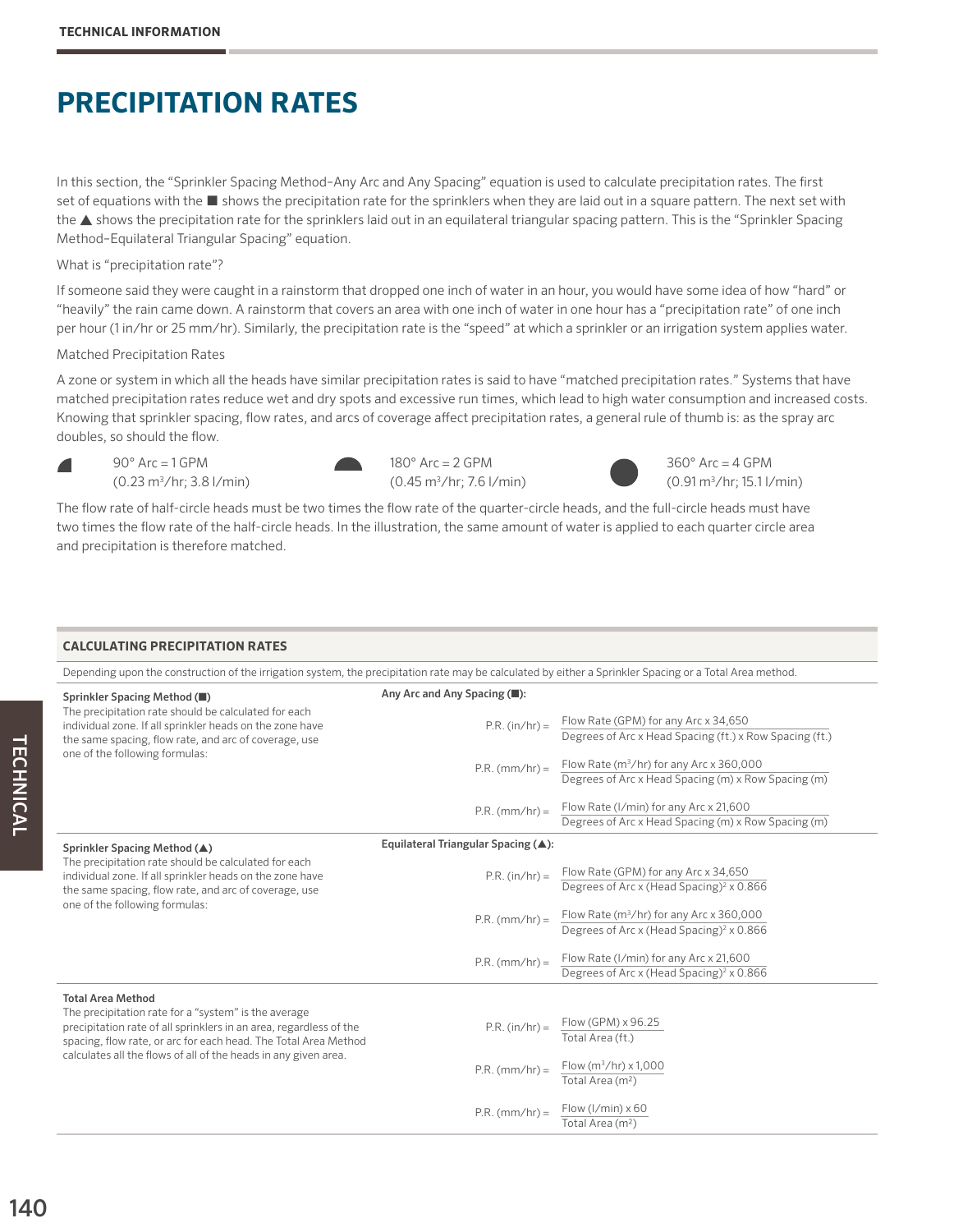### **SLOPE EQUIVALENTS/IRRIGATION**

#### **PERCENT, ANGLE, RATIO**



#### **SLOPE IRRIGATION:** Maximum precipitation rates for slopes

| Soil Texture                             | 0 to 5% Slope |      | 5 to 8% Slope |      | 8 to 12% Slope |      | $12% + Slope$ |      |
|------------------------------------------|---------------|------|---------------|------|----------------|------|---------------|------|
|                                          | Cover         | Bare | Cover         | Bare | Cover          | Bare | Cover         | Bare |
| Coarse sandy soils                       | 2.0           | 2.0  | 2.0           | 1.5  | 1.5            | 1.0  | 1.0           | 0.5  |
| Coarse sandy soils over compact subsoils | 1.75          | 1.5  | 1.25          | 1.0  | 1.0            | 0.75 | 0.75          | 0.4  |
| Light sandy loams uniform                | 1.75          | 1.0  | 1.25          | 0.8  | 1.0            | 0.6  | 0.75          | 0.4  |
| Light sandy loams over compact subsoils  | 1.25          | 0.75 | 1.0           | 0.5  | 0.75           | 0.4  | 0.5           | 0.3  |
| Uniform silt loams                       | 1.0           | 0.5  | 0.8           | 0.4  | 0.6            | 0.3  | 0.4           | 0.2  |
| Silt loams over compact subsoil          | 0.6           | 0.3  | 0.5           | 0.25 | 0.4            | 0.15 | 0.3           | 0.1  |
| Heavy clay or clay loam                  | 0.2           | 0.15 | 0.15          | 0.10 | 0.12           | 0.08 | 0.1           | 0.06 |

#### Notes:

Maximum precipitation rates for slopes:

The maximum precipitation values listed below are those suggested by the United States Department of Agriculture. The values are average and may vary with respect to actual soil condition and condition of ground cover.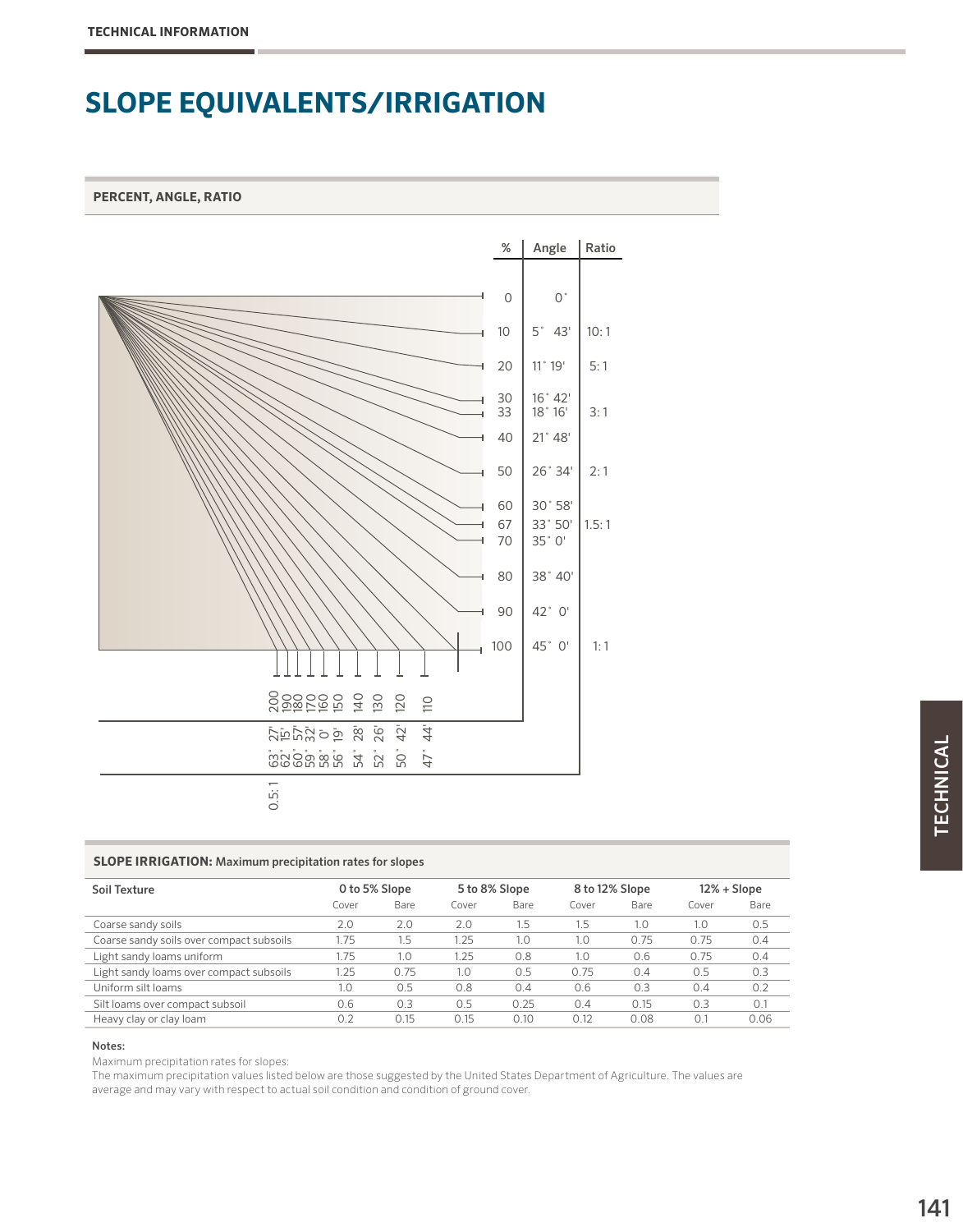### **HEIGHT OF SPRAY**

The trajectory and spray height of the water stream leaving a sprinkler nozzle is important information when designing and installing irrigation systems.



These rotor nozzle trajectory charts are designed to help determine how close a sprinkler can be placed to an object such as a fence or hedge without obstructing the spray pattern. All information shown is at optimum operating pressures.

| Model                   | Nozzle No.     | Pressure<br>(PSI) | Degrees of<br>Trajectory | Max Height<br>of Spray | Distance from Head to<br>Maximum Height (ft.) |
|-------------------------|----------------|-------------------|--------------------------|------------------------|-----------------------------------------------|
| <b>MP ROTATOR®</b>      | 1000           | 40                | 20                       | 20 <sup>''</sup>       | Varies                                        |
|                         | 2000           | 40                | 26                       | 45"                    | Varies                                        |
|                         | 3000           | 40                | 26                       | 79"                    | Varies                                        |
|                         | 3500           | 40                | 26                       | 79"                    | Varies                                        |
|                         | Corner         | 40                | 14                       | 14"                    | Varies                                        |
|                         | Side Strip     | 40                | 16                       | 19"                    | Varies                                        |
|                         | Left Strip     | 40                | 16                       | 18"                    | Varies                                        |
| PGJ                     | 0.75           | 40                | 10                       | $2^{\circ}$            | $4^{\circ}$                                   |
|                         | 1.0            | 40                | 10                       | $2^{\circ}$            | $8^{\circ}$                                   |
|                         | 1.5            | 40                | 10                       | 3'                     | 12'                                           |
|                         | 2.0            | 40                | 15                       | $5'$                   | 16'                                           |
|                         | 2.5            | 40                | 12                       | 5'                     | 20'                                           |
|                         | 3.0            | 40                | 15                       | 5'                     | 20'                                           |
|                         | 4.0            | 40                | 15                       | 5'                     | 22'                                           |
|                         | 5.0            | 40                | 15                       | 6'                     | 24'                                           |
| <b>PGP® RED NOZZLES</b> | $\mathbf{1}$   | 50                | 26                       | 7'                     | 22'                                           |
|                         | $\overline{2}$ | 50                | 26                       | 7'                     | 22'                                           |
|                         | 3              | 50                | 26                       | $8^{\circ}$            | 23'                                           |
|                         | $\overline{4}$ | 50                | 26                       | $8^{\circ}$            | 23'                                           |
|                         | 5              | 50                | 27                       | 9'                     | 26'                                           |
|                         | 6              | 50                | 27                       | 10'                    | 28'                                           |
|                         | 7              | 50                | 26                       | 11'                    | 30'                                           |
|                         | 8              | 50                | 26                       | 11'                    | 30'                                           |
|                         | 9              | 50                | 27                       | 12'                    | 32'                                           |
|                         | 10             | 60                | 25                       | 13'                    | 32'                                           |
|                         | 11             | 60                | 25                       | 13'                    | 38'                                           |
|                         | 12             | 60                | 25                       | 13'                    | 40'                                           |
| PGP LOW ANGLE GRAY      | 4              | 50                | 15                       | 5'                     | 22'                                           |
| <b>NOZZLES</b>          | 5              | 50                | 15                       | $4^{\circ}$            | 22'                                           |
|                         | 6              | 50                | 14                       | $4^{\circ}$            | 22'                                           |
|                         | 7              | 50                | 14                       | $4^{\circ}$            | 22'                                           |
|                         | 8              | 50                | 14                       | 5'                     | 24'                                           |
|                         | 9              | 50                | 15                       | 5'                     | 26'                                           |
|                         | 10             | 60                | 15                       | 6'                     | 30'                                           |
| PGP BLUE NOZZLES        | 1.5            | 45                | 25                       | $8^{\circ}$            | 23'                                           |
|                         | 2.0            | 45                | 25                       | $8^{\circ}$            | 23'                                           |
|                         | 2.5            | 45                | 25                       | 9'                     | 26'                                           |
|                         | 3.0            | 45                | 25                       | 10'                    | 28'                                           |
|                         | 4.0            | 45                | 25                       | 11'                    | 30'                                           |
|                         | 5.0            | 45                | 25                       | 11'                    | 30'                                           |
|                         | 6.0            | 55                | 25                       | 12'                    | 32'                                           |
|                         | 8.0            | 55                | $25\,$                   | $13'$                  | 32'                                           |
| PGP ULTRA/I-20 DARK     | 1.0            | 50                | 26                       | $8^\circ$              | 23'                                           |
| <b>BLUE NOZZLES</b>     | 1.5            | 50                | 26                       | $8^\circ$              | 23'                                           |
|                         | 2.0            | 50                | 27                       | $\Theta$               | 26'                                           |
|                         | 3.0            | 50                | 27                       | 10'                    | 28'                                           |
|                         | 3.5            | 50                | 26                       | 11'                    | 30'                                           |
|                         | 4.0            | 50                | 26                       | 11'                    | 30'                                           |
|                         | $6.0$          | 50                | 27                       | 12'                    | 32'                                           |
|                         | 8.0            | 60                | 25                       | 13'                    | 32'                                           |
| PGP ULTRA/I-20 BLUE     | 1.5            | 45                | 25                       | $8^{\circ}$            | 23'                                           |
| <b>NOZZLES</b>          | 2.0            | 45                | 25                       | $8^{\circ}$            | 23'                                           |
|                         | 2.5            | 45                | 25                       | 9'                     | 26'                                           |
|                         | 3.0            | 45                | 25                       | 10'                    | 28'                                           |
|                         | 4.0            | 45                | 25                       | 11'                    | 30'                                           |
|                         | 5.0            | 45                | 25                       | 11'                    | 30'                                           |
|                         | $6.0$          | 55                | 25                       | 12'                    | 32'                                           |
|                         | 8.0            | 55                | 25                       | 13'                    | 32'                                           |
|                         |                |                   |                          |                        |                                               |

#### **HUNTER NOZZLE HEIGHT AND TRAJECTORY CHART**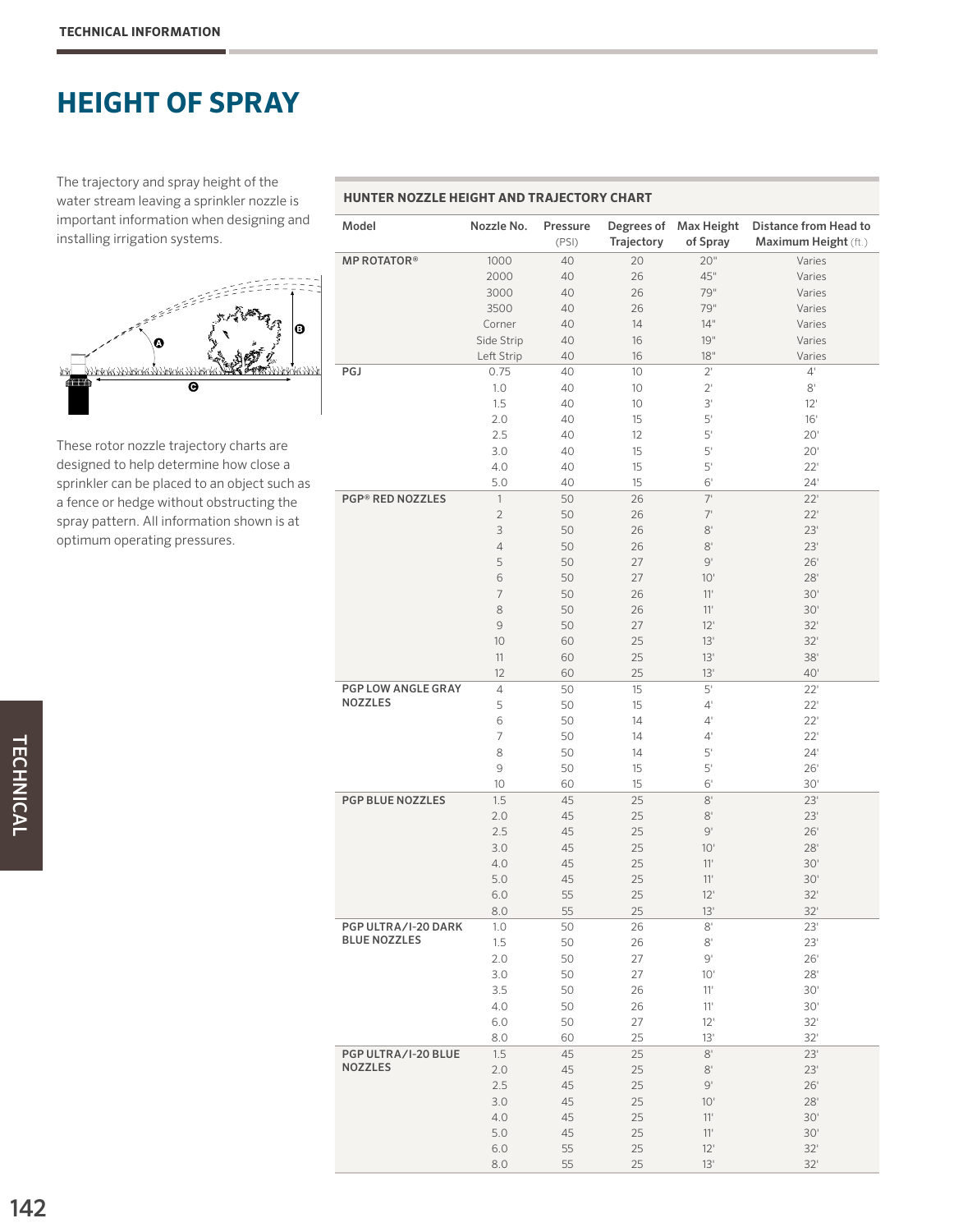### **HEIGHT OF SPRAY**

| <b>HUNTER NOZZLE HEIGHT AND TRAJECTORY CHART</b><br>Degrees of Max Height |                                  |                      |                      |                                                     |                                               |  |  |  |  |  |  |  |  |
|---------------------------------------------------------------------------|----------------------------------|----------------------|----------------------|-----------------------------------------------------|-----------------------------------------------|--|--|--|--|--|--|--|--|
| Model                                                                     | Nozzle No.                       | Pressure<br>(PSI)    | Trajectory           | of Spray                                            | Distance from Head to<br>Maximum Height (ft.) |  |  |  |  |  |  |  |  |
| PGP® Ultra/I-20<br>Low Angle<br><b>Gray Nozzles</b>                       | 2.0LA<br>2.5LA<br>3.5LA<br>4.5LA | 50<br>50<br>50<br>50 | 13<br>13<br>13<br>13 | 5<br>$\sqrt{4}$<br>$\overline{4}$<br>$\overline{4}$ | 22<br>22<br>22<br>22                          |  |  |  |  |  |  |  |  |
| PGP Ultra/I-20                                                            | 0.5                              | 50                   | 15                   | 5                                                   | 8                                             |  |  |  |  |  |  |  |  |
| <b>Short Radius</b>                                                       | 1.0                              | 50                   | 14                   | 6                                                   | 9                                             |  |  |  |  |  |  |  |  |
| <b>Black Nozzles</b>                                                      | 2.0                              | 50                   | 3                    | 1                                                   | 6                                             |  |  |  |  |  |  |  |  |
| PGP Ultra/I-20                                                            | 0.75                             | 50                   | 22                   | $\overline{7}$                                      | 13                                            |  |  |  |  |  |  |  |  |
| <b>Short Radius</b>                                                       | 1.5                              | 50                   | 18                   | $\overline{7}$                                      | 13                                            |  |  |  |  |  |  |  |  |
| <b>Black Nozzles</b>                                                      | 3.0                              | 50                   | 8                    | $\mathbf{1}$                                        | 6                                             |  |  |  |  |  |  |  |  |
| $1 - 25$                                                                  | $\overline{4}$                   | 50                   | 25                   | 9                                                   | 22                                            |  |  |  |  |  |  |  |  |
|                                                                           | 5                                | 50                   | 25                   | 11                                                  | 28                                            |  |  |  |  |  |  |  |  |
|                                                                           | $\overline{7}$                   | 50                   | 25                   | 10                                                  | 28                                            |  |  |  |  |  |  |  |  |
|                                                                           | 8                                | 50                   | 25                   | 11                                                  | 28                                            |  |  |  |  |  |  |  |  |
|                                                                           | 10                               | 60                   | 25                   | 12                                                  | 30                                            |  |  |  |  |  |  |  |  |
|                                                                           | 13                               | 60                   | 25                   | 13                                                  | 31                                            |  |  |  |  |  |  |  |  |
|                                                                           | 15                               | 60                   | 25                   | 12                                                  | 31                                            |  |  |  |  |  |  |  |  |
|                                                                           | 18                               | 60                   | 25                   | 15                                                  | 34                                            |  |  |  |  |  |  |  |  |
|                                                                           | 20                               | 70                   | 25                   | 15                                                  | 35                                            |  |  |  |  |  |  |  |  |
|                                                                           | 23                               | 70                   | 25                   | 16                                                  | 38                                            |  |  |  |  |  |  |  |  |
|                                                                           | 25                               | 70                   | 25                   | 16                                                  | 38                                            |  |  |  |  |  |  |  |  |
|                                                                           | 28                               | 70                   | 25                   | 17                                                  | 40                                            |  |  |  |  |  |  |  |  |
| $I-40$                                                                    | 8                                | 50                   | 25                   | 12                                                  | 32                                            |  |  |  |  |  |  |  |  |
|                                                                           | 10                               | 60                   | 25                   | 14                                                  | 32                                            |  |  |  |  |  |  |  |  |
|                                                                           | 13                               | 60                   | 25                   | 14                                                  | 34                                            |  |  |  |  |  |  |  |  |
|                                                                           | 15                               | 60                   | 25                   | 15                                                  | 42                                            |  |  |  |  |  |  |  |  |
|                                                                           | 23                               | 70                   | 25                   | 17                                                  | 46                                            |  |  |  |  |  |  |  |  |
|                                                                           | 25                               | 70                   | 25                   | 17                                                  | 48                                            |  |  |  |  |  |  |  |  |
| $I-60$ ADS                                                                | $\overline{7}$                   | 60                   | 20                   | 10 <sup>°</sup>                                     | 28                                            |  |  |  |  |  |  |  |  |
|                                                                           | 10                               | 60                   | 20                   | 13                                                  | 38                                            |  |  |  |  |  |  |  |  |
|                                                                           | 13                               | 60                   | 20                   | 13                                                  | 38                                            |  |  |  |  |  |  |  |  |
|                                                                           | 15                               | 60                   | 20                   | 14                                                  | 40                                            |  |  |  |  |  |  |  |  |
|                                                                           | 18                               | 60                   | 20                   | 14                                                  | 40                                            |  |  |  |  |  |  |  |  |
|                                                                           | 20                               | 60                   | 20                   | 15                                                  | 46                                            |  |  |  |  |  |  |  |  |
| I-90 ADV                                                                  | 33                               | 80                   | 22                   | 15                                                  | 42                                            |  |  |  |  |  |  |  |  |
|                                                                           | 38                               | 80                   | 22                   | 16                                                  | 48                                            |  |  |  |  |  |  |  |  |
|                                                                           | 43                               | 80                   | 22                   | 16                                                  | 48                                            |  |  |  |  |  |  |  |  |
|                                                                           | 48                               | 80                   | 22                   | 17                                                  | 54                                            |  |  |  |  |  |  |  |  |
|                                                                           | 53                               | 80                   | 22                   | 17                                                  | 56                                            |  |  |  |  |  |  |  |  |
|                                                                           | 63                               | 80                   | 22                   | 18                                                  | 64                                            |  |  |  |  |  |  |  |  |
| I-90 36V                                                                  | 33                               | 80                   | 22                   | 17                                                  | 46                                            |  |  |  |  |  |  |  |  |
|                                                                           | 38                               | 80                   | 22                   | 17                                                  | 50                                            |  |  |  |  |  |  |  |  |
|                                                                           | 43                               | 80                   | 22                   | 17                                                  | 54                                            |  |  |  |  |  |  |  |  |
|                                                                           | 48                               | 80                   | 22                   | 17                                                  | 56                                            |  |  |  |  |  |  |  |  |
|                                                                           | 53                               | 80                   | 22                   | 17                                                  | 58                                            |  |  |  |  |  |  |  |  |
|                                                                           | 63                               | 80                   | 22                   | 18                                                  | 62                                            |  |  |  |  |  |  |  |  |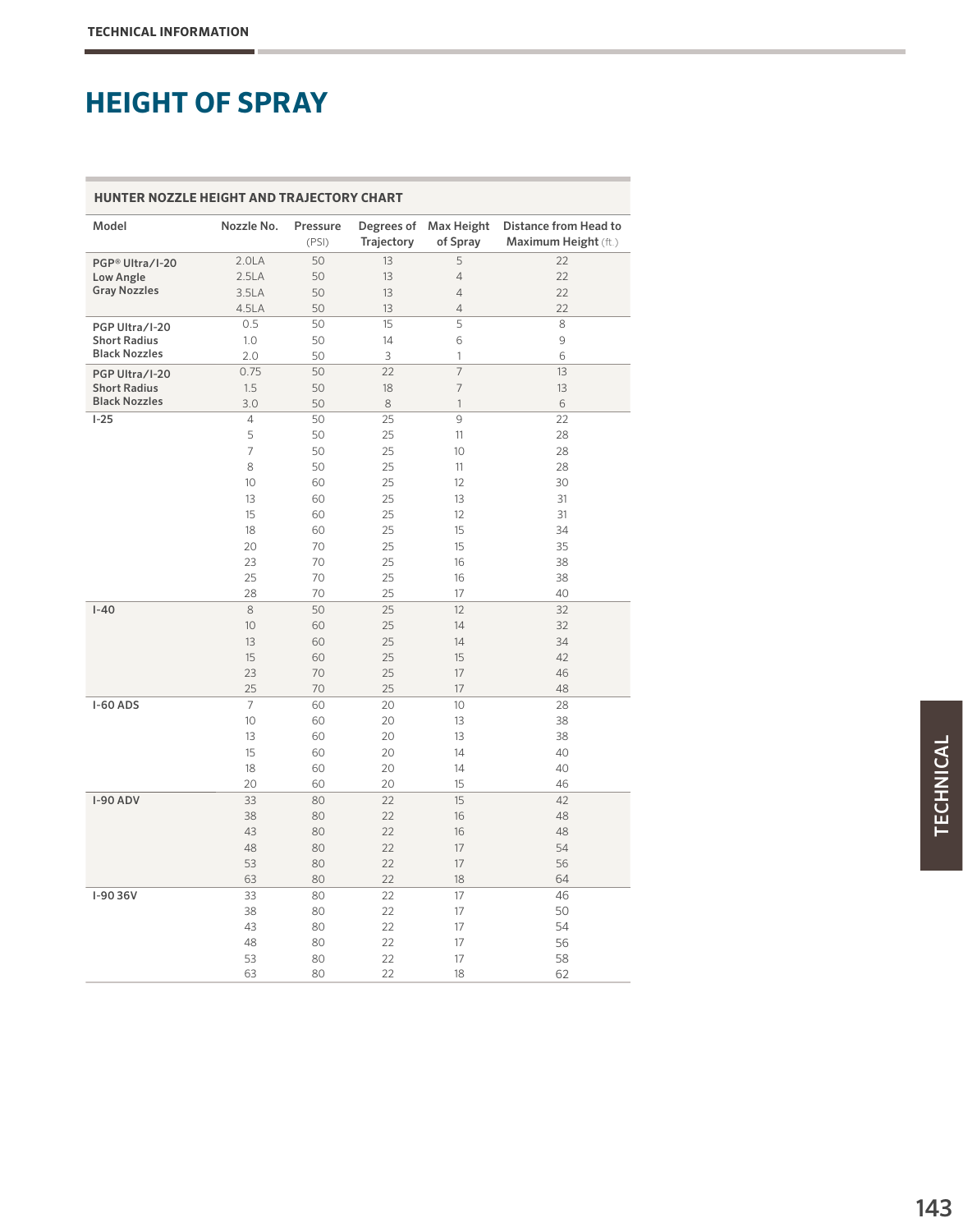### **17 MM PLD CHARTS**

#### PLD APPLICATION RATES

| <b>EMITTER FLOW RATE - 1.0 GPH</b> |      |                              |      | <b>EMITTER FLOW RATE - 0.6 GPH</b> |      |                       |      | <b>EMITTER FLOW RATE - 0.4 GPH</b> |      |                              |      |
|------------------------------------|------|------------------------------|------|------------------------------------|------|-----------------------|------|------------------------------------|------|------------------------------|------|
| Row                                |      | <b>Emitter Spacing (in.)</b> |      | Row                                |      | Emitter Spacing (in.) |      | Row                                |      | <b>Emitter Spacing (in.)</b> |      |
| Spacing (in.)                      | 12   | 18                           | 24   | <b>Spacing</b> (in.)               | 12   | 18                    | 24   | <b>Spacing</b> (in.)               | 12   | 18                           | 24   |
| 12                                 | 1.60 | 1.07                         | 0.80 | 12                                 | 0.96 | 0.64                  | 0.48 | 12                                 | 0.64 | 0.43                         | 0.32 |
| 14                                 | 1.38 | 0.92                         | 0.69 | 14                                 | 0.83 | 0.55                  | 0.41 | 14                                 | 0.55 | 0.37                         | 0.28 |
| 16                                 | 1.20 | 0.80                         | 0.60 | 16                                 | 0.72 | 0.48                  | 0.36 | 16                                 | 0.48 | 0.32                         | 0.24 |
| 18                                 | 1.07 | 0.71                         | 0.53 | 18                                 | 0.64 | 0.43                  | 0.32 | 18                                 | 0.43 | 0.29                         | 0.21 |
| 20                                 | 0.96 | 0.64                         | 0.48 | 20                                 | 0.58 | 0.39                  | 0.29 | 20                                 | 0.39 | 0.26                         | 0.19 |
| 24                                 | 0.80 | 0.53                         | 0.40 | 24                                 | 0.48 | 0.32                  | 0.24 | 24                                 | 0.32 | 0.21                         | 0.16 |
|                                    |      |                              |      |                                    |      |                       |      |                                    |      |                              |      |

#### Notes

Application rates in inches per hour

#### PLD EMITTER LINE MAXIMUM LENGTH CHARTS

| <b>EMITTER LINE LENGTH -</b><br>$0.4$ GPH |     |                       |     | <b>EMITTER LINE LENGTH -</b><br>$0.6$ GPH |     |                              |     | <b>EMITTER LINE LENGTH -</b><br><b>1.0 GPH</b> |     |                              |     |
|-------------------------------------------|-----|-----------------------|-----|-------------------------------------------|-----|------------------------------|-----|------------------------------------------------|-----|------------------------------|-----|
| Pressure                                  |     | Emitter Spacing (in.) |     | Pressure                                  |     | <b>Emitter Spacing (in.)</b> |     | Pressure                                       |     | <b>Emitter Spacing (in.)</b> |     |
| (PSI)                                     | 12  | 18                    | 24  | (PSI)                                     | 12  | 18                           | 24  | (PSI)                                          | 12  | 18                           | 24  |
| 15.0                                      | 289 | 401                   | 502 | 15.0                                      | 173 | 240                          | 300 | 15.0                                           | 126 | 176                          | 222 |
| 20.0                                      | 354 | 494                   | 620 | 20.0                                      | 230 | 320                          | 402 | 20.0                                           | 169 | 235                          | 295 |
| 25.0                                      | 405 | 563                   | 706 | 25.0                                      | 265 | 373                          | 471 | 25.0                                           | 197 | 276                          | 346 |
| 30.0                                      | 441 | 621                   | 783 | 30.0                                      | 299 | 417                          | 523 | 30.0                                           | 218 | 308                          | 390 |
| 35.0                                      | 481 | 671                   | 842 | 35.0                                      | 333 | 462                          | 580 | 35.0                                           | 240 | 337                          | 425 |
| 40.0                                      | 508 | 719                   | 910 | 40.0                                      | 342 | 483                          | 611 | 40.0                                           | 263 | 362                          | 452 |
| 45.0                                      | 542 | 755                   | 949 | 45.0                                      | 364 | 518                          | 657 | 45.0                                           | 271 | 384                          | 486 |
| 50.0                                      | 558 | 784                   | 988 | 50.0                                      | 387 | 543                          | 685 | 50.0                                           | 288 | 401                          | 503 |

#### PLD FLOW CONVERSION CHARTS

#### **QUICK REFERENCE CHART – GPM PER 100'**

| Emitter |      | <b>Emitter Spacing (in.)</b> |      |
|---------|------|------------------------------|------|
| (GPH)   | 12   | 18                           | 24   |
| 0.4     | 0.67 | 0.44                         | O 33 |
| 0.6     | 1.00 | 0.67                         | O 50 |
| 1.0     | 167  | 1 1 1                        | 0.83 |
|         |      |                              |      |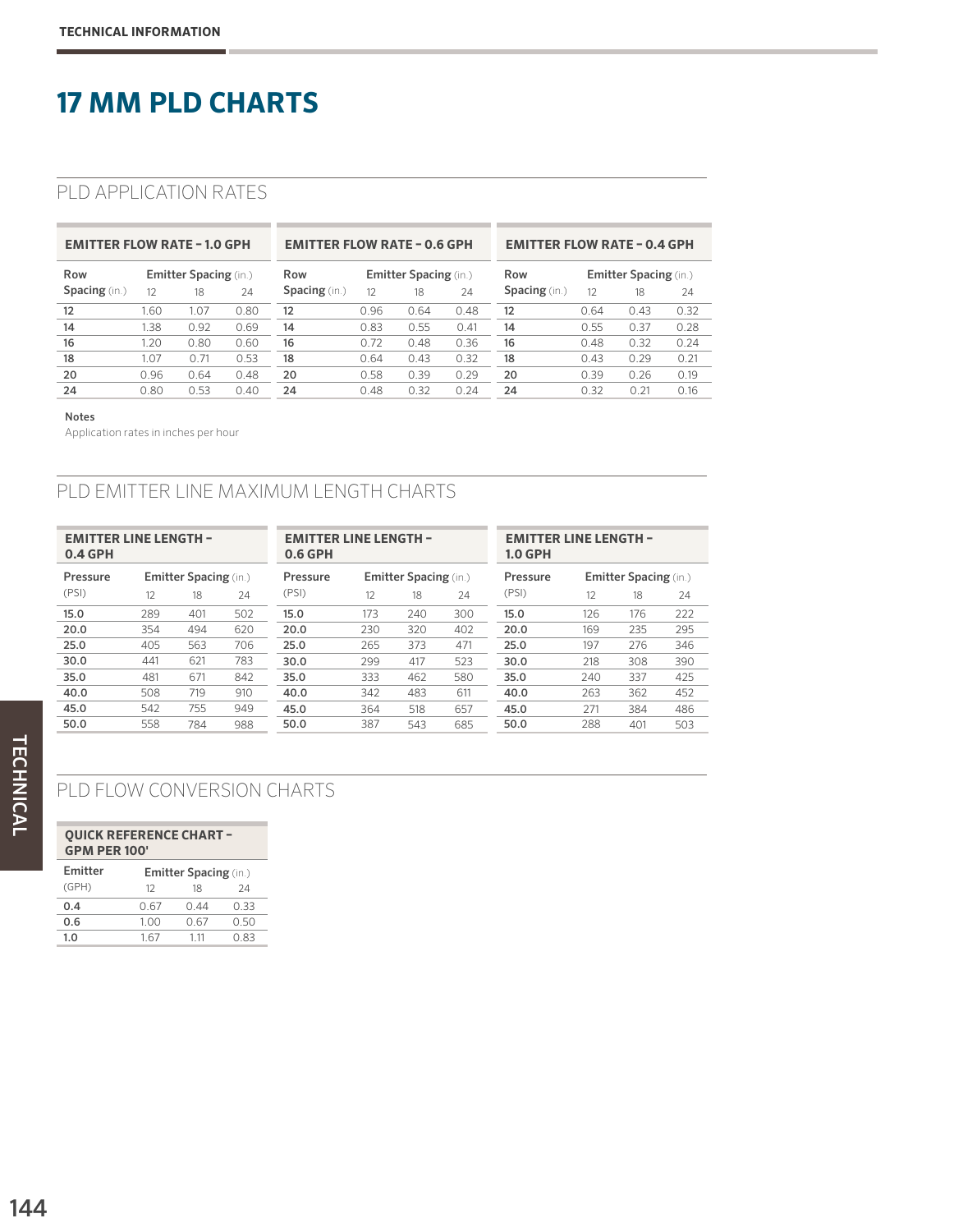### **DRIP CONTROL ZONE KIT CHARTS**



#### **ICZ151:** Inlet pressure required for designed outlet pressure

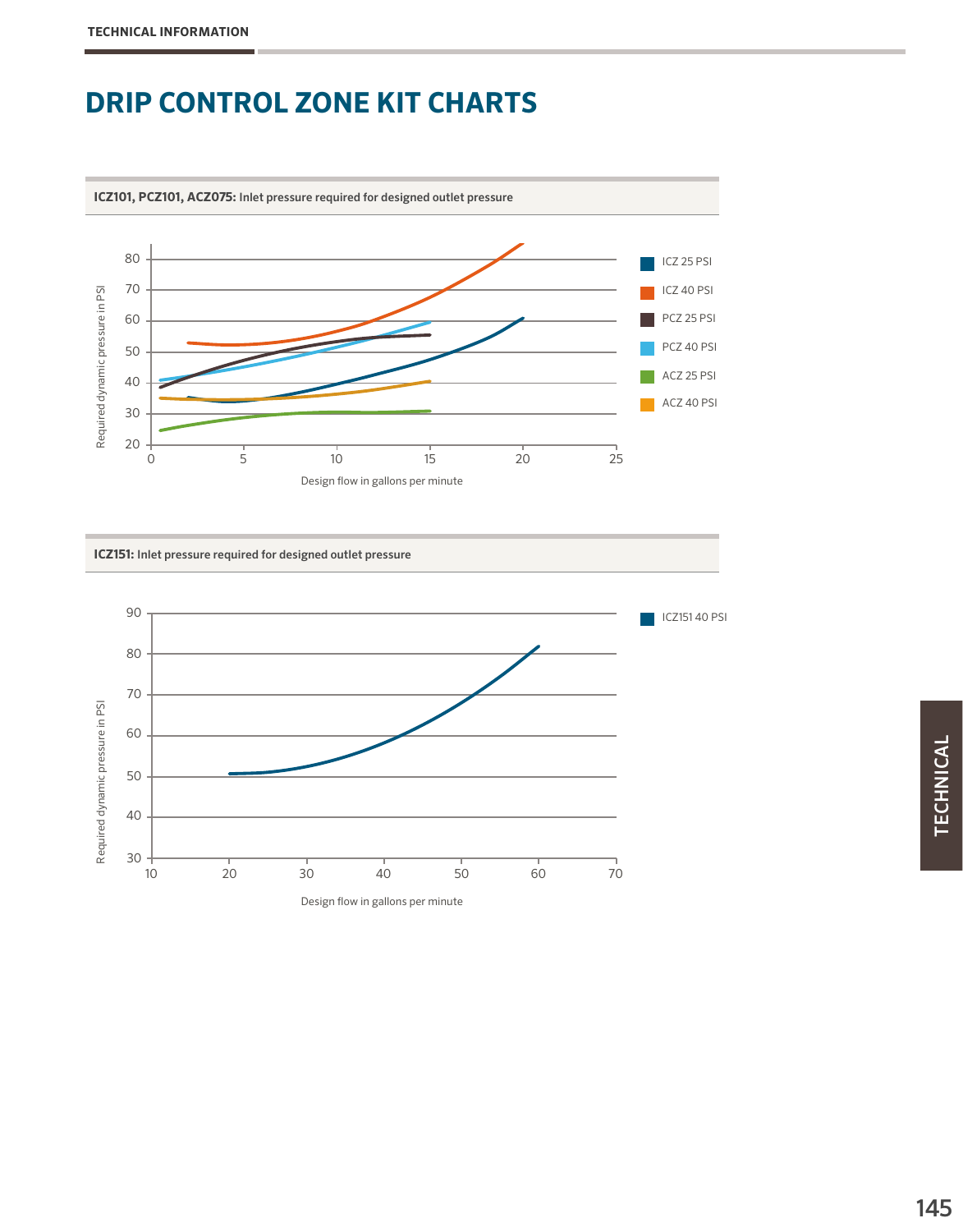### **CONVERSION FACTORS**

|  | <b>CONVERSION FACTORS</b> |
|--|---------------------------|
|  |                           |

| <b>To Convert</b> | From                       | To                         | <b>Multiply By</b> |
|-------------------|----------------------------|----------------------------|--------------------|
| Area              | acres                      | foot <sup>2</sup>          | 43560              |
|                   | acres                      | meter <sup>2</sup>         | 4046.8             |
|                   | meter <sup>2</sup>         | foot <sup>2</sup>          | 10.764             |
|                   | $f$ oot <sup>2</sup>       | inch <sup>2</sup>          | 144                |
|                   | inch <sup>2</sup>          | centimeter <sup>2</sup>    | 6.452              |
|                   | hectares                   | meter <sup>2</sup>         | 10000              |
|                   | hectares                   | acres                      | 2.471              |
| Power             | kilowatts                  | horsepower                 | 1.341              |
| Flow              | foot <sup>3</sup> /minute  | meter <sup>3</sup> /second | 0.0004719          |
|                   | foot <sup>3</sup> /second  | meter <sup>3</sup> /second | 0.02832            |
|                   | yards <sup>3</sup> /minute | meter <sup>3</sup> /second | 0.01274            |
|                   | gallon/minute              | meter <sup>3</sup> /hour   | 0.22716            |
|                   | gallon/minute              | liter/minute               | 3.7854             |
|                   | gallon/minute              | liter/second               | 0.06309            |
|                   | meter <sup>3</sup> /hour   | liter/minute               | 16.645             |
|                   | meter <sup>3</sup> /hour   | liter/second               | 0.2774             |
|                   | liter/minute               | liter/second               | 60                 |
| Length            | foot                       | inch                       | 12                 |
|                   | inch                       | centimeter                 | 2.54               |
|                   | foot                       | meter                      | 0.30481            |
|                   | kilometer                  | miles                      | 0.6214             |
|                   | miles                      | foot                       | 5280               |
|                   | miles                      | meter                      | 1609.34            |
|                   | millimeter                 | inch                       | 0.03937            |
| Pressure          | PSI                        | kilopascals                | 6.89476            |
|                   | PSI                        | bar                        | 0.068948           |
|                   | bar                        | kilopascals                | 100                |
|                   | PSI                        | feet of head               | 2.31               |
| Velocity          | feet/second                | meter/second               | 0.3048             |
| Volume            | feet <sup>3</sup>          | gallon                     | 7.481              |
|                   | feet <sup>3</sup>          | liter                      | 28.32              |
|                   | meter <sup>3</sup>         | feet <sup>3</sup>          | 35.31              |
|                   | meter <sup>3</sup>         | yard <sup>3</sup>          | 1.3087             |
|                   | $\text{vard}^3$            | feet <sup>3</sup>          | 27                 |
|                   | yard <sup>3</sup>          | gallon                     | 202                |
|                   | acres/feet                 | foot <sup>3</sup>          | 43,560             |
|                   | gallon                     | meter <sup>3</sup>         | 0.003785           |
|                   | gallon                     | liter                      | 3.785              |
|                   | imperial gallon            | gallon                     | 1.833              |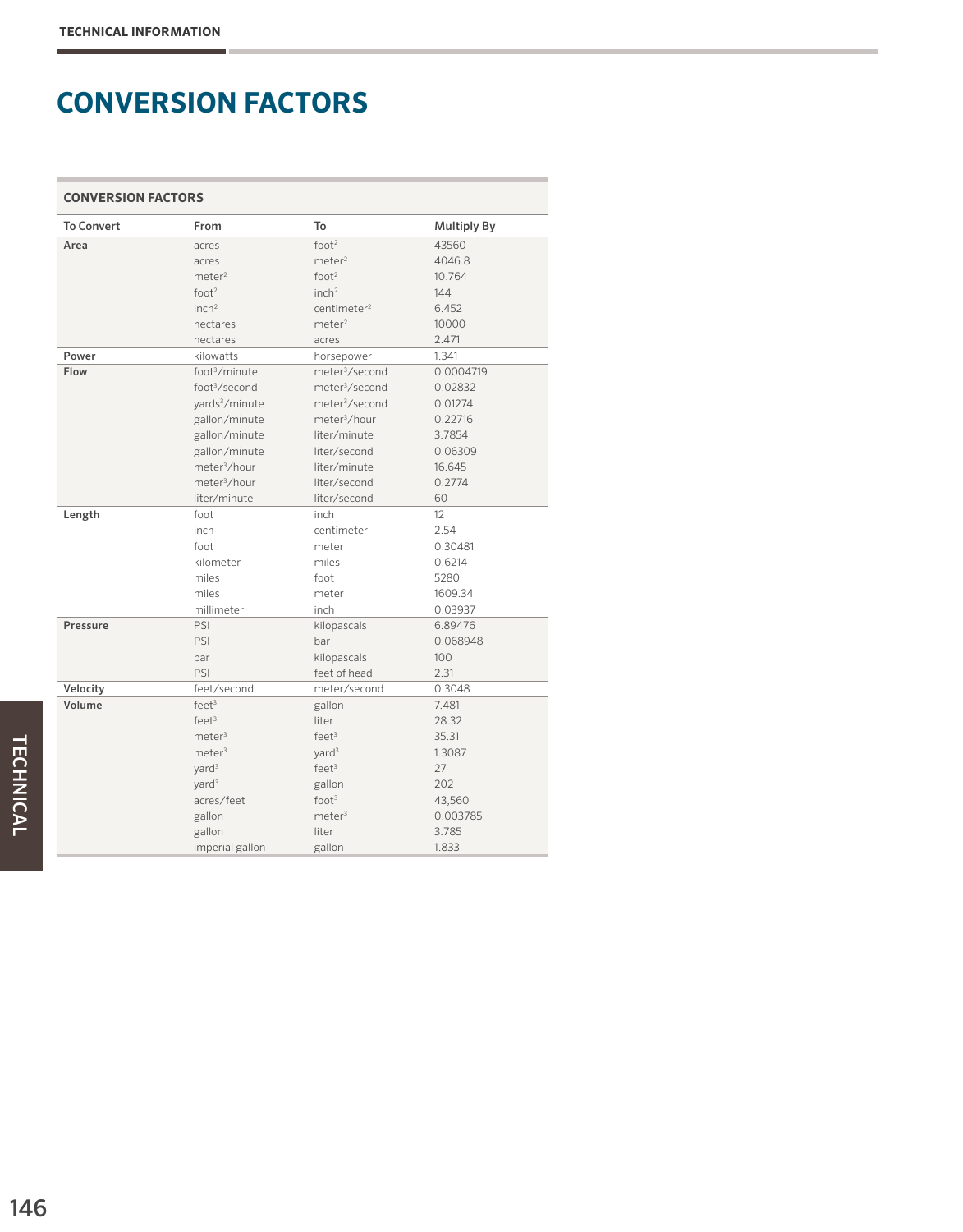| Flow (GPM)                      | $5/8$ "    | $\frac{3}{4}$ " | 1"                | $1\frac{1}{2}$ " | 2"             | 3"             | 4"             | Flow (GPM)                      |
|---------------------------------|------------|-----------------|-------------------|------------------|----------------|----------------|----------------|---------------------------------|
| $\mathbf{1}$                    | 0.2        | 0.1             |                   |                  |                |                |                | $\mathbf{1}$                    |
| $\mathbf{2}$                    | 0.3        | 0.2             |                   |                  |                |                |                | $\mathbf{2}$                    |
| 3                               | 0.4        | 0.3             |                   |                  |                |                |                | $\overline{\mathbf{3}}$         |
| $\sqrt{4}$                      | 0.6        | 0.5             | 0.1               |                  |                |                |                | $\overline{4}$                  |
| 5<br>6                          | 0.9<br>1.3 | 0.6<br>0.7      | 0.2<br>0.3        |                  |                |                |                | 5<br>6                          |
| 7                               | 1.8        | 0.8             | 0.4               |                  |                |                |                | $\overline{7}$                  |
| 8                               | 2.3        | 1.0             | 0.5               |                  |                |                |                | 8                               |
| 9                               | 3.0        | 1.3             | 0.6               |                  |                |                |                | 9                               |
| 10                              | 3.7        | 1.6             | 0.7               |                  |                |                |                | 10                              |
| 11                              | 4.4        | 1.9             | 0.8               |                  |                |                |                | 11                              |
| 12                              | 5.1        | 2.2             | 0.9               |                  |                |                |                | 12                              |
| 13                              | 6.1        | 2.6             | 1.0               |                  |                |                |                | 13                              |
| 14<br>15                        | 7.2<br>8.3 | 3.1<br>3.6      | 1.1<br>1.2        |                  |                |                |                | 14<br>15                        |
| 16                              | 9.4        | 4.1             | 1.4               | 0.4              |                |                |                | 16                              |
| 17                              | 10.7       | 4.6             | 1.6               | 0.5              |                |                |                | 17                              |
| 18                              | 12.0       | 5.2             | 1.8               | 0.6              |                |                |                | 18                              |
| 19                              | 13.4       | 5.8             | 2.0               | 0.7              |                |                |                | 19                              |
| 20                              | 15.0       | 6.5             | 2.2               | 0.8              |                |                |                | 20                              |
| 22                              |            | 7.9             | 2.8               | 1.0              |                |                |                | 22                              |
| 24                              |            | 9.5             | 3.4               | 1.2              |                |                |                | 24                              |
| 26<br>28                        |            | 11.2<br>13.0    | 4.0<br>4.6        | $1.4\,$<br>1.6   |                |                |                | 26<br>28                        |
| 30                              |            | 15.0            | 5.3               | $1.8\,$          | 0.7            |                |                | 30                              |
| 32                              |            |                 | 6.0               | 2.1              | 0.8            |                |                | 32                              |
| 34                              |            |                 | 6.9               | 2.4              | 0.9            |                |                | 34                              |
| 36                              |            |                 | 7.8               | 2.7              | 1.0            |                |                | 36                              |
| 38                              |            |                 | 8.7               | 3.0              | 1.2            |                |                | 38                              |
| 40                              |            |                 | 9.6               | 3.3              | 1.3            |                |                | 40                              |
| 42                              |            |                 | 10.6              | 3.6              | 1.4            |                |                | 42                              |
| 44                              |            |                 | 11.7              | 3.9              | 1.5            |                |                | 44                              |
| 46<br>48                        |            |                 | 12.8<br>13.9      | 4.2<br>4.5       | 1.6<br>1.7     |                |                | 46<br>48                        |
| 50                              |            |                 | 15.0              | 4.9              | 1.9            |                |                | 50                              |
| 52                              |            |                 |                   | 5.3              | 2.1            |                |                | 52                              |
| 54                              |            |                 |                   | 5.7              | 2.2            |                |                | 54                              |
| 56                              |            |                 |                   | 6.2              | 2.3            |                |                | 56                              |
| 58                              |            |                 |                   | 6.7              | $2.5\,$        |                |                | 58                              |
| 60                              |            |                 |                   | 7.2              | 2.7            | 1.0            |                | 60                              |
| 65<br>70                        |            |                 |                   | 8.3<br>9.8       | 3.2<br>3.7     | 1.1            |                | 65<br>70                        |
| 75                              |            |                 |                   | 11.3             | 4.3            | 1.3<br>1.5     |                | 75                              |
| 80                              |            |                 |                   | 12.8             | 4.9            | 1.6            | 0.7            | 80                              |
| 90                              |            |                 |                   | 16.1             | 6.2            | 2.0            | 0.8            | 90                              |
| 100                             |            |                 |                   | 20.0             | 7.8            | 2.5            | 0.9            | 100                             |
| 110                             |            |                 |                   |                  | 9.5            | 2.9            | 1.0            | 110                             |
| 120                             |            |                 |                   |                  | 11.3           | 3.4            | 1.2            | 120                             |
| 130                             |            |                 |                   |                  | 13.0           | 3.9            | 1.4            | 130                             |
| 140                             |            |                 |                   |                  | 15.1           | 4.5            | 1.6            | 140                             |
| 150<br>160                      |            |                 |                   |                  | 17.3<br>20.0   | 5.1<br>5.8     | 1.8<br>2.1     | 150<br>160                      |
| 170                             |            |                 |                   |                  |                | 6.5            | 2.4            | 170                             |
| 180                             |            |                 |                   |                  |                | 7.2            | 2.7            | 180                             |
| 190                             |            |                 |                   |                  |                | 8.0            | 3.0            | 190                             |
| 200                             |            |                 |                   |                  |                | 9.0            | 3.2            | 200                             |
| 220                             |            |                 |                   |                  |                | 11.0           | 3.9            | 220                             |
| 240                             |            |                 |                   |                  |                | 13.0           | 4.7            | 240                             |
| 260                             |            |                 |                   |                  |                | 15.0           | 5.5            | 260                             |
| 280<br>300                      |            |                 |                   |                  |                | 17.3<br>20.0   | 6.3<br>7.2     | 280<br>300                      |
| 350                             |            |                 |                   |                  |                |                | 10.0           | 350                             |
| 400                             |            |                 |                   |                  |                |                | 13.0           | 400                             |
| 450                             |            |                 |                   |                  |                |                | 16.2           | 450                             |
| 500                             |            |                 |                   |                  |                |                | 20.0           | 500                             |
| 75% of<br>max meter<br>capacity | 15 GPM     |                 | 22.5 GPM 37.5 GPM | <b>75 GPM</b>    | <b>120 GPM</b> | <b>225 GPM</b> | <b>375 GPM</b> | 75% of<br>max meter<br>capacity |

Notes: Shaded area represents velocities over 5 fps. Use with caution where water hammer is a concern.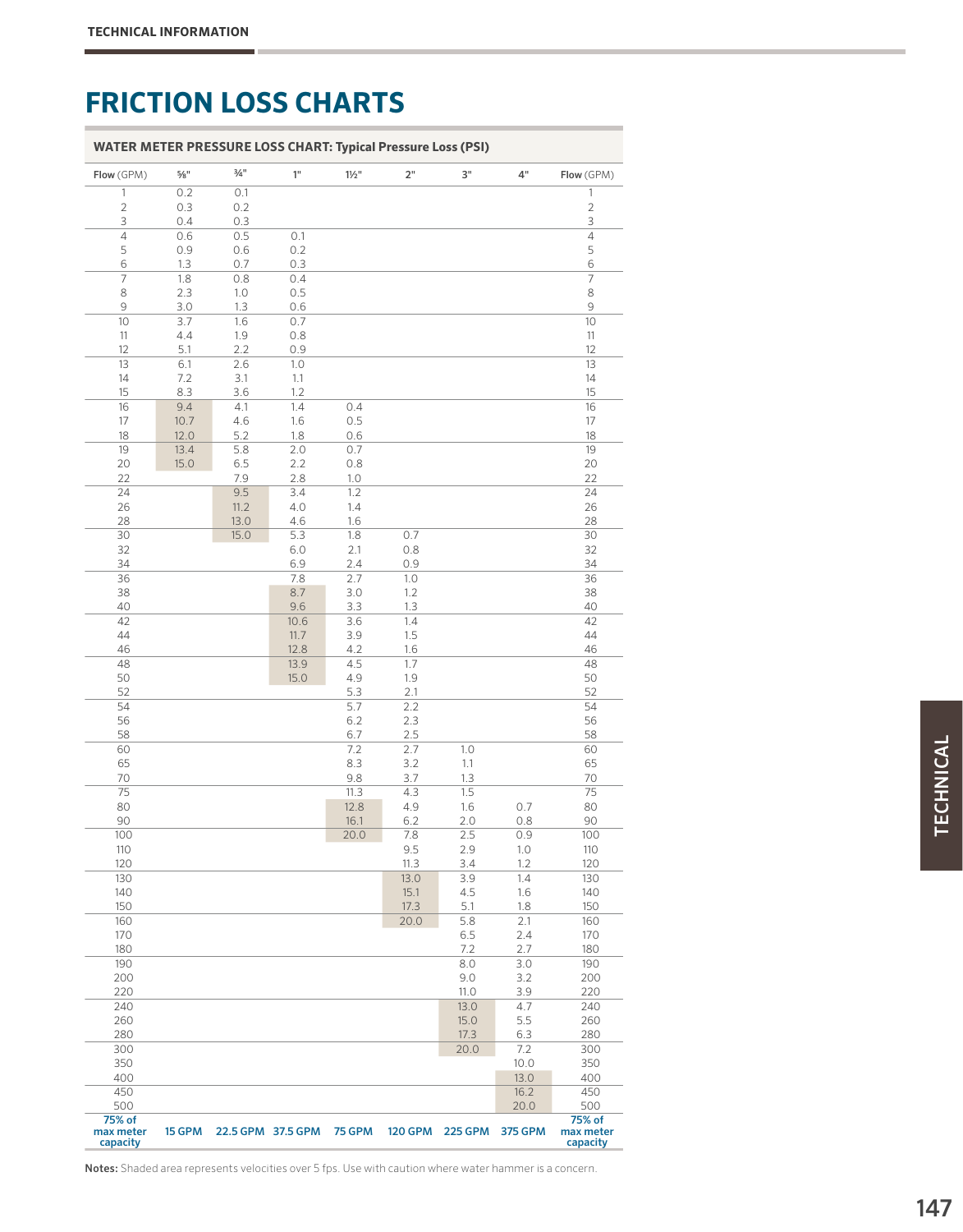| <b>TYPE K COPPER TUBING</b><br>ASTM B 88<br>$C=40$ • PSI loss per 100 ft. of pipe |                                    |                |                                                |                |                                            |                |                                            |                |                                           |                |                                           |                |                               |              |                                             |              |                               |              |
|-----------------------------------------------------------------------------------|------------------------------------|----------------|------------------------------------------------|----------------|--------------------------------------------|----------------|--------------------------------------------|----------------|-------------------------------------------|----------------|-------------------------------------------|----------------|-------------------------------|--------------|---------------------------------------------|--------------|-------------------------------|--------------|
| <b>Nominal Size</b><br>Pipe ID<br>Plpe OD<br>Avg. Wall                            | $1/2$ "<br>0.527<br>0.625<br>0.049 |                | $5/8$ <sup>11</sup><br>0.652<br>0.750<br>0.049 |                | $\frac{3}{4}$ "<br>0.745<br>0.875<br>0.065 |                | 1 <sup>II</sup><br>0.995<br>1.125<br>0.065 |                | $1\frac{1}{4}$<br>1.245<br>1.375<br>0.065 |                | $1\frac{1}{2}$<br>1.481<br>1.625<br>0.072 |                | 2"<br>1.959<br>2.125<br>0.083 |              | $2\frac{1}{2}$ "<br>2.435<br>2.625<br>0.095 |              | 3"<br>2.907<br>3.125<br>0.109 |              |
| Flow<br>(GPM)                                                                     | Velocity PSI<br><b>FPS</b>         | Loss           | Velocity<br><b>FPS</b>                         | PSI<br>Loss    | Velocity PSI<br><b>FPS</b>                 | Loss           | Velocity<br><b>FPS</b>                     | PSI<br>Loss    | Velocity PSI<br><b>FPS</b>                | Loss           | Velocity PSI<br><b>FPS</b>                | Loss           | Velocity PSI<br><b>FPS</b>    | Loss         | Velocity PSI<br><b>FPS</b>                  | Loss         | Velocity PSI<br><b>FPS</b>    | Loss         |
| $\mathbf{1}$                                                                      | 1.47                               | 1.09           | 0.96                                           | 0.39           | 0.74                                       | 0.20           | 0.41                                       | 0.05           | 0.26                                      | 0.02           |                                           |                |                               |              |                                             |              |                               |              |
| 2<br>3                                                                            | 2.94<br>4.41                       | 3.94<br>8.35   | 1.92<br>2.88                                   | 1.40<br>2.97   | 1.47<br>2.21                               | 0.73<br>1.55   | 0.82<br>1.24                               | 0.18<br>0.38   | 0.53<br>0.79                              | 0.06<br>0.13   |                                           |                |                               |              |                                             |              |                               |              |
| 4                                                                                 | 5.88                               | 14.23          | 3.84                                           | 5.05           | 2.94                                       | 2.64           | 1.65                                       | 0.65           | 1.05                                      | 0.22           |                                           |                |                               |              |                                             |              |                               |              |
| 5                                                                                 | 7.35                               | 21.51          | 4.80                                           | 7.64           | 3.68                                       | 3.99           | 2.06                                       | 0.98           | 1.32                                      | 0.33           |                                           |                |                               |              |                                             |              |                               |              |
| 6<br>7                                                                            | 8.81<br>10.28                      | 30.15<br>40.12 | 5.76<br>6.72                                   | 10.70<br>14.24 | 4.41<br>5.15                               | 5.59<br>7.44   | 2.47<br>2.88                               | 1.37<br>1.82   | 1.58<br>1.84                              | 0.46<br>0.61   | 1.12<br>1.30                              | 0.20<br>0.26   |                               |              |                                             |              |                               |              |
| 8                                                                                 | 11.75                              | 51.37          | 7.68                                           | 18.24          | 5.88                                       | 9.53           | 3.30                                       | 2.33           | 2.11                                      | 0.78           | 1.49                                      | 0.34           |                               |              |                                             |              |                               |              |
| 9<br>10                                                                           | 13.22<br>14.69 77.66               | 63.90          | 8.64<br>9.60                                   | 22.68<br>27.57 | 6.62<br>7.35                               | 11.85<br>14.41 | 3.71<br>4.12                               | 2.90<br>3.52   | 2.37<br>2.63                              | 0.97<br>1.18   | 1.67<br>1.86                              | 0.42<br>0.51   |                               |              |                                             |              |                               |              |
| 12                                                                                |                                    |                | 11.52                                          | 38.64          | 8.82                                       | 20.20          | 4.95                                       | 4.94           | 3.16                                      | 1.66           | 2.23                                      | 0.71           | 1.28                          | 0.18         |                                             |              |                               |              |
| 14<br>16                                                                          |                                    |                | 13.44<br>15.36                                 | 51.41<br>65.83 | 10.29<br>11.76                             | 26.87<br>34.41 | 5.77<br>6.59                               | 6.57<br>8.42   | 3.69<br>4.21                              | 2.21<br>2.83   | 2.60<br>2.98                              | 0.95<br>1.22   | 1.49<br>1.70                  | 0.24<br>0.31 |                                             |              |                               |              |
| 18                                                                                |                                    |                | 17.28                                          | 81.88          | 13.23                                      | 42.80          | 7.42                                       | 10.47          | 4.74                                      | 3.52           | 3.35                                      | 1.51           | 1.91                          | 0.39         |                                             |              |                               |              |
| 20<br>22                                                                          |                                    |                |                                                |                | 14.70<br>16.17                             | 52.02<br>62.06 | 8.24<br>9.07                               | 12.72<br>15.18 | 5.26<br>5.79                              | 4.28<br>5.10   | 3.72<br>4.09                              | 1.84<br>2.19   | 2.13<br>2.34                  | 0.47<br>0.56 | 1.51                                        | 0.19         | 1.06                          | 0.08         |
| 24                                                                                |                                    |                |                                                |                | 17.64 72.91                                |                | 9.89                                       | 17.84          | 6.32                                      | 5.99           | 4.46                                      | 2.58           | 2.55                          | 0.66         | 1.65                                        | 0.23         | 1.16                          | 0.10         |
| 26                                                                                |                                    |                |                                                |                |                                            |                | 10.71                                      | 20.69          | 6.84                                      | 6.95           | 4.84                                      | 2.99           | 2.76                          | 0.77         | 1.79                                        | 0.27         | 1.26                          | 0.11         |
| 28<br>30                                                                          |                                    |                |                                                |                |                                            |                | 11.54<br>12.36                             | 23.73<br>26.96 | 7.37<br>7.90                              | 7.97<br>9.06   | 5.21<br>5.58                              | 3.43<br>3.89   | 2.98<br>3.19                  | 0.88<br>1.00 | 1.93<br>2.06                                | 0.30<br>0.35 | 1.35<br>1.45                  | 0.13<br>0.15 |
| 32                                                                                |                                    |                |                                                |                |                                            |                | 13.19                                      | 30.39          | 8.42                                      | 10.21          | 5.95                                      | 4.39           | 3.40                          | 1.12         | 2.20                                        | 0.39         | 1.54                          | 0.16         |
| 34<br>36                                                                          |                                    |                |                                                |                |                                            |                | 14.01<br>14.84                             | 34.00<br>37.79 | 8.95<br>9.48                              | 11.42<br>12.70 | 6.32<br>6.70                              | 4.91<br>5.46   | 3.61<br>3.83                  | 1.26<br>1.40 | 2.34<br>2.48                                | 0.44<br>0.49 | 1.64<br>1.74                  | 0.18<br>0.20 |
| 38                                                                                |                                    |                |                                                |                |                                            |                | 15.66                                      | 41.77          | 10.00                                     | 14.04          | 7.07                                      | 6.03           | 4.04                          | 1.55         | 2.61                                        | 0.54         | 1.83                          | 0.23         |
| 40<br>42                                                                          |                                    |                |                                                |                |                                            |                | 16.48<br>17.31                             | 45.94<br>50.28 | 10.53<br>11.06                            | 15.43<br>16.89 | 7.44<br>7.81                              | 6.63<br>7.26   | 4.25<br>4.47                  | 1.70<br>1.86 | 2.75<br>2.89                                | 0.59<br>0.65 | 1.93<br>2.03                  | 0.25<br>0.27 |
| 44                                                                                |                                    |                |                                                |                |                                            |                |                                            |                | 11.58                                     | 18.41          | 8.18                                      | 7.91           | 4.68                          | 2.03         | 3.03                                        | 0.70         | 2.12                          | 0.30         |
| 46<br>48                                                                          |                                    |                |                                                |                |                                            |                |                                            |                | 12.11<br>12.63                            | 19.99<br>21.63 | 8.56<br>8.93                              | 8.59<br>9.30   | 4.89<br>5.10                  | 2.20<br>2.38 | 3.17<br>3.30                                | 0.76<br>0.83 | 2.22<br>2.32                  | 0.32<br>0.35 |
| 50                                                                                |                                    |                |                                                |                |                                            |                |                                            |                | 13.16                                     | 23.33          | 9.30                                      | 10.03          | 5.32                          | 2.57         | 3.44                                        | 0.89         | 2.41                          | 0.38         |
| 55                                                                                |                                    |                |                                                |                |                                            |                |                                            |                | 14.48                                     | 27.84          | 10.23                                     | 11.96          | 5.85                          | 3.07         | 3.78                                        | 1.06         | 2.66                          | 0.45         |
| 60<br>65                                                                          |                                    |                |                                                |                |                                            |                |                                            |                | 15.79<br>17.11                            | 32.70<br>37.93 | 11.16<br>12.09                            | 14.05<br>16.30 | 6.38<br>6.91                  | 3.60<br>4.18 | 4.13<br>4.47                                | 1.25<br>1.45 | 2.90<br>3.14                  | 0.53<br>0.61 |
| 70                                                                                |                                    |                |                                                |                |                                            |                |                                            |                | 18.43 43.51                               |                | 13.02                                     | 18.70          | 7.44                          | 4.79         | 4.82                                        | 1.66         | 3.38                          | 0.70         |
| 75<br>80                                                                          |                                    |                |                                                |                |                                            |                |                                            |                |                                           |                | 13.95<br>14.88                            | 21.24<br>23.94 | 7.97<br>8.51                  | 5.45<br>6.14 | 5.16<br>5.50                                | 1.89<br>2.13 | 3.62<br>3.86                  | 0.80<br>0.90 |
| 85                                                                                |                                    |                |                                                |                |                                            |                |                                            |                |                                           |                | 15.81                                     | 26.79          | 9.04                          | 6.87         | 5.85                                        | 2.38         | 4.10                          | 1.01         |
| 90<br>95                                                                          |                                    |                |                                                |                |                                            |                |                                            |                |                                           |                | 16.74<br>17.67                            | 29.78<br>32.91 | 9.57<br>10.10                 | 7.63<br>8.44 | 6.19<br>6.54                                | 2.65<br>2.93 | 4.35<br>4.59                  | 1.12<br>1.24 |
| 100                                                                               |                                    |                |                                                |                |                                            |                |                                            |                |                                           |                | 18.60                                     | 36.19          | 10.63                         | 9.28         | 6.88                                        | 3.22         | 4.83                          | 1.36         |
| 110<br>120                                                                        |                                    |                |                                                |                |                                            |                |                                            |                |                                           |                |                                           |                | 11.69<br>$12.76$ 13.01        | 11.07        | 7.57<br>8.26 4.51                           | 3.84         | 5.31<br>5.79 1.91             | 1.62         |
| 130                                                                               |                                    |                |                                                |                |                                            |                |                                            |                |                                           |                |                                           |                | 13.82 15.08                   |              | 8.95                                        | 5.23         | 6.28                          | 2.21         |
| 140<br>150                                                                        |                                    |                |                                                |                |                                            |                |                                            |                |                                           |                |                                           |                | 14.88 17.30<br>15.95 19.66    |              | 9.63 6.00<br>10.32                          | 6.82         | 6.76<br>7.24                  | 2.54<br>2.88 |
| 160                                                                               |                                    |                |                                                |                |                                            |                |                                            |                |                                           |                |                                           |                | 17.01 22.16                   |              | 11.01                                       | 7.69         | 7.72                          | 3.25         |
| 170<br>180                                                                        |                                    |                |                                                |                |                                            |                |                                            |                |                                           |                |                                           |                | 18.07 24.79                   |              | 11.70 8.60<br>12.39                         | 9.56         | 8.21<br>8.69                  | 3.63<br>4.04 |
| 190                                                                               |                                    |                |                                                |                |                                            |                |                                            |                |                                           |                |                                           |                |                               |              | 13.07 10.57                                 |              | 9.17                          | 4.46         |
| 200                                                                               |                                    |                |                                                |                |                                            |                |                                            |                |                                           |                |                                           |                |                               |              | 13.76 11.62                                 |              | 9.66                          | 4.91         |
| 220<br>240                                                                        |                                    |                |                                                |                |                                            |                |                                            |                |                                           |                |                                           |                |                               |              | 15.14 13.87<br>16.51 16.29                  |              | 10.62<br>11.59                | 5.86<br>6.88 |
| 260                                                                               |                                    |                |                                                |                |                                            |                |                                            |                |                                           |                |                                           |                |                               |              | 17.89 18.90                                 |              | 12.55                         | 7.98         |
| 280<br>300                                                                        |                                    |                |                                                |                |                                            |                |                                            |                |                                           |                |                                           |                |                               |              | 19.27 21.68                                 |              | 13.52<br>14.48 10.40          | 9.15         |
| 320                                                                               |                                    |                |                                                |                |                                            |                |                                            |                |                                           |                |                                           |                |                               |              |                                             |              | 15.45 11.72                   |              |
| 340<br>360                                                                        |                                    |                |                                                |                |                                            |                |                                            |                |                                           |                |                                           |                |                               |              |                                             |              | 16.42 13.11<br>17.38 14.58    |              |
| 380                                                                               |                                    |                |                                                |                |                                            |                |                                            |                |                                           |                |                                           |                |                               |              |                                             |              | 18.35 16.11                   |              |
| 400                                                                               |                                    |                |                                                |                |                                            |                |                                            |                |                                           |                |                                           |                |                               |              |                                             |              |                               |              |
| 420<br>440                                                                        |                                    |                |                                                |                |                                            |                |                                            |                |                                           |                |                                           |                |                               |              |                                             |              |                               |              |
| 460                                                                               |                                    |                |                                                |                |                                            |                |                                            |                |                                           |                |                                           |                |                               |              |                                             |              |                               |              |
| 480<br>500                                                                        |                                    |                |                                                |                |                                            |                |                                            |                |                                           |                |                                           |                |                               |              |                                             |              |                               |              |

Notes: Shaded area represents velocities over 7 fps. Use with caution where water hammer is a concern.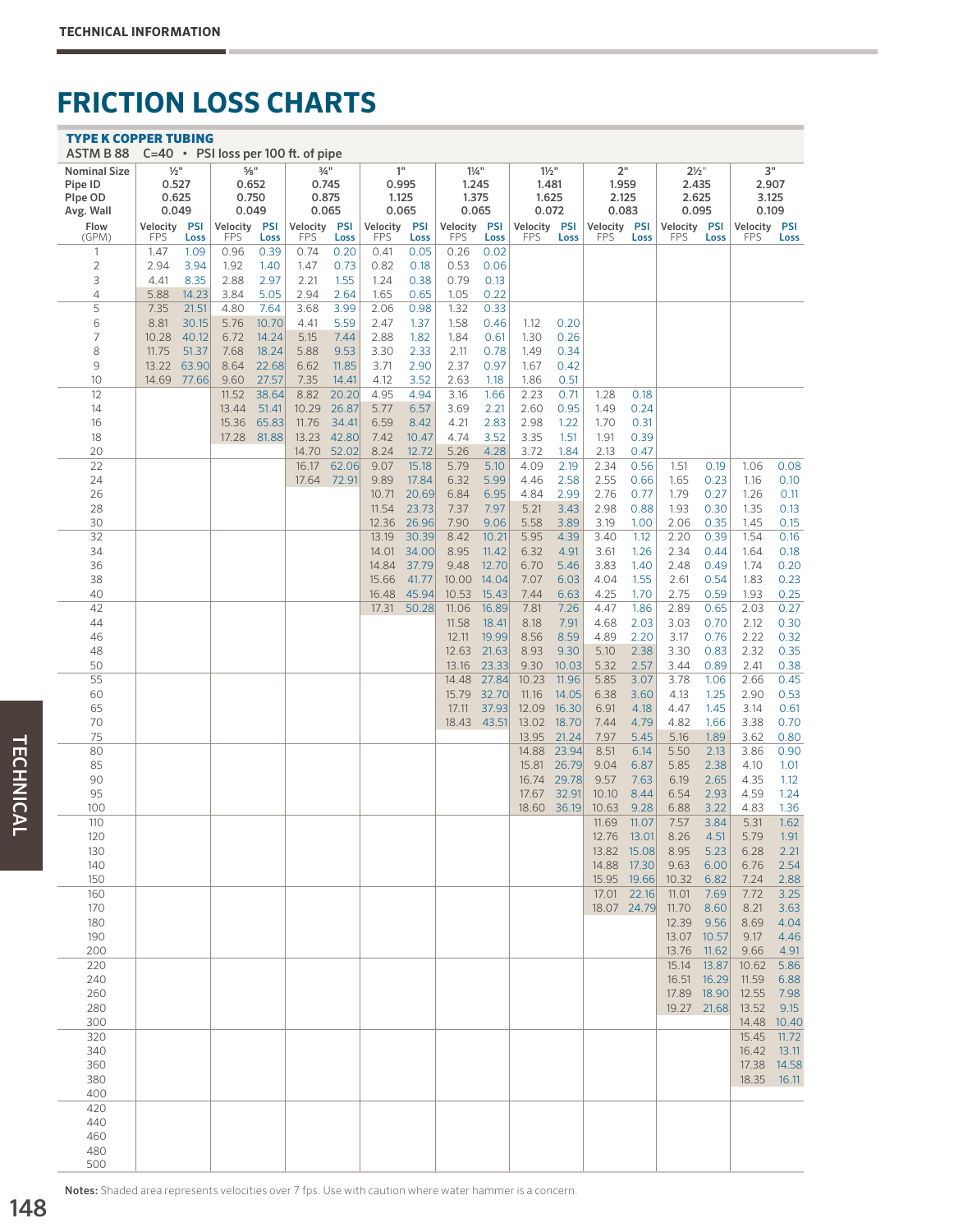#### TYPE L COPPER TUBING

| $C=140$ • PSI loss per 100 ft. of pipe |              |                     |            |                     |                 |       |              |                 |              |                |              |                  |              |             |              |                  |              |             |
|----------------------------------------|--------------|---------------------|------------|---------------------|-----------------|-------|--------------|-----------------|--------------|----------------|--------------|------------------|--------------|-------------|--------------|------------------|--------------|-------------|
| <b>Nominal Size</b>                    |              | $1/2$ <sup>11</sup> |            | $5/8$ <sup>11</sup> | $\frac{3}{4}$ " |       |              | 1 <sup>II</sup> |              | $1\frac{1}{4}$ |              | $1\frac{1}{2}$ " |              | 2"          |              | $2\frac{1}{2}$ " |              | 3"          |
| Pipe ID                                |              | 0.545               |            | 0.666               | 0.785           |       |              | 1.025           |              | 1.265          |              | 1.505            |              | 1.985       |              | 2.465            |              | 2.945       |
| Pipe OD                                |              | 0.625               |            | 0.750               | 0.875           |       |              | 1.125           |              | 1.375          |              | 1.625            |              | 2.125       | 2.625        |                  |              | 3.125       |
| Avg. Wall                              |              | 0.040               |            | 0.042               | 0.045           |       |              | 0.050           |              | 0.055          |              | 0.060            |              | 0.070       | 0.080        |                  |              | 0.090       |
| Flow                                   | Velocity PSI |                     | Velocity   | <b>PSI</b>          | Velocity PSI    |       | Velocity PSI |                 | Velocity PSI |                | Velocity PSI |                  | Velocity PSI |             | Velocity PSI |                  | Velocity PSI |             |
| (GPM)                                  | <b>FPS</b>   | Loss                | <b>FPS</b> | Loss                | <b>FPS</b>      | Loss  | FPS          | Loss            | <b>FPS</b>   | Loss           | <b>FPS</b>   | Loss             | <b>FPS</b>   | Loss        | <b>FPS</b>   | Loss             | <b>FPS</b>   | Loss        |
| $\mathbf{1}$                           | 1.37         | 0.93                | 0.92       | 0.35                | 0.66            | 0.16  | 0.39         | 0.04            | 0.25         | 0.02           |              |                  |              |             |              |                  |              |             |
| $\overline{2}$                         | 2.75         | 3.35                | 1.84       | 1.26                | 1.32            | 0.57  | 0.78         | 0.15            | 0.51         | 0.06           |              |                  |              |             |              |                  |              |             |
| 3                                      | 4.12         | 7.09                | 2.76       | 2.67                | 1.99            | 1.20  | 1.17         | 0.33            | 0.76         | 0.12           |              |                  |              |             |              |                  |              |             |
| $\sqrt{4}$                             | 5.49         | 12.09               | 3.68       | 4.56                | 2.65            | 2.05  | 1.55         | 0.56            | 1.02         | 0.20           |              |                  |              |             |              |                  |              |             |
| 5                                      | 6.87         | 18.27               | 4.60       | 6.89                | 3.31            | 3.09  | 1.94         | 0.85            | 1.27         | 0.30           |              |                  |              |             |              |                  |              |             |
| 6                                      | 8.24         | 25.61               | 5.52       | 9.65                | 3.97            | 4.34  | 2.33         | 1.18            | 1.53         | 0.43           | 1.08         | 0.18             |              |             |              |                  |              |             |
| $\overline{7}$                         | 9.62         | 34.07               | 6.44       | 12.84               | 4.63            | 5.77  | 2.72         | 1.58            | 1.78         | 0.57           | 1.26         | 0.24             |              |             |              |                  |              |             |
| 8                                      | 10.99        | 43.63               | 7.36       | 16.45               | 5.30            | 7.39  | 3.11         | 2.02            | 2.04         | 0.72           | 1.44         | 0.31             |              |             |              |                  |              |             |
| 9                                      | 12.36        | 54.26               | 8.28       | 20.45               | 5.96            | 9.19  | 3.50         | 2.51            | 2.29         | 0.90           | 1.62         | 0.39             |              |             |              |                  |              |             |
| 10                                     | 13.74        | 65.95               | 9.20       | 24.86               | 6.62            | 11.17 | 3.88         | 3.05            | 2.55         | 1.10           | 1.80         | 0.47             |              |             |              |                  |              |             |
| 12                                     |              |                     | 11.04      | 34.85               | 7.95            | 15.66 | 4.66         | 4.28            | 3.06         | 1.54           | 2.16         | 0.66             | 1.24         | 0.17        |              |                  |              |             |
| 14                                     |              |                     | 12.88      | 46.36               | 9.27            | 20.83 | 5.44         | 5.69            | 3.57         | 2.04           | 2.52         | 0.88             | 1.45         | 0.23        |              |                  |              |             |
|                                        |              |                     | 14.72      | 59.37               | 10.59           | 26.68 |              | 7.28            | 4.08         |                | 2.88         |                  | 1.66         | 0.29        |              |                  |              |             |
| 16                                     |              |                     |            | 16.56 73.84         | 11.92           |       | 6.21<br>6.99 |                 |              | 2.62           |              | 1.12             |              |             |              |                  |              |             |
| 18                                     |              |                     |            |                     |                 | 33.18 |              | 9.06            | 4.59         | 3.25           | 3.24         | 1.40             | 1.86         | 0.36        |              |                  |              |             |
| 20                                     |              |                     |            |                     | 13.24 40.33     |       | 7.77         | 11.01           | 5.10         | 3.96           | 3.60         | 1.70             | 2.07         | 0.44        |              |                  |              |             |
| 22                                     |              |                     |            |                     | 14.57           | 48.11 | 8.54         | 13.14           | 5.61         | 4.72           | 3.96         | 2.03             | 2.28         | 0.53        | 1.48         | 0.18             | 1.03         | 0.08        |
| 24                                     |              |                     |            |                     | 15.89 56.53     |       | 9.32         | 15.44           | 6.12         | 5.55           | 4.32         | 2.38             | 2.49         | 0.62        | 1.61         | 0.22             | 1.13         | 0.09        |
| 26                                     |              |                     |            |                     |                 |       | 10.10        | 17.90           | 6.63         | 6.43           | 4.68         | 2.76             | 2.69         | 0.72        | 1.75         | 0.25             | 1.22         | 0.11        |
| 28                                     |              |                     |            |                     |                 |       | 10.87        | 20.54           | 7.14         | 7.38           | 5.04         | 3.17             | 2.90         | 0.82        | 1.88         | 0.29             | 1.32         | 0.12        |
| 30                                     |              |                     |            |                     |                 |       | 11.65        | 23.33           | 7.65         | 8.38           | 5.40         | 3.60             | 3.11         | 0.94        | 2.01         | 0.33             | 1.41         | 0.14        |
| 32                                     |              |                     |            |                     |                 |       | 12.43        | 26.30           | 8.16         | 9.45           | 5.76         | 4.06             | 3.31         | 1.05        | 2.15         | 0.37             | 1.51         | 0.15        |
| 34                                     |              |                     |            |                     |                 |       | 13.20        | 29.42           | 8.67         | 10.57          | 6.12         | 4.54             | 3.52         | 1.18        | 2.28         | 0.41             | 1.60         | 0.17        |
| 36                                     |              |                     |            |                     |                 |       | 13.98        | 32.71           | 9.18         | 11.75          | 6.48         | 5.05             | 3.73         | 1.31        | 2.42         | 0.46             | 1.69         | 0.19        |
| 38                                     |              |                     |            |                     |                 |       | 14.76        | 36.15           | 9.69         | 12.99          | 6.84         | 5.58             | 3.93         | 1.45        | 2.55         | 0.51             | 1.79         | 0.21        |
| 40                                     |              |                     |            |                     |                 |       | 15.53        | 39.75           | 10.20        | 14.28          | 7.21         | 6.13             | 4.14         | 1.59        | 2.69         | 0.56             | 1.88         | 0.23        |
| 42                                     |              |                     |            |                     |                 |       | 16.31        | 43.51           | 10.71        | 15.63          | 7.57         | 6.71             | 4.35         | 1.75        | 2.82         | 0.61             | 1.98         | 0.26        |
| 44                                     |              |                     |            |                     |                 |       |              |                 | 11.22        | 17.04          | 7.93         | 7.32             | 4.56         | 1.90        | 2.95         | 0.66             | 2.07         | 0.28        |
| 46                                     |              |                     |            |                     |                 |       |              |                 | 11.73        | 18.50          | 8.29         | 7.94             | 4.76         | 2.07        | 3.09         | 0.72             | 2.16         | 0.30        |
| 48                                     |              |                     |            |                     |                 |       |              |                 |              | 12.24 20.02    | 8.65         | 8.60             | 4.97         | 2.24        | 3.22         | 0.78             | 2.26         | 0.33        |
| 50                                     |              |                     |            |                     |                 |       |              |                 | 12.75        | 21.59          | 9.01         | 9.27             | 5.18         | 2.41        | 3.36         | 0.84             | 2.35         | 0.35        |
| 55                                     |              |                     |            |                     |                 |       |              |                 |              | 14.02 25.76    | 9.91         | 11.06            | 5.70         | 2.88        | 3.69         | 1.00             | 2.59         | 0.42        |
| 60                                     |              |                     |            |                     |                 |       |              |                 |              | 15.30 30.26    | 10.81        | 13.00            | 6.21         | 3.38        | 4.03         | 1.18             | 2.82         | 0.50        |
| 65                                     |              |                     |            |                     |                 |       |              |                 |              | 16.57 35.10    | 11.71        | 15.07            | 6.73         | 3.92        | 4.36         | 1.37             | 3.06         | 0.57        |
| 70                                     |              |                     |            |                     |                 |       |              |                 |              | 17.85 40.26    | 12.61        | 17.29            | 7.25         | 4.50        | 4.70         | 1.57             | 3.29         | 0.66        |
| 75                                     |              |                     |            |                     |                 |       |              |                 |              |                | 13.51        | 19.65            | 7.77         | 5.11        | 5.04         | 1.78             | 3.53         | 0.75        |
| 80                                     |              |                     |            |                     |                 |       |              |                 |              |                | 14.41        | 22.14            | 8.28         | 5.76        | 5.37         | 2.01             | 3.76         | 0.84        |
| 85                                     |              |                     |            |                     |                 |       |              |                 |              |                | 15.31        | 24.77            | 8.80         | 6.44        | 5.71         | 2.25             | 4.00         | 0.94        |
| 90                                     |              |                     |            |                     |                 |       |              |                 |              |                | 16.21        | 27.54            | 9.32         | 7.16        | 6.04         | 2.50             | 4.23         | 1.05        |
| 95                                     |              |                     |            |                     |                 |       |              |                 |              |                | 17.11        | 30.44            | 9.84         | 7.91        | 6.38         | 2.76             | 4.47         | 1.16        |
| 100                                    |              |                     |            |                     |                 |       |              |                 |              |                | 18.01        | 33.47            | 10.35        | 8.70        | 6.71         | 3.03             | 4.70         | 1.28        |
| 110                                    |              |                     |            |                     |                 |       |              |                 |              |                |              |                  | 11.39        | 10.38       | 7.39         | 3.62             | 5.17         | 1.52        |
| 120                                    |              |                     |            |                     |                 |       |              |                 |              |                |              |                  | 12.43        | 12.20       | 8.06         | 4.25             | 5.65         | 1.79        |
| 130                                    |              |                     |            |                     |                 |       |              |                 |              |                |              |                  | 13.46        | 14.15       | 8.73         | 4.93             | 6.12         | 2.07        |
| 140                                    |              |                     |            |                     |                 |       |              |                 |              |                |              |                  |              | 14.50 16.23 | 9.40         | 5.66             | 6.59         | 2.38        |
| 150                                    |              |                     |            |                     |                 |       |              |                 |              |                |              |                  | 15.53        | 18.44       | 10.07        | 6.43             | 7.06         | 2.70        |
| 160                                    |              |                     |            |                     |                 |       |              |                 |              |                |              |                  |              | 16.57 20.78 | 10.74        | 7.24             | 7.53         | 3.05        |
| 170                                    |              |                     |            |                     |                 |       |              |                 |              |                |              |                  |              | 17.60 23.25 | 11.41        | 8.11             | 8.00         | 3.41        |
| 180                                    |              |                     |            |                     |                 |       |              |                 |              |                |              |                  |              |             | 12.09        | 9.01             | 8.47         | 3.79        |
| 190                                    |              |                     |            |                     |                 |       |              |                 |              |                |              |                  |              |             | 12.76        | 9.96             | 8.94         | 4.19        |
| 200                                    |              |                     |            |                     |                 |       |              |                 |              |                |              |                  |              |             | 13.43 10.95  |                  | 9.41         | 4.61        |
| 220                                    |              |                     |            |                     |                 |       |              |                 |              |                |              |                  |              |             | 14.77 13.07  |                  | 10.35        | 5.50        |
| 240                                    |              |                     |            |                     |                 |       |              |                 |              |                |              |                  |              |             | 16.12        | 15.35            | 11.29        | 6.46        |
| 260                                    |              |                     |            |                     |                 |       |              |                 |              |                |              |                  |              |             | 17.46 17.80  |                  | 12.23        | 7.49        |
| 280                                    |              |                     |            |                     |                 |       |              |                 |              |                |              |                  |              |             | 18.80 20.42  |                  | 13.17        | 8.59        |
| 300                                    |              |                     |            |                     |                 |       |              |                 |              |                |              |                  |              |             |              |                  | 14.11        | 9.76        |
| 320                                    |              |                     |            |                     |                 |       |              |                 |              |                |              |                  |              |             |              |                  | 15.05        | 11.00       |
| 340                                    |              |                     |            |                     |                 |       |              |                 |              |                |              |                  |              |             |              |                  | 15.99        | 12.31       |
| 360                                    |              |                     |            |                     |                 |       |              |                 |              |                |              |                  |              |             |              |                  |              | 16.94 13.69 |
| 380                                    |              |                     |            |                     |                 |       |              |                 |              |                |              |                  |              |             |              |                  |              | 17.88 15.13 |
| 400                                    |              |                     |            |                     |                 |       |              |                 |              |                |              |                  |              |             |              |                  |              |             |
| 420                                    |              |                     |            |                     |                 |       |              |                 |              |                |              |                  |              |             |              |                  |              |             |
| 440                                    |              |                     |            |                     |                 |       |              |                 |              |                |              |                  |              |             |              |                  |              |             |
| 460                                    |              |                     |            |                     |                 |       |              |                 |              |                |              |                  |              |             |              |                  |              |             |
| 480                                    |              |                     |            |                     |                 |       |              |                 |              |                |              |                  |              |             |              |                  |              |             |
| 500                                    |              |                     |            |                     |                 |       |              |                 |              |                |              |                  |              |             |              |                  |              |             |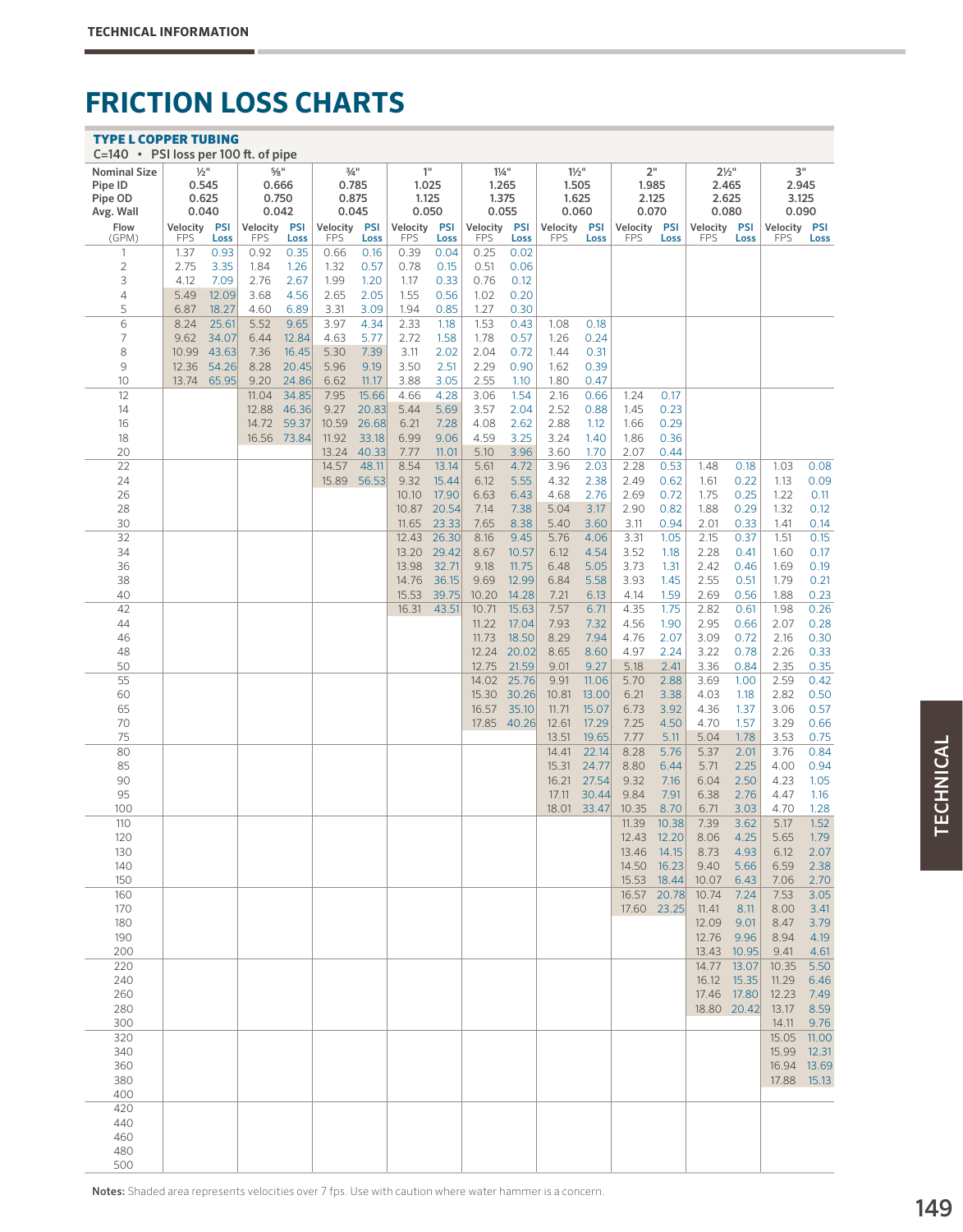| <b>SCHEDULE 40 STEEL</b><br>ASTM-53B<br>C=100 • PSI loss per 100 ft. of pipe |                        |                                                |                        |                                            |                               |                    |                                            |                    |                                           |                    |                               |                |                                             |                    |                               |                    |                               |                    |
|------------------------------------------------------------------------------|------------------------|------------------------------------------------|------------------------|--------------------------------------------|-------------------------------|--------------------|--------------------------------------------|--------------------|-------------------------------------------|--------------------|-------------------------------|----------------|---------------------------------------------|--------------------|-------------------------------|--------------------|-------------------------------|--------------------|
| <b>Nominal Size</b><br>Pipe ID<br>Plpe OD<br>Avg. Wall                       |                        | $1/2$ <sup>11</sup><br>0.622<br>0.842<br>0.110 |                        | $\frac{3}{4}$ "<br>0.824<br>1.050<br>0.113 | 1"<br>1.049<br>1.315<br>0.133 |                    | $1\frac{1}{4}$ "<br>1.38<br>1.660<br>0.140 |                    | $1\frac{1}{2}$<br>1.610<br>1.900<br>0.145 |                    | 2"<br>20.67<br>2.375<br>0.154 |                | $2\frac{1}{2}$ "<br>2.469<br>2.875<br>0.203 |                    | З"<br>3.068<br>3.500<br>0.218 |                    | 4"<br>4.026<br>4.500<br>0.237 |                    |
| Flow<br>(GPM)                                                                | Velocity<br><b>FPS</b> | <b>PSI</b><br>Loss                             | Velocity<br><b>FPS</b> | <b>PSI</b><br>Loss                         | Velocity<br><b>FPS</b>        | <b>PSI</b><br>Loss | Velocity<br><b>FPS</b>                     | <b>PSI</b><br>Loss | Velocity<br><b>FPS</b>                    | <b>PSI</b><br>Loss | Velocity PSI<br><b>FPS</b>    | Loss           | Velocity<br><b>FPS</b>                      | <b>PSI</b><br>Loss | Velocity<br><b>FPS</b>        | <b>PSI</b><br>Loss | Velocity<br><b>FPS</b>        | <b>PSI</b><br>Loss |
| 1                                                                            | 1.05                   | 0.91                                           | 0.60                   | 0.23                                       | 0.37                          | 0.07               | 0.21                                       | 0.02               | 0.16                                      | 0.01               |                               |                |                                             |                    |                               |                    |                               |                    |
| $\overline{2}$                                                               | 2.11                   | 3.28                                           | 1.20                   | 0.84                                       | 0.74                          | 0.26               | 0.43                                       | 0.07               | 0.31                                      | 0.03               |                               |                |                                             |                    |                               |                    |                               |                    |
| 3<br>$\overline{4}$                                                          | 3.16<br>4.22           | 6.95<br>11.85                                  | 1.80<br>2.40           | 1.77<br>3.02                               | 1.11<br>1.48                  | 0.55<br>0.93       | 0.64<br>0.86                               | 0.14<br>0.25       | 0.47<br>0.63                              | 0.07<br>0.12       |                               |                |                                             |                    |                               |                    |                               |                    |
| 5                                                                            | 5.27                   | 17.91                                          | 3.00                   | 4.56                                       | 1.85                          | 1.41               | 1.07                                       | 0.37               | 0.79                                      | 0.18               |                               |                |                                             |                    |                               |                    |                               |                    |
| 6                                                                            | 6.33                   | 25.10                                          | 3.61                   | 6.39                                       | 2.22                          | 1.97               | 1.29                                       | 0.52               | 0.94                                      | 0.25               | 0.57                          | 0.07           |                                             |                    |                               |                    |                               |                    |
| 7                                                                            | 7.38                   | 33.40                                          | 4.21                   | 8.50                                       | 2.60                          | 2.63               | 1.50                                       | 0.69               | 1.10                                      | 0.33               | 0.67                          | 0.10           |                                             |                    |                               |                    |                               |                    |
| 8<br>9                                                                       | 8.44<br>9.49           | 42.77<br>53.19                                 | 4.81<br>5.41           | 10.88<br>13.54                             | 2.97<br>3.34                  | 3.36<br>4.18       | 1.71<br>1.93                               | 0.89<br>1.10       | 1.26<br>1.42                              | 0.42<br>0.52       | 0.76<br>0.86                  | 0.12<br>0.15   |                                             |                    |                               |                    |                               |                    |
| 10                                                                           | 10.55                  | 64.65                                          | 6.01                   | 16.45                                      | 3.71                          | 5.08               | 2.14                                       | 1.34               | 1.57                                      | 0.63               | 0.95                          | 0.19           |                                             |                    |                               |                    |                               |                    |
| 12                                                                           |                        | 12.65 90.62                                    | 7.21                   | 23.06                                      | 4.45                          | 7.12               | 2.57                                       | 1.88               | 1.89                                      | 0.89               | 1.15                          | 0.26           | 0.80                                        | 0.11               |                               |                    |                               |                    |
| 14<br>16                                                                     |                        |                                                | 8.41<br>9.61           | 30.68<br>39.29                             | 5.19<br>5.93                  | 9.48<br>12.14      | 3.00<br>3.43                               | 2.50<br>3.20       | 2.20<br>2.52                              | 1.18<br>1.51       | 1.34<br>1.53                  | 0.35<br>0.45   | 0.94<br>1.07                                | 0.15<br>0.19       |                               |                    |                               |                    |
| 18                                                                           |                        |                                                | 10.82                  | 48.87                                      | 6.67                          | 15.10              | 3.86                                       | 3.97               | 2.83                                      | 1.88               | 1.72                          | 0.56           | 1.20                                        | 0.23               |                               |                    |                               |                    |
| 20                                                                           |                        |                                                | 12.02                  | 59.40                                      | 7.42                          | 18.35              | 4.28                                       | 4.83               | 3.15                                      | 2.28               | 1.91                          | 0.68           | 1.34                                        | 0.28               |                               |                    |                               |                    |
| 22                                                                           |                        |                                                |                        | 13.22 70.87                                | 8.16                          | 21.89              | 4.71                                       | 5.76               | 3.46                                      | 2.72               | 2.10                          | 0.81           | 1.47                                        | 0.34               | 0.95                          | 0.12               | 0.55                          | 0.03               |
| 24<br>26                                                                     |                        |                                                |                        |                                            | 8.90<br>9.64                  | 25.72<br>29.83     | 5.14<br>5.57                               | 6.77<br>7.85       | 3.78<br>4.09                              | 3.20<br>3.71       | 2.29<br>2.48                  | 0.95<br>1.10   | 1.61<br>1.74                                | 0.40<br>0.46       | 1.04<br>1.13                  | 0.14<br>0.16       | 0.60<br>0.65                  | 0.04<br>0.04       |
| 28                                                                           |                        |                                                |                        |                                            | 10.38                         | 34.22              | 6.00                                       | 9.01               | 4.41                                      | 4.25               | 2.67                          | 1.26           | 1.87                                        | 0.53               | 1.21                          | 0.18               | 0.70                          | 0.05               |
| 30                                                                           |                        |                                                |                        |                                            | 11.12                         | 38.88              | 6.43                                       | 10.24              | 4.72                                      | 4.83               | 2.86                          | 1.43           | 2.01                                        | 0.60               | 1.30                          | 0.21               | 0.76                          | 0.06               |
| 32<br>34                                                                     |                        |                                                |                        |                                            | 11.86<br>12.61                | 43.81<br>49.02     | 6.86<br>7.28                               | 11.54<br>12.91     | 5.04<br>5.35                              | 5.45<br>6.10       | 3.06<br>3.25                  | 1.62<br>1.81   | 2.14<br>2.28                                | 0.68<br>0.76       | 1.39<br>1.47                  | 0.24<br>0.26       | 0.81<br>0.86                  | 0.06<br>0.07       |
| 36                                                                           |                        |                                                |                        |                                            | 13.35                         | 54.49              | 7.71                                       | 14.35              | 5.67                                      | 6.78               | 3.44                          | 2.01           | 2.41                                        | 0.85               | 1.56                          | 0.29               | 0.91                          | 0.08               |
| 38                                                                           |                        |                                                |                        |                                            |                               |                    | 8.14                                       | 15.86              | 5.98                                      | 7.49               | 3.63                          | 2.22           | 2.54                                        | 0.94               | 1.65                          | 0.33               | 0.96                          | 0.09               |
| 40                                                                           |                        |                                                |                        |                                            |                               |                    | 8.57                                       | 17.44              | 6.30                                      | 8.24               | 3.82                          | 2.44           | 2.68                                        | 1.03               | 1.73                          | 0.36               | 1.01                          | 0.10               |
| 42<br>44                                                                     |                        |                                                |                        |                                            |                               |                    | 9.00<br>9.43                               | 19.09<br>20.81     | 6.61<br>6.93                              | 9.02<br>9.83       | 4.01<br>4.20                  | 2.67<br>2.91   | 2.81<br>2.94                                | 1.13<br>1.23       | 1.82<br>1.91                  | 0.39<br>0.43       | 1.06<br>1.11                  | 0.10<br>0.11       |
| 46                                                                           |                        |                                                |                        |                                            |                               |                    | 9.86                                       | 22.59              | 7.24                                      | 10.67              | 4.39                          | 3.16           | 3.08                                        | 1.33               | 1.99                          | 0.46               | 1.16                          | 0.12               |
| 48                                                                           |                        |                                                |                        |                                            |                               |                    | 10.28                                      | 24.44              | 7.56                                      | 11.55              | 4.58                          | 3.42           | 3.21                                        | 1.44               | 2.08                          | 0.50               | 1.21                          | 0.13               |
| 50<br>55                                                                     |                        |                                                |                        |                                            |                               |                    | 10.71                                      | 26.36              | 7.87                                      | 12.45              | 4.77                          | 3.69           | 3.35                                        | 1.55               | 2.17                          | 0.54               | 1.26                          | 0.14               |
| 60                                                                           |                        |                                                |                        |                                            |                               |                    | 11.78<br>12.85                             | 31.45<br>36.95     | 8.66<br>9.44                              | 14.86<br>17.45     | 5.25<br>5.73                  | 4.40<br>5.17   | 3.68<br>4.02                                | 1.85<br>2.18       | 2.38<br>2.60                  | 0.64<br>0.76       | 1.38<br>1.51                  | 0.17<br>0.20       |
| 65                                                                           |                        |                                                |                        |                                            |                               |                    | 13.93                                      | 42.86              | 10.23                                     | 20.24              | 6.21                          | 6.00           | 4.35                                        | 2.53               | 2.82                          | 0.88               | 1.64                          | 0.23               |
| 70                                                                           |                        |                                                |                        |                                            |                               |                    |                                            |                    | 11.02                                     | 23.22              | 6.68                          | 6.88           | 4.69                                        | 2.90               | 3.03                          | 1.01               | 1.76                          | 0.27               |
| 75<br>80                                                                     |                        |                                                |                        |                                            |                               |                    |                                            |                    | 11.81<br>12.59                            | 26.39<br>29.74     | 7.16<br>7.64                  | 7.82<br>8.82   | 5.02<br>5.35                                | 3.29<br>3.71       | 3.25<br>3.47                  | 1.14<br>1.29       | 1.89<br>2.01                  | 0.31<br>0.34       |
| 85                                                                           |                        |                                                |                        |                                            |                               |                    |                                            |                    | 13.38                                     | 33.27              | 8.12                          | 9.86           | 5.69                                        | 4.15               | 3.68                          | 1.44               | 2.14                          | 0.38               |
| 90                                                                           |                        |                                                |                        |                                            |                               |                    |                                            |                    |                                           |                    | 8.59                          | 10.96          | 6.02                                        | 4.62               | 3.90                          | 1.60               | 2.27                          | 0.43               |
| 95<br>100                                                                    |                        |                                                |                        |                                            |                               |                    |                                            |                    |                                           |                    | 9.07<br>9.55                  | 12.12<br>13.33 | 6.36<br>6.69                                | 5.10               | 4.12                          | 1.77               | 2.39                          | 0.47               |
| 110                                                                          |                        |                                                |                        |                                            |                               |                    |                                            |                    |                                           |                    | 10.50                         | 15.90          | 7.36                                        | 5.61<br>6.70       | 4.33<br>4.77                  | 1.95<br>2.33       | 2.52<br>2.77                  | 0.52<br>0.62       |
| 120                                                                          |                        |                                                |                        |                                            |                               |                    |                                            |                    |                                           |                    | 11.46 18.68                   |                | 8.03                                        | 7.87               | 5.20                          | 2.73               | 3.02                          | 0.73               |
| 130                                                                          |                        |                                                |                        |                                            |                               |                    |                                            |                    |                                           |                    | 12.41 21.66                   |                | 8.70                                        | 9.12               | 5.63                          | 3.17               | 3.27                          | 0.85               |
| 140<br>150                                                                   |                        |                                                |                        |                                            |                               |                    |                                            |                    |                                           |                    | 13.37 24.85                   |                | 9.37<br>10.04                               | 10.47<br>11.89     | 6.07<br>6.50                  | 3.64<br>4.13       | 3.52<br>3.78                  | 0.97<br>1.10       |
| 160                                                                          |                        |                                                |                        |                                            |                               |                    |                                            |                    |                                           |                    |                               |                | 10.71                                       | 13.40              | 6.94                          | 4.66               | 4.03                          | 1.24               |
| 170                                                                          |                        |                                                |                        |                                            |                               |                    |                                            |                    |                                           |                    |                               |                | 11.38                                       | 15.00              | 7.37                          | 5.21               | 4.28                          | 1.39               |
| 180                                                                          |                        |                                                |                        |                                            |                               |                    |                                            |                    |                                           |                    |                               |                | 12.05                                       | 16.67              | 7.80                          | 5.79               | 4.53                          | 1.54               |
| 190<br>200                                                                   |                        |                                                |                        |                                            |                               |                    |                                            |                    |                                           |                    |                               |                | 12.72<br>13.39                              | 18.43<br>20.26     | 8.24<br>8.67                  | 6.40<br>7.04       | 4.78<br>5.03                  | 1.71<br>1.88       |
| 220                                                                          |                        |                                                |                        |                                            |                               |                    |                                            |                    |                                           |                    |                               |                |                                             |                    | 9.54                          | 8.40               | 5.54                          | 2.24               |
| 240                                                                          |                        |                                                |                        |                                            |                               |                    |                                            |                    |                                           |                    |                               |                |                                             |                    | 10.40                         | 9.87               | 6.04                          | 2.63               |
| 260                                                                          |                        |                                                |                        |                                            |                               |                    |                                            |                    |                                           |                    |                               |                |                                             |                    | 11.27                         | 11.45              | 6.54                          | 3.05               |
| 280<br>300                                                                   |                        |                                                |                        |                                            |                               |                    |                                            |                    |                                           |                    |                               |                |                                             |                    | 12.14<br>13.00                | 13.13<br>14.92     | 7.05<br>7.55                  | 3.50<br>3.98       |
| 320                                                                          |                        |                                                |                        |                                            |                               |                    |                                            |                    |                                           |                    |                               |                |                                             |                    | 13.87 16.81                   |                    | 8.05                          | 4.48               |
| 340                                                                          |                        |                                                |                        |                                            |                               |                    |                                            |                    |                                           |                    |                               |                |                                             |                    |                               |                    | 8.56                          | 5.01               |
| 360<br>380                                                                   |                        |                                                |                        |                                            |                               |                    |                                            |                    |                                           |                    |                               |                |                                             |                    |                               |                    | 9.06<br>9.57                  | 5.57<br>6.16       |
| 400                                                                          |                        |                                                |                        |                                            |                               |                    |                                            |                    |                                           |                    |                               |                |                                             |                    |                               |                    | 10.07                         | 6.77               |
| 420                                                                          |                        |                                                |                        |                                            |                               |                    |                                            |                    |                                           |                    |                               |                |                                             |                    |                               |                    | 10.57                         | 7.42               |
| 440                                                                          |                        |                                                |                        |                                            |                               |                    |                                            |                    |                                           |                    |                               |                |                                             |                    |                               |                    | 11.08                         | 8.08               |
| 460<br>480                                                                   |                        |                                                |                        |                                            |                               |                    |                                            |                    |                                           |                    |                               |                |                                             |                    |                               |                    | 11.58<br>12.08                | 8.78<br>9.50       |
| 500                                                                          |                        |                                                |                        |                                            |                               |                    |                                            |                    |                                           |                    |                               |                |                                             |                    |                               |                    | 12.59 10.24                   |                    |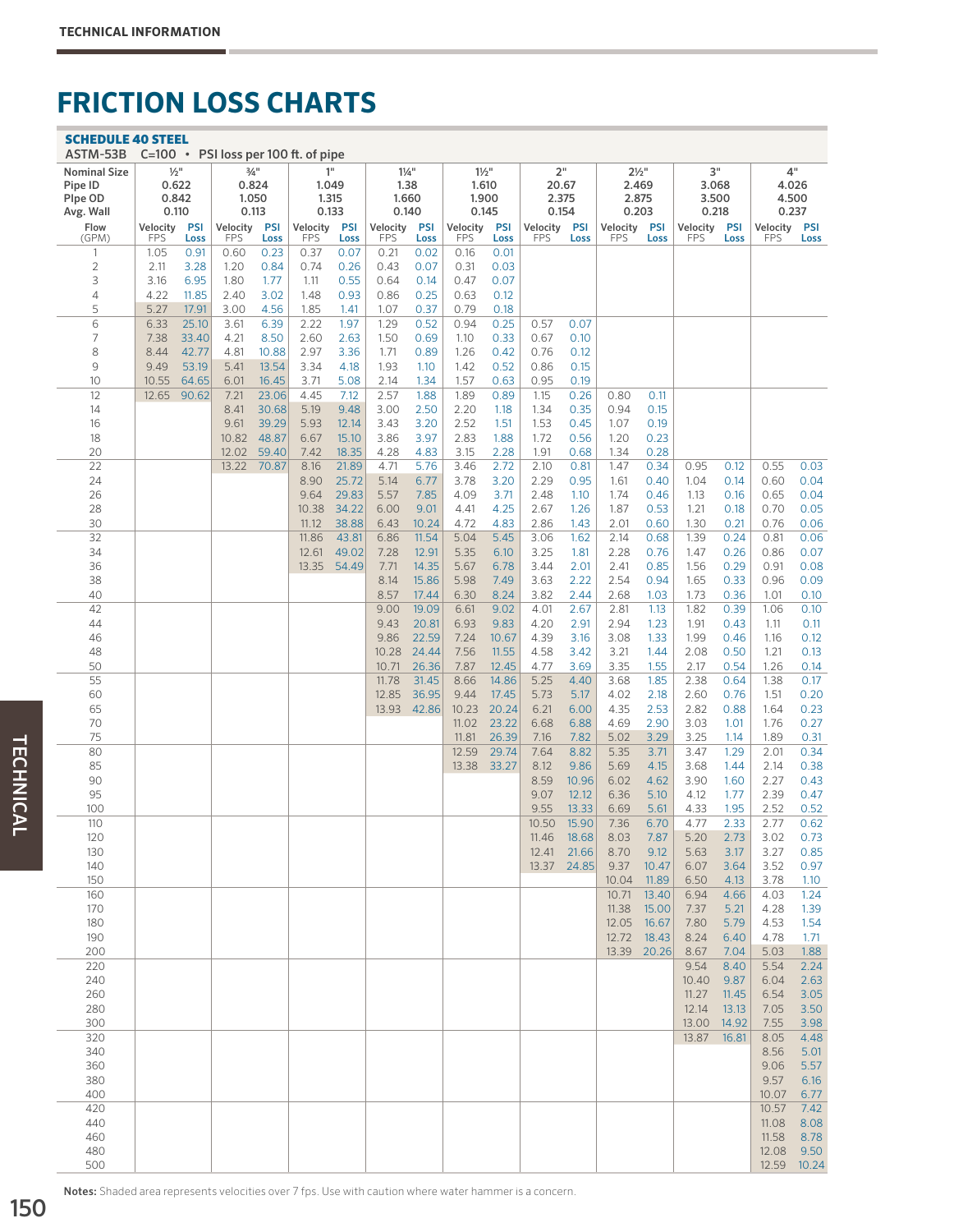| <b>CLASS 160 PVC IPS PLASTIC PIPE</b><br>ASTM D-2241 (1120, 1220)   |              |                                                         |                | <b>SDR 26</b>                                       |                                        |                | $C=150$ • PSI loss per 100 ft. of pipe |                                                      |                |                                                    |              |                                        |                                                      |              |                                       |              |              |                                        |
|---------------------------------------------------------------------|--------------|---------------------------------------------------------|----------------|-----------------------------------------------------|----------------------------------------|----------------|----------------------------------------|------------------------------------------------------|----------------|----------------------------------------------------|--------------|----------------------------------------|------------------------------------------------------|--------------|---------------------------------------|--------------|--------------|----------------------------------------|
| <b>Nominal Size</b><br>Avg. ID<br>Pipe ID<br>Avg. Wall<br>Min. Wall |              | $1/2$ <sup>11</sup><br>0.696<br>0.840<br>0.072<br>0.062 |                | $\frac{3}{4}$ "<br>0.910<br>1.050<br>0.070<br>0.060 | 1"<br>1.175<br>1.315<br>0.070<br>0.060 |                |                                        | $1\frac{1}{4}$ "<br>1.512<br>1.660<br>0.074<br>0.064 |                | $1\frac{1}{2}$<br>1.734<br>1.900<br>0.083<br>0.073 |              | 2"<br>2.173<br>2.375<br>0.101<br>0.073 | $2\frac{1}{2}$ "<br>2.635<br>2.875<br>0.120<br>0.110 |              | З"<br>3.21<br>3.500<br>0.145<br>0.135 |              |              | 4"<br>4.134<br>4.500<br>0.183<br>0.173 |
| Flow                                                                | Velocity PSI |                                                         | Velocity       | <b>PSI</b>                                          | Velocity                               | <b>PSI</b>     | Velocity PSI                           |                                                      | Velocity PSI   |                                                    | Velocity PSI |                                        | Velocity PSI                                         |              | Velocity PSI                          |              | Velocity     | PSI                                    |
| (GPM)                                                               | <b>FPS</b>   | Loss                                                    | <b>FPS</b>     | Loss                                                | FPS                                    | Loss           | <b>FPS</b>                             | Loss                                                 | <b>FPS</b>     | Loss                                               | <b>FPS</b>   | Loss                                   | <b>FPS</b>                                           | Loss         | <b>FPS</b>                            | Loss         | <b>FPS</b>   | Loss                                   |
| 1                                                                   | 0.84         | 0.25                                                    | 0.49           | 0.07                                                | 0.30                                   | 0.02           | 0.18                                   | 0.01                                                 | 0.14<br>0.27   | 0.00                                               |              |                                        |                                                      |              |                                       |              |              |                                        |
| 2<br>3                                                              | 1.68<br>2.53 | 0.90<br>1.90                                            | 0.99<br>1.48   | 0.24<br>0.52                                        | 0.59<br>0.89                           | 0.07<br>0.15   | 0.36<br>0.54                           | 0.02<br>0.04                                         | 0.41           | 0.01<br>0.02                                       | 0.17<br>0.26 | 0.00<br>0.01                           |                                                      |              |                                       |              |              |                                        |
| 4                                                                   | 3.37         | 3.24                                                    | 1.97           | 0.88                                                | 1.18                                   | 0.25           | 0.71                                   | 0.07                                                 | 0.54           | 0.04                                               | 0.35         | 0.01                                   | 0.24                                                 | 0.00         |                                       |              |              |                                        |
| 5                                                                   | 4.21         | 4.89                                                    | 2.46           | 1.33                                                | 1.48                                   | 0.38           | 0.89                                   | 0.11                                                 | 0.68           | 0.06                                               | 0.43         | 0.02                                   | 0.29                                                 | 0.01         |                                       |              |              |                                        |
| 6                                                                   | 5.05         | 6.86                                                    | 2.96           | 1.86                                                | 1.77                                   | 0.54           | 1.07                                   | 0.16                                                 | 0.81           | 0.08                                               | 0.52         | 0.03                                   | 0.35                                                 | 0.01         | 0.24                                  | 0.00         |              |                                        |
| 7                                                                   | 5.90         | 9.12                                                    | 3.45           | 2.47                                                | 2.07                                   | 0.71           | 1.25                                   | 0.21                                                 | 0.95           | 0.11                                               | 0.60         | 0.04                                   | 0.41                                                 | 0.01         | 0.28                                  | 0.01         |              |                                        |
| 8                                                                   | 6.74         | 11.68                                                   | 3.94           | 3.17                                                | 2.36                                   | 0.91           | 1.43                                   | 0.27                                                 | 1.09           | 0.14                                               | 0.69         | 0.05                                   | 0.47                                                 | 0.02         | 0.32                                  | 0.01         |              |                                        |
| 9<br>10                                                             | 7.58<br>8.42 | 14.53<br>17.66                                          | 4.43<br>4.93   | 3.94<br>4.79                                        | 2.66<br>2.96                           | 1.14<br>1.38   | 1.61<br>1.78                           | 0.33<br>0.40                                         | 1.22<br>1.36   | 0.17<br>0.21                                       | 0.78<br>0.86 | 0.06<br>0.07                           | 0.53<br>0.59                                         | 0.02<br>0.03 | 0.36<br>0.40                          | 0.01<br>0.01 |              |                                        |
| 12                                                                  | 10.11        | 24.75                                                   | 5.91           | 6.71                                                | 3.55                                   | 1.94           | 2.14                                   | 0.57                                                 | 1.63           | 0.29                                               | 1.04         | 0.10                                   | 0.71                                                 | 0.04         | 0.48                                  | 0.01         |              |                                        |
| 14                                                                  | 11.79        | 32.93                                                   | 6.90           | 8.93                                                | 4.14                                   | 2.58           | 2.50                                   | 0.76                                                 | 1.90           | 0.39                                               | 1.21         | 0.13                                   | 0.82                                                 | 0.05         | 0.55                                  | 0.02         |              |                                        |
| 16                                                                  | 13.48        | 42.16                                                   | 7.88           | 11.44                                               | 4.73                                   | 3.30           | 2.86                                   | 0.97                                                 | 2.17           | 0.50                                               | 1.38         | 0.17                                   | 0.94                                                 | 0.06         | 0.63                                  | 0.02         | 0.38         | 0.01                                   |
| 18                                                                  |              | 15.16 52.44                                             | 8.87           | 14.23                                               | 5.32                                   | 4.10           | 3.21                                   | 1.20                                                 | 2.44           | 0.62                                               | 1.56         | 0.21                                   | 1.06                                                 | 0.08         | 0.71                                  | 0.03         | 0.43         | 0.01                                   |
| 20                                                                  |              |                                                         | 9.85           | 17.29                                               | 5.91                                   | 4.99           | 3.57                                   | 1.46                                                 | 2.71           | 0.75                                               | 1.73         | 0.25                                   | 1.18                                                 | 0.10         | 0.79                                  | 0.04         | 0.48         | 0.01                                   |
| 22<br>24                                                            |              |                                                         | 10.84<br>11.82 | 20.63<br>24.24                                      | 6.50<br>7.09                           | 5.95<br>6.99   | 3.93<br>4.28                           | 1.74<br>2.05                                         | 2.99<br>3.26   | 0.90<br>1.05                                       | 1.90<br>2.07 | 0.30<br>0.35                           | 1.29<br>1.41                                         | 0.12<br>0.14 | 0.87<br>0.95                          | 0.04<br>0.05 | 0.53<br>0.57 | 0.01<br>0.02                           |
| 26                                                                  |              |                                                         | 12.81          | 28.11                                               | 7.68                                   | 8.11           | 4.64                                   | 2.38                                                 | 3.53           | 1.22                                               | 2.25         | 0.41                                   | 1.53                                                 | 0.16         | 1.03                                  | 0.06         | 0.62         | 0.02                                   |
| 28                                                                  |              |                                                         | 13.80          | 32.25                                               | 8.27                                   | 9.30           | 5.00                                   | 2.73                                                 | 3.80           | 1.40                                               | 2.42         | 0.47                                   | 1.65                                                 | 0.18         | 1.11                                  | 0.07         | 0.67         | 0.02                                   |
| 30                                                                  |              |                                                         |                | 14.78 36.64                                         | 8.87                                   | 10.57          | 5.35                                   | 3.10                                                 | 4.07           | 1.59                                               | 2.59         | 0.53                                   | 1.76                                                 | 0.21         | 1.19                                  | 0.08         | 0.72         | 0.02                                   |
| 32                                                                  |              |                                                         |                |                                                     | 9.46                                   | 11.91          | 5.71                                   | 3.49                                                 | 4.34           | 1.79                                               | 2.76         | 0.60                                   | 1.88                                                 | 0.23         | 1.27                                  | 0.09         | 0.76         | 0.03                                   |
| 34                                                                  |              |                                                         |                |                                                     | 10.05                                  | 13.32          | 6.07                                   | 3.91                                                 | 4.61           | 2.01                                               | 2.94         | 0.67                                   | 2.00                                                 | 0.26         | 1.35                                  | 0.10         | 0.81         | 0.03                                   |
| 36<br>38                                                            |              |                                                         |                |                                                     | 10.64<br>11.23                         | 14.81<br>16.37 | 6.42<br>6.78                           | 4.34<br>4.80                                         | 4.88<br>5.16   | 2.23<br>2.46                                       | 3.11<br>3.28 | 0.74<br>0.82                           | 2.12<br>2.23                                         | 0.29<br>0.32 | 1.43<br>1.50                          | 0.11<br>0.12 | 0.86<br>0.91 | 0.03<br>0.04                           |
| 40                                                                  |              |                                                         |                |                                                     | 11.82                                  | 18.00          | 7.14                                   | 5.28                                                 | 5.43           | 2.71                                               | 3.46         | 0.90                                   | 2.35                                                 | 0.35         | 1.58                                  | 0.14         | 0.95         | 0.04                                   |
| 42                                                                  |              |                                                         |                |                                                     | 12.41                                  | 19.70          | 7.50                                   | 5.78                                                 | 5.70           | 2.97                                               | 3.63         | 0.99                                   | 2.47                                                 | 0.39         | 1.66                                  | 0.15         | 1.00         | 0.04                                   |
| 44                                                                  |              |                                                         |                |                                                     | 13.00                                  | 21.47          | 7.85                                   | 6.30                                                 | 5.97           | 3.23                                               | 3.80         | 1.08                                   | 2.59                                                 | 0.42         | 1.74                                  | 0.16         | 1.05         | 0.05                                   |
| 46                                                                  |              |                                                         |                |                                                     | 13.59                                  | 23.32          | 8.21                                   | 6.84                                                 | 6.24           | 3.51                                               | 3.97         | 1.17                                   | 2.70                                                 | 0.46         | 1.82                                  | 0.18         | 1.10         | 0.05                                   |
| 48                                                                  |              |                                                         |                |                                                     | 14.18                                  | 25.23          | 8.57                                   | 7.40                                                 | 6.51           | 3.80                                               | 4.15         | 1.27                                   | 2.82                                                 | 0.50         | 1.90                                  | 0.19         | 1.15         | 0.06                                   |
| 50<br>55                                                            |              |                                                         |                |                                                     | 14.78                                  | 27.21          | 8.92<br>9.82                           | 7.98<br>9.52                                         | 6.78<br>7.46   | 4.10<br>4.89                                       | 4.32<br>4.75 | 1.37<br>1.63                           | 2.94<br>3.23                                         | 0.53<br>0.64 | 1.98<br>2.18                          | 0.20<br>0.24 | 1.19<br>1.31 | 0.06<br>0.07                           |
| 60                                                                  |              |                                                         |                |                                                     |                                        |                | 10.71                                  | 11.18                                                | 8.14           | 5.74                                               | 5.18         | 1.91                                   | 3.53                                                 | 0.75         | 2.38                                  | 0.29         | 1.43         | 0.08                                   |
| 65                                                                  |              |                                                         |                |                                                     |                                        |                | 11.60                                  | 12.97                                                | 8.82           | 6.66                                               | 5.62         | 2.22                                   | 3.82                                                 | 0.87         | 2.57                                  | 0.33         | 1.55         | 0.10                                   |
| 70                                                                  |              |                                                         |                |                                                     |                                        |                | 12.49                                  | 14.88                                                | 9.50           | 7.64                                               | 6.05         | 2.55                                   | 4.11                                                 | 1.00         | 2.77                                  | 0.38         | 1.67         | 0.11                                   |
| 75                                                                  |              |                                                         |                |                                                     |                                        |                | 13.38                                  | 16.90                                                | 10.18          | 8.68                                               | 6.48         | 2.89                                   | 4.41                                                 | 1.13         | 2.97                                  | 0.43         | 1.79         | 0.13                                   |
| 80                                                                  |              |                                                         |                |                                                     |                                        |                | 14.28                                  | 19.05                                                | 10.86          | 9.78                                               | 6.91         | 3.26                                   | 4.70                                                 | 1.28         | 3.17                                  | 0.49         | 1.91         | 0.14                                   |
| 85<br>90                                                            |              |                                                         |                |                                                     |                                        |                |                                        |                                                      | 11.53<br>12.21 | 10.94<br>12.16                                     | 7.34<br>7.78 | 3.65<br>4.06                           | 4.99<br>5.29                                         | 1.43<br>1.59 | 3.37<br>3.56                          | 0.55<br>0.61 | 2.03<br>2.15 | 0.16<br>0.18                           |
| 95                                                                  |              |                                                         |                |                                                     |                                        |                |                                        |                                                      | 12.89          | 13.45                                              | 8.21         | 4.48                                   | 5.58                                                 | 1.76         | 3.76                                  | 0.67         | 2.27         | 0.20                                   |
| 100                                                                 |              |                                                         |                |                                                     |                                        |                |                                        |                                                      | 13.57          | 14.79                                              | 8.64         | 4.93                                   | 5.88                                                 | 1.93         | 3.96                                  | 0.74         | 2.39         | 0.22                                   |
| 110                                                                 |              |                                                         |                |                                                     |                                        |                |                                        |                                                      | 14.93          | 17.64                                              | 9.50         | 5.88                                   | 6.46                                                 | 2.30         | 4.36                                  | 0.88         | 2.63         | 0.26                                   |
| 120                                                                 |              |                                                         |                |                                                     |                                        |                |                                        |                                                      |                |                                                    | 10.37        | 6.91                                   | 7.05                                                 | 2.71         | 4.75                                  | 1.04         | 2.86         | 0.30                                   |
| 130                                                                 |              |                                                         |                |                                                     |                                        |                |                                        |                                                      |                |                                                    | 11.23        | 8.02                                   | 7.64                                                 | 3.14         | 5.15                                  | 1.20         | 3.10         | 0.35                                   |
| 140<br>150                                                          |              |                                                         |                |                                                     |                                        |                |                                        |                                                      |                |                                                    | 12.10        | 9.20<br>12.96 10.45                    | 8.23<br>8.81                                         | 3.60<br>4.09 | 5.54<br>5.94                          | 1.38<br>1.57 | 3.34<br>3.58 | 0.40<br>0.46                           |
| 160                                                                 |              |                                                         |                |                                                     |                                        |                |                                        |                                                      |                |                                                    | 13.82        | 11.77                                  | 9.40                                                 | 4.61         | 6.34                                  | 1.76         | 3.82         | 0.52                                   |
| 170                                                                 |              |                                                         |                |                                                     |                                        |                |                                        |                                                      |                |                                                    | 14.69 13.17  |                                        | 9.99                                                 | 5.16         | 6.73                                  | 1.97         | 4.06         | 0.58                                   |
| 180                                                                 |              |                                                         |                |                                                     |                                        |                |                                        |                                                      |                |                                                    |              |                                        | 10.58                                                | 5.73         | 7.13                                  | 2.19         | 4.30         | 0.64                                   |
| 190                                                                 |              |                                                         |                |                                                     |                                        |                |                                        |                                                      |                |                                                    |              |                                        | 11.16                                                | 6.34         | 7.52                                  | 2.42         | 4.54         | 0.71                                   |
| 200                                                                 |              |                                                         |                |                                                     |                                        |                |                                        |                                                      |                |                                                    |              |                                        | 11.75                                                | 6.97         | 7.92                                  | 2.67         | 4.77         | 0.78                                   |
| 220<br>240                                                          |              |                                                         |                |                                                     |                                        |                |                                        |                                                      |                |                                                    |              |                                        | 12.93<br>14.10                                       | 8.31<br>9.77 | 8.71<br>9.50                          | 3.18<br>3.74 | 5.25<br>5.73 | 0.93<br>1.09                           |
| 260                                                                 |              |                                                         |                |                                                     |                                        |                |                                        |                                                      |                |                                                    |              |                                        |                                                      |              | 10.29                                 | 4.33         | 6.21         | 1.27                                   |
| 280                                                                 |              |                                                         |                |                                                     |                                        |                |                                        |                                                      |                |                                                    |              |                                        |                                                      |              | 11.09                                 | 4.97         | 6.68         | 1.45                                   |
| 300                                                                 |              |                                                         |                |                                                     |                                        |                |                                        |                                                      |                |                                                    |              |                                        |                                                      |              | 11.88                                 | 5.65         | 7.16         | 1.65                                   |
| 320                                                                 |              |                                                         |                |                                                     |                                        |                |                                        |                                                      |                |                                                    |              |                                        |                                                      |              | 12.67                                 | 6.37         | 7.64         | 1.86                                   |
| 340                                                                 |              |                                                         |                |                                                     |                                        |                |                                        |                                                      |                |                                                    |              |                                        |                                                      |              | 13.46                                 | 7.12         | 8.12         | 2.08                                   |
| 360                                                                 |              |                                                         |                |                                                     |                                        |                |                                        |                                                      |                |                                                    |              |                                        |                                                      |              | 14.25                                 | 7.92         | 8.59         | 2.31                                   |
| 380<br>400                                                          |              |                                                         |                |                                                     |                                        |                |                                        |                                                      |                |                                                    |              |                                        |                                                      |              |                                       |              | 9.07<br>9.55 | 2.56<br>2.81                           |
| 420                                                                 |              |                                                         |                |                                                     |                                        |                |                                        |                                                      |                |                                                    |              |                                        |                                                      |              |                                       |              | 10.03        | 3.08                                   |
| 440                                                                 |              |                                                         |                |                                                     |                                        |                |                                        |                                                      |                |                                                    |              |                                        |                                                      |              |                                       |              | 10.50        | 3.35                                   |
| 460                                                                 |              |                                                         |                |                                                     |                                        |                |                                        |                                                      |                |                                                    |              |                                        |                                                      |              |                                       |              | 10.98        | 3.64                                   |
| 480                                                                 |              |                                                         |                |                                                     |                                        |                |                                        |                                                      |                |                                                    |              |                                        |                                                      |              |                                       |              | 11.46        | 3.94                                   |
| 500                                                                 |              |                                                         |                |                                                     |                                        |                |                                        |                                                      |                |                                                    |              |                                        |                                                      |              |                                       |              | 11.94        | 4.25                                   |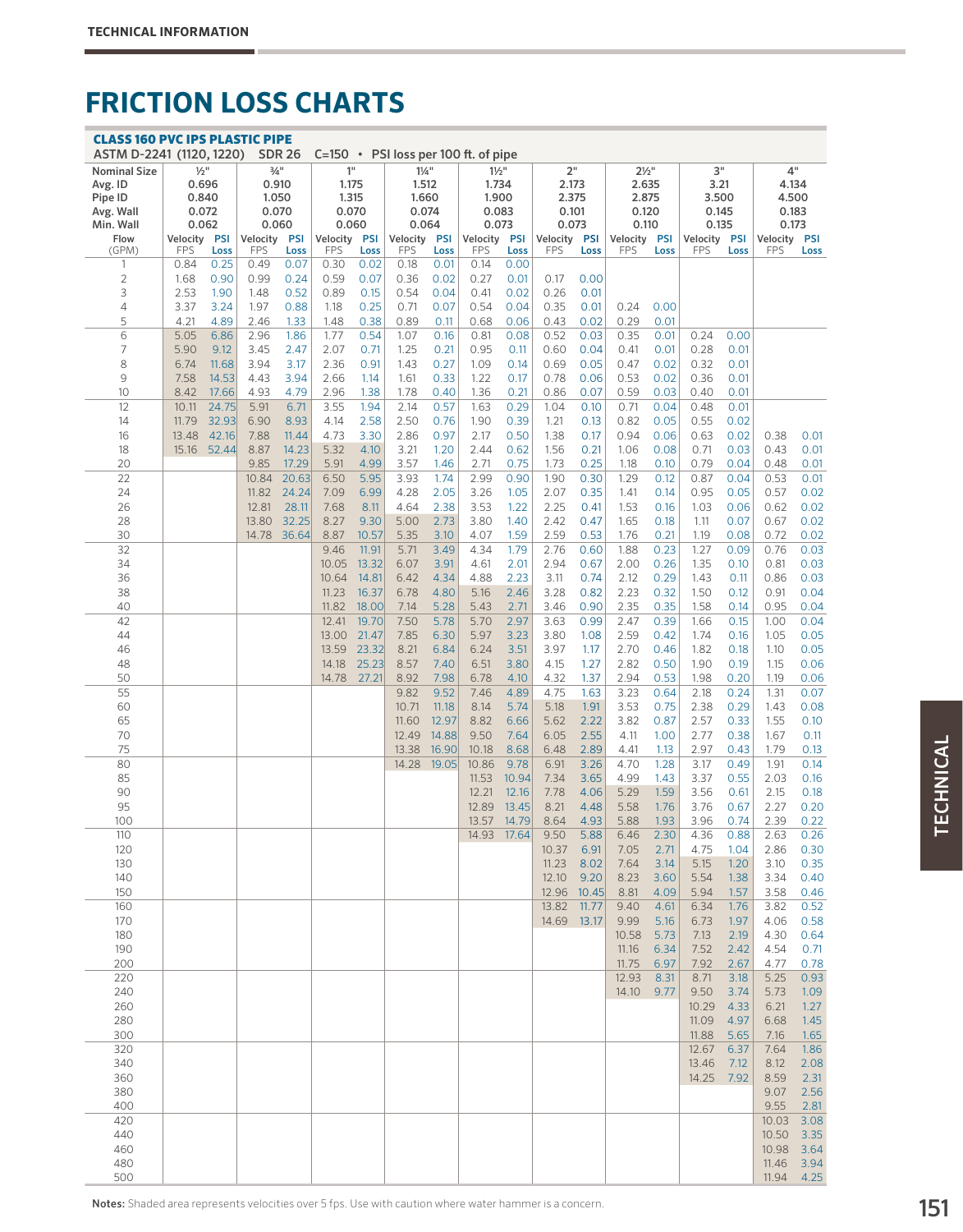#### CLASS 200 PVC IPS PLASTIC PIPE ASTM D-2241 (1120, 1220) SDR 21 C=150 • PSI loss per 100 ft. of pipe Nominal Size Avg. ID Pipe OD Avg. Wall Min. Wall Class 315: ½" 0.696 0.840 0.072 0.062  $3/4"$ 0.910 1.050 0.070 0.060 1" 1.169 1.315 0.073 0.063 1¼" 1.482 1.660 0.089 0.079 1½" 1.700 1.900 0.100 0.090  $2"$ 2.129 2.375 0.123 0.113  $2<sup>1</sup>$ 2.581 2.875 0.147 0.137 3" 3.146 3.500 0.177 0.167 4" 4.046 4.500 0.227 0.214 6" 5.955 6.625 0.335 0.316 Flow (GPM) Velocity PSI FPS Loss Velocity FPS PSI Loss Velocity PSI FPS Loss Velocity PSI FPS Loss Velocity FPS PSI Loss Velocity PSI FPS Loss Velocity PSI FPS Loss Velocity PSI FPS Loss Velocity PSI FPS Loss Velocity PSI FPS Loss 1 0.84 0.25 0.49 0.07 0.30 0.02 0.19 0.01 0.14 0.00 2 1.68 0.90 0.99 0.24 0.60 0.07 0.37 0.02 0.28 0.01 0.18 0.00 3 2.53 1.90 1.48 0.52 0.90 0.15 0.56 0.05 0.42 0.02 0.27 0.01 4 3.37 3.24 1.97 0.88 1.19 0.26 0.74 0.08 0.56 0.04 0.36 0.01 0.24 0.01 5 4.21 4.89 2.46 1.33 1.49 0.39 0.93 0.12 0.71 0.06 0.45 0.02 0.31 0.01 6 5.05 6.86 2.96 1.86 1.79 0.55 1.11 0.17 0.85 0.09 0.54 0.03 0.37 0.01 0.25 0.00 7 5.90 9.12 3.45 2.47 2.09 0.73 1.30 0.23 0.99 0.12 0.63 0.04 0.43 0.02 0.29 0.01 8 6.74 11.68 3.94 3.17 2.39 0.94 1.49 0.30 1.13 0.15 0.72 0.05 0.49 0.02 0.33 0.01 9 7.58 14.53 4.43 3.94 2.69 1.17 1.67 0.37 1.27 0.19 0.81 0.06 0.55 0.02 0.37 0.01 10 8.42 17.66 4.93 4.79 2.99 1.42 1.86 0.45 1.41 0.23 0.90 0.08 0.61 0.03 0.41 0.01 12 10.11 24.75 5.91 6.71 3.58 1.98 2.23 0.63 1.69 0.32 1.08 0.11 0.73 0.04 0.49 0.02 14 11.79 32.93 6.90 8.93 4.18 2.64 2.60 0.83 1.98 0.43 1.26 0.14 0.86 0.06 0.58 0.02 16 13.48 42.16 7.88 11.44 4.78 3.38 2.97 1.07 2.26 0.55 1.44 0.18 0.98 0.07 0.66 0.03 0.40 0.01 18 15.16 52.44 8.87 14.23 5.37 4.21 3.34 1.33 2.54 0.68 1.62 0.23 1.10 0.09 0.74 0.03 0.45 0.01 20 9.85 17.29 5.97 5.11 3.72 1.61 2.82 0.83 1.80 0.28 1.22 0.11 0.82 0.04 0.50 0.01 22 10.84 20.63 6.57 6.10 4.09 1.92 3.11 0.99 1.98 0.33 1.35 0.13 0.91 0.05 0.55 0.01 24 11.82 24.24 7.17 7.17 4.46 2.26 3.39 1.16 2.16 0.39 1.47 0.15 0.99 0.06 0.60 0.02 26 12.81 28.11 7.76 8.31 4.83 2.62 3.67 1.34 2.34 0.45 1.59 0.18 1.07 0.07 0.65 0.02 28 13.80 32.25 8.36 9.53 5.20 3.01 3.95 1.54 2.52 0.52 1.71 0.20 1.15 0.08 0.70 0.02 30 14.78 36.64 8.96 10.83 5.57 3.41 4.24 1.75 2.70 0.59 1.84 0.23 1.24 0.09 0.75 0.03 32 9.55 12.21 5.94 3.85 4.52 1.97 2.88 0.66 1.96 0.26 1.32 0.10 0.80 0.03 0.37 0.00 34 10.15 13.66 6.32 4.31 4.80 2.21 3.06 0.74 2.08 0.29 1.40 0.11 0.85 0.03 0.39 0.00 36 10.75 15.18 6.69 4.79 5.08 2.45 3.24 0.82 2.20 0.32 1.48 0.12 0.90 0.04 0.41 0.01 38 11.35 16.78 7.06 5.29 5.36 2.71 3.42 0.91 2.33 0.36 1.57 0.14 0.95 0.04 0.44 0.01 40 11.94 18.45 7.43 5.82 5.65 2.98 3.60 1.00 2.45 0.39 1.65 0.15 1.00 0.04 0.46 0.01 42 12.54 20.20 7.80 6.37 5.93 3.27 3.78 1.09 2.57 0.43 1.73 0.16 1.05 0.05 0.48 0.01 44 13.14 22.02 8.17 6.94 6.21 3.56 3.96 1.19 2.69 0.47 1.81 0.18 1.10 0.05 0.51 0.01 46 13.73 23.91 8.55 7.54 6.49 3.86 4.14 1.29 2.82 0.51 1.90 0.19 1.15 0.06 0.53 0.01 48 14.33 25.87 8.92 8.15 6.78 4.18 4.32 1.40 2.94 0.55 1.98 0.21 1.20 0.06 0.55 0.01 50 14.93 27.90 9.29 8.79 7.06 4.51 4.50 1.51 3.06 0.59 2.06 0.23 1.25 0.07 0.58 0.01 55 10.22 10.49 7.76 5.38 4.95 1.80 3.37 0.71 2.27 0.27 1.37 0.08 0.63 0.01 60 11.15 12.33 8.47 6.32 5.40 2.11 3.67 0.83 2.47 0.32 1.50 0.09 0.69 0.01 65 12.07 14.30 9.18 7.33 5.85 2.45 3.98 0.96 2.68 0.37 1.62 0.11 0.75 0.02 70 13.00 16.40 9.88 8.41 6.30 2.81 4.29 1.10 2.89 0.42 1.74 0.12 0.81 0.02 75 13.93 18.63 10.59 9.56 6.75 3.20 4.59 1.25 3.09 0.48 1.87 0.14 0.86 0.02 80 14.86 21.00 11.29 10.77 7.20 3.60 4.90 1.41 3.30 0.54 1.99 0.16 0.92 0.02 85 12.00 12.05 7.65 4.03 5.21 1.58 3.50 0.60 2.12 0.18 0.98 0.03 90 12.71 13.40 8.10 4.48 5.51 1.76 3.71 0.67 2.24 0.20 1.04 0.03 95 13.41 14.81 8.55 4.95 5.82 1.94 3.92 0.74 2.37 0.22 1.09 0.03 100 14.12 16.28 9.00 5.45 6.12 2.13 4.12 0.81 2.49 0.24 1.15 0.04 110 9.90 6.50 6.74 2.55 4.53 0.97 2.74 0.29 1.27 0.04 120 10.80 7.63 7.35 2.99 4.95 1.14 2.99 0.34 1.38 0.05 130 11.70 8.85 7.96 3.47 5.36 1.32 3.24 0.39 1.50 0.06 140 12.60 10.16 8.57 3.98 5.77 1.52 3.49 0.45 1.61 0.07 150 13.50 11.54 9.19 4.52 6.18 1.73 3.74 0.51 1.73 0.08 160 14.40 13.01 9.80 5.10 6.60 1.95 3.99 0.57 1.84 0.09 170 10.41 5.70 7.01 2.18 4.24 0.64 1.96 0.10 180 11.02 6.34 7.42 2.42 4.49 0.71 2.07 0.11 190 11.64 7.01 7.83 2.67 4.74 0.79 2.19 0.12 200 12.25 7.71 8.24 2.94 4.98 0.86 2.30 0.13 220 13.47 9.19 9.07 3.51 5.48 1.03 2.53 0.16 240 14.70 10.80 9.89 4.12 5.98 1.21 2.76 0.18 260 10.72 4.78 6.48 1.41 2.99 0.21 280 11.54 5.48 6.98 1.61 3.22 0.25 300 12.37 6.23 7.48 1.83 3.45 0.28 320 13.19 7.02 7.98 2.06 3.68 0.31 340 14.02 7.86 8.47 2.31 3.91 0.35 360 14.84 8.73 8.97 2.57 4.14 0.39 380 9.47 2.84 4.37 0.43 400 9.97 3.12 4.60 0.48 420 10.47 3.42 4.83 0.52 440 10.97 3.72 5.06 0.57 460 11.46 4.04 5.29 0.62 480 11.96 4.37 5.52 0.67 500 12.46 4.72 5.75 0.72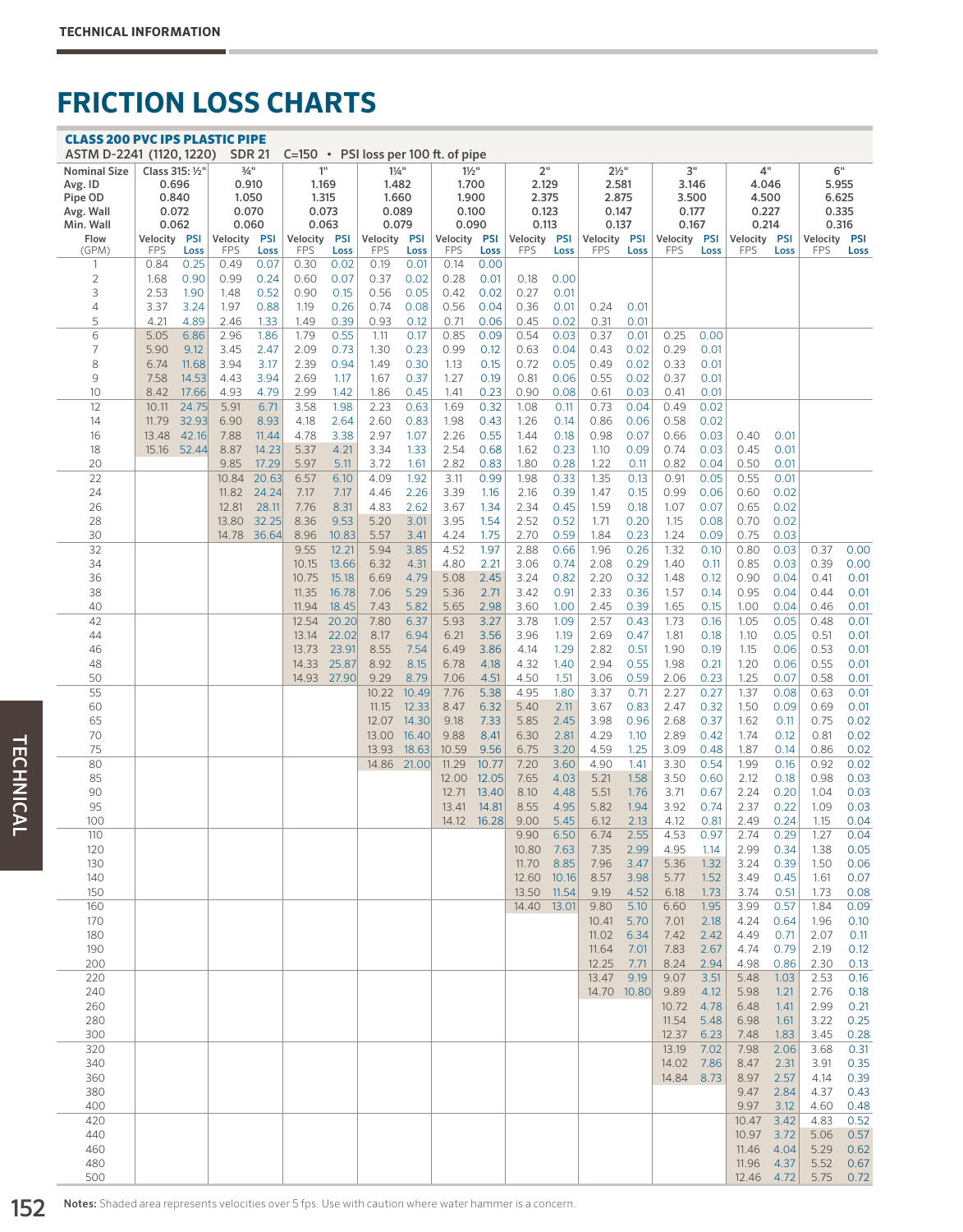| <b>CLASS 315 PVC IPS PLASTIC PIPE</b><br>ASTM D-2241 (1120, 1220)   |                          |                         |                            | <b>SDR 13.5</b>         |                        |                               | $C=40$ • PSI loss per 100 ft. of pipe |                                             |                                                      |                |                            |                               |                                                      |              |                                        |              |                        |                                       |                                        |              |
|---------------------------------------------------------------------|--------------------------|-------------------------|----------------------------|-------------------------|------------------------|-------------------------------|---------------------------------------|---------------------------------------------|------------------------------------------------------|----------------|----------------------------|-------------------------------|------------------------------------------------------|--------------|----------------------------------------|--------------|------------------------|---------------------------------------|----------------------------------------|--------------|
| <b>Nominal Size</b><br>Avg. ID<br>Pipe ID<br>Avg. Wall<br>Min. Wall | $\frac{1}{2}$ "<br>0.840 | 0.696<br>0.072<br>0.062 | $\frac{3}{4}$ "<br>0.088   | 0.874<br>1.050<br>0.078 | 1.101                  | 1"<br>1.315<br>0.107<br>0.097 | 1.660                                 | $1\frac{1}{4}$ "<br>1.394<br>0.133<br>0.123 | $1\frac{1}{2}$ "<br>1.598<br>1.900<br>0.151<br>0.141 |                | 1.983                      | 2"<br>2.375<br>0.196<br>0.176 | $2\frac{1}{2}$ "<br>2.423<br>2.875<br>0.226<br>0.213 |              | З"<br>2.948<br>3.500<br>0.353<br>0.333 |              |                        | 4"<br>3.794<br>4.500<br>0.353<br>0.33 | 6"<br>5.583<br>6.625<br>0.521<br>0.491 |              |
| Flow<br>(GPM)                                                       | Velocity<br><b>FPS</b>   | PSI<br>Loss             | Velocity PSI<br><b>FPS</b> | Loss                    | Velocity<br><b>FPS</b> | PSI<br>Loss                   | Velocity<br><b>FPS</b>                | <b>PSI</b><br>Loss                          | Velocity PSI<br><b>FPS</b>                           | Loss           | Velocity PSI<br><b>FPS</b> | Loss                          | Velocity PSI<br><b>FPS</b>                           | Loss         | Velocity PSI<br>FPS                    | Loss         | Velocity<br><b>FPS</b> | <b>PSI</b><br>Loss                    | Velocity PSI<br><b>FPS</b>             | Loss         |
| 1                                                                   | 0.84                     | 0.25                    | 0.53                       | 0.08                    | 0.34                   | 0.03                          | 0.21                                  | 0.01                                        | 0.16                                                 | 0.00           |                            |                               |                                                      |              |                                        |              |                        |                                       |                                        |              |
| $\overline{2}$                                                      | 1.68                     | 0.90                    | 1.07                       | 0.30                    | 0.67                   | 0.10                          | 0.42                                  | 0.03                                        | 0.32                                                 | 0.02           | 0.21                       | 0.01                          |                                                      |              |                                        |              |                        |                                       |                                        |              |
| 3                                                                   | 2.53                     | 1.90                    | 1.60                       | 0.63                    | 1.01                   | 0.20                          | 0.63                                  | 0.06                                        | 0.48                                                 | 0.03           | 0.31                       | 0.01                          |                                                      |              |                                        |              |                        |                                       |                                        |              |
| 4<br>5                                                              | 3.37<br>4.21             | 3.24<br>4.89            | 2.14<br>2.67               | 1.07<br>1.61            | 1.35<br>1.68           | 0.35<br>0.53                  | 0.84<br>1.05                          | 0.11<br>0.17                                | 0.64<br>0.80                                         | 0.06<br>0.09   | 0.42<br>0.52               | 0.02<br>0.03                  | 0.28<br>0.35                                         | 0.01<br>0.01 |                                        |              |                        |                                       |                                        |              |
| 6                                                                   | 5.05                     | 6.86                    | 3.20                       | 2.26                    | 2.02                   | 0.74                          | 1.26                                  | 0.23                                        | 0.96                                                 | 0.12           | 0.62                       | 0.04                          | 0.42                                                 | 0.02         | 0.28                                   | 0.01         |                        |                                       |                                        |              |
| 7                                                                   | 5.90                     | 9.12                    | 3.74                       | 3.01                    | 2.36                   | 0.98                          | 1.47                                  | 0.31                                        | 1.12                                                 | 0.16           | 0.73                       | 0.06                          | 0.49                                                 | 0.02         | 0.33                                   | 0.01         |                        |                                       |                                        |              |
| 8                                                                   | 6.74                     | 11.68                   | 4.27                       | 3.86                    | 2.69                   | 1.25                          | 1.68                                  | 0.40                                        | 1.28                                                 | 0.20           | 0.83                       | 0.07                          | 0.56                                                 | 0.03         | 0.38                                   | 0.01         |                        |                                       |                                        |              |
| 9<br>10                                                             | 7.58<br>8.42             | 14.53<br>17.66          | 4.81<br>5.34               | 4.80<br>5.83            | 3.03<br>3.37           | 1.56<br>1.90                  | 1.89<br>2.10                          | 0.49<br>0.60                                | 1.44<br>1.60                                         | 0.25<br>0.31   | 0.93<br>1.04               | 0.09<br>0.11                  | 0.63<br>0.69                                         | 0.03<br>0.04 | 0.42<br>0.47                           | 0.01<br>0.02 |                        |                                       |                                        |              |
| 12                                                                  | 10.11                    | 24.75                   | 6.41                       | 8.17                    | 4.04                   | 2.66                          | 2.52                                  | 0.84                                        | 1.92                                                 | 0.43           | 1.25                       | 0.15                          | 0.83                                                 | 0.06         | 0.56                                   | 0.02         |                        |                                       |                                        |              |
| 14                                                                  | 11.79                    | 32.93                   | 7.48                       | 10.87                   | 4.71                   | 3.53                          | 2.94                                  | 1.12                                        | 2.24                                                 | 0.58           | 1.45                       | 0.20                          | 0.97                                                 | 0.08         | 0.66                                   | 0.03         |                        |                                       |                                        |              |
| 16                                                                  | 13.48                    | 42.16                   | 8.55                       | 13.92                   | 5.39                   | 4.53                          | 3.36                                  | 1.44                                        | 2.56                                                 | 0.74           | 1.66                       | 0.26                          | 1.11                                                 | 0.10         | 0.75                                   | 0.04         | 0.45                   | 0.01                                  |                                        |              |
| 18<br>20                                                            | 15.16                    | 52.44                   | 9.61<br>10.68              | 17.32<br>21.05          | 6.06<br>6.73           | 5.63<br>6.84                  | 3.78<br>4.20                          | 1.79<br>2.17                                | 2.88<br>3.20                                         | 0.92<br>1.12   | 1.87<br>2.08               | 0.32<br>0.39                  | 1.25<br>1.39                                         | 0.12<br>0.15 | 0.85<br>0.94                           | 0.05<br>0.06 | 0.51<br>0.57           | 0.01<br>0.02                          |                                        |              |
| 22                                                                  |                          |                         | 11.75                      | 25.11                   | 7.40                   | 8.16                          | 4.62                                  | 2.59                                        | 3.52                                                 | 1.33           | 2.28                       | 0.47                          | 1.53                                                 | 0.18         | 1.03                                   | 0.07         | 0.62                   | 0.02                                  |                                        |              |
| 24                                                                  |                          |                         | 12.82                      | 29.50                   | 8.08                   | 9.59                          | 5.04                                  | 3.04                                        | 3.83                                                 | 1.57           | 2.49                       | 0.55                          | 1.67                                                 | 0.21         | 1.13                                   | 0.08         | 0.68                   | 0.02                                  |                                        |              |
| 26                                                                  |                          |                         | 13.89                      | 34.21                   | 8.75                   | 11.12                         | 5.46                                  | 3.53                                        | 4.15                                                 | 1.82           | 2.70                       | 0.64                          | 1.81                                                 | 0.24         | 1.22                                   | 0.09         | 0.74                   | 0.03                                  |                                        |              |
| 28<br>30                                                            |                          |                         | 14.96                      | 39.25<br>16.02 44.60    | 9.42<br>10.10          | 12.76<br>14.50                | 5.88<br>6.30                          | 4.05<br>4.60                                | 4.47<br>4.79                                         | 2.08<br>2.37   | 2.91<br>3.11               | 0.73<br>0.83                  | 1.95<br>2.08                                         | 0.27<br>0.31 | 1.31<br>1.41                           | 0.11<br>0.12 | 0.79<br>0.85           | 0.03<br>0.04                          |                                        |              |
| 32                                                                  |                          |                         |                            |                         | 10.77                  | 16.34                         | 6.72                                  | 5.18                                        | 5.11                                                 | 2.67           | 3.32                       | 0.93                          | 2.22                                                 | 0.35         | 1.50                                   | 0.14         | 0.91                   | 0.04                                  | 0.42                                   | 0.01         |
| 34                                                                  |                          |                         |                            |                         | 11.44                  | 18.28                         | 7.14                                  | 5.80                                        | 5.43                                                 | 2.98           | 3.53                       | 1.04                          | 2.36                                                 | 0.39         | 1.60                                   | 0.15         | 0.96                   | 0.04                                  | 0.45                                   | 0.01         |
| 36                                                                  |                          |                         |                            |                         | 12.12                  | 20.32                         | 7.56                                  | 6.45                                        | 5.75                                                 | 3.32           | 3.74                       | 1.16                          | 2.50                                                 | 0.44         | 1.69                                   | 0.17         | 1.02                   | 0.05                                  | 0.47                                   | 0.01         |
| 38<br>40                                                            |                          |                         |                            |                         | 12.79<br>13.46         | 22.46<br>24.70                | 7.98<br>8.40                          | 7.13<br>7.84                                | 6.07<br>6.39                                         | 3.67<br>4.03   | 3.94<br>4.15               | 1.28<br>1.41                  | 2.64<br>2.78                                         | 0.48<br>0.53 | 1.78<br>1.88                           | 0.19<br>0.20 | 1.08<br>1.13           | 0.05<br>0.06                          | 0.50<br>0.52                           | 0.01<br>0.01 |
| 42                                                                  |                          |                         |                            |                         | 14.14                  | 27.04                         | 8.82                                  | 8.58                                        | 6.71                                                 | 4.41           | 4.36                       | 1.54                          | 2.92                                                 | 0.58         | 1.97                                   | 0.22         | 1.19                   | 0.07                                  | 0.55                                   | 0.01         |
| 44                                                                  |                          |                         |                            |                         | 14.81                  | 29.47                         | 9.24                                  | 9.35                                        | 7.03                                                 | 4.81           | 4.57                       | 1.68                          | 3.06                                                 | 0.63         | 2.07                                   | 0.24         | 1.25                   | 0.07                                  | 0.58                                   | 0.01         |
| 46                                                                  |                          |                         |                            |                         | 15.48                  | 32.00                         | 9.66                                  | 10.15                                       | 7.35                                                 | 5.22           | 4.77                       | 1.83                          | 3.20                                                 | 0.69         | 2.16                                   | 0.27         | 1.30                   | 0.08                                  | 0.60                                   | 0.01         |
| 48<br>50                                                            |                          |                         |                            |                         | 16.16<br>16.83         | 34.62<br>37.34                | 10.08<br>10.50                        | 10.98<br>11.85                              | 7.67<br>7.99                                         | 5.65<br>6.09   | 4.98<br>5.19               | 1.98<br>2.13                  | 3.34<br>3.47                                         | 0.75<br>0.80 | 2.25<br>2.35                           | 0.29<br>0.31 | 1.36<br>1.42           | 0.08<br>0.09                          | 0.63<br>0.65                           | 0.01<br>0.01 |
| 55                                                                  |                          |                         |                            |                         |                        |                               | 11.55                                 | 14.13                                       | 8.79                                                 | 7.27           | 5.71                       | 2.54                          | 3.82                                                 | 0.96         | 2.58                                   | 0.37         | 1.56                   | 0.11                                  | 0.72                                   | 0.02         |
| 60                                                                  |                          |                         |                            |                         |                        |                               | 12.60                                 | 16.60                                       | 9.59                                                 | 8.54           | 6.23                       | 2.99                          | 4.17                                                 | 1.13         | 2.82                                   | 0.43         | 1.70                   | 0.13                                  | 0.79                                   | 0.02         |
| 65                                                                  |                          |                         |                            |                         |                        |                               | 13.65                                 | 19.26                                       | 10.39                                                | 9.91           | 6.74                       | 3.47                          | 4.52                                                 | 1.31         | 3.05                                   | 0.50         | 1.84                   | 0.15                                  | 0.85                                   | 0.02         |
| 70<br>75                                                            |                          |                         |                            |                         |                        |                               | 14.70<br>15.75                        | 22.09<br>25.10                              | 11.18<br>11.98                                       | 11.37<br>12.91 | 7.26<br>7.78               | 3.98<br>4.52                  | 4.86<br>5.21                                         | 1.50<br>1.70 | 3.29<br>3.52                           | 0.58<br>0.66 | 1.98<br>2.13           | 0.17<br>0.19                          | 0.92<br>0.98                           | 0.03<br>0.03 |
| 80                                                                  |                          |                         |                            |                         |                        |                               | 16.80                                 | 28.29                                       | 12.78                                                | 14.55          | 8.30                       | 5.09                          | 5.56                                                 | 1.92         | 3.76                                   | 0.74         | 2.27                   | 0.22                                  | 1.05                                   | 0.03         |
| 85                                                                  |                          |                         |                            |                         |                        |                               |                                       |                                             | 13.58                                                | 16.28          | 8.82                       | 5.70                          | 5.91                                                 | 2.15         | 3.99                                   | 0.83         | 2.41                   | 0.24                                  | 1.11                                   | 0.04         |
| 90<br>95                                                            |                          |                         |                            |                         |                        |                               |                                       |                                             | 14.38                                                | 18.10          | 9.34                       | 6.33                          | 6.25<br>6.60                                         | 2.39         | 4.23<br>4.46                           | 0.92<br>1.02 | 2.55                   | 0.27                                  | 1.18                                   | 0.04<br>0.05 |
| 100                                                                 |                          |                         |                            |                         |                        |                               |                                       |                                             | 15.18<br>15.98 22.00                                 | 20.01          | 9.86<br>10.38              | 7.00<br>7.70                  | 6.95                                                 | 2.64<br>2.90 | 4.69                                   | 1.12         | 2.69<br>2.83           | 0.30<br>0.33                          | 1.24<br>1.31                           | 0.05         |
| 110                                                                 |                          |                         |                            |                         |                        |                               |                                       |                                             |                                                      |                | 11.41                      | 9.18                          | 7.64                                                 | 3.46         | 5.16                                   | 1.33         | 3.12                   | 0.39                                  | 1.44                                   | 0.06         |
| 120                                                                 |                          |                         |                            |                         |                        |                               |                                       |                                             |                                                      |                |                            | 12.45 10.79                   | 8.34                                                 | 4.07         | 5.63                                   | 1.57         | 3.40                   | 0.46                                  | 1.57                                   | 0.07         |
| 130<br>140                                                          |                          |                         |                            |                         |                        |                               |                                       |                                             |                                                      |                | 13.49<br>14.53             | 12.51<br>14.35                | 9.03<br>9.73                                         | 4.72<br>5.41 | 6.10<br>6.57                           | 1.82<br>2.08 | 3.68<br>3.97           | 0.53<br>0.61                          | 1.70<br>1.83                           | 0.08<br>0.09 |
| 150                                                                 |                          |                         |                            |                         |                        |                               |                                       |                                             |                                                      |                |                            | 15.56 16.31                   | 10.42                                                | 6.15         | 7.04                                   | 2.37         | 4.25                   | 0.69                                  | 1.96                                   | 0.11         |
| 160                                                                 |                          |                         |                            |                         |                        |                               |                                       |                                             |                                                      |                | 16.60 18.38                |                               | 11.12                                                | 6.93         | 7.51                                   | 2.67         | 4.54                   | 0.78                                  | 2.09                                   | 0.12         |
| 170                                                                 |                          |                         |                            |                         |                        |                               |                                       |                                             |                                                      |                |                            |                               | 11.81                                                | 7.76         | 7.98                                   | 2.99         | 4.82                   | 0.87                                  | 2.23                                   | 0.13         |
| 180<br>190                                                          |                          |                         |                            |                         |                        |                               |                                       |                                             |                                                      |                |                            |                               | 12.51<br>13.20                                       | 8.62<br>9.53 | 8.45<br>8.92                           | 3.32<br>3.67 | 5.10<br>5.39           | 0.97<br>1.08                          | 2.36<br>2.49                           | 0.15<br>0.16 |
| 200                                                                 |                          |                         |                            |                         |                        |                               |                                       |                                             |                                                      |                |                            |                               | 13.90 10.48                                          |              | 9.39                                   | 4.03         | 5.67                   | 1.18                                  | 2.62                                   | 0.18         |
| 220                                                                 |                          |                         |                            |                         |                        |                               |                                       |                                             |                                                      |                |                            |                               | 15.29 12.50                                          |              | 10.33                                  | 4.81         | 6.24                   | 1.41                                  | 2.88                                   | 0.22         |
| 240                                                                 |                          |                         |                            |                         |                        |                               |                                       |                                             |                                                      |                |                            |                               | 16.68 14.69                                          |              | 11.27                                  | 5.66         | 6.80                   | 1.66                                  | 3.14                                   | 0.25         |
| 260<br>280                                                          |                          |                         |                            |                         |                        |                               |                                       |                                             |                                                      |                |                            |                               |                                                      |              | 12.21<br>13.15                         | 6.56<br>7.52 | 7.37<br>7.94           | 1.92<br>2.20                          | 3.40<br>3.67                           | 0.29<br>0.34 |
| 300                                                                 |                          |                         |                            |                         |                        |                               |                                       |                                             |                                                      |                |                            |                               |                                                      |              | 14.08                                  | 8.55         | 8.50                   | 2.50                                  | 3.93                                   | 0.38         |
| 320                                                                 |                          |                         |                            |                         |                        |                               |                                       |                                             |                                                      |                |                            |                               |                                                      |              | 15.02                                  | 9.64         | 9.07                   | 2.82                                  | 4.19                                   | 0.43         |
| 340                                                                 |                          |                         |                            |                         |                        |                               |                                       |                                             |                                                      |                |                            |                               |                                                      |              | 15.96                                  | 10.78        | 9.64                   | 3.16                                  | 4.45                                   | 0.48         |
| 360<br>380                                                          |                          |                         |                            |                         |                        |                               |                                       |                                             |                                                      |                |                            |                               |                                                      |              | 16.90 11.98                            |              | 10.20<br>10.77         | 3.51<br>3.88                          | 4.71<br>4.97                           | 0.54<br>0.59 |
| 400                                                                 |                          |                         |                            |                         |                        |                               |                                       |                                             |                                                      |                |                            |                               |                                                      |              |                                        |              | 11.34                  | 4.27                                  | 5.24                                   | 0.65         |
| 420                                                                 |                          |                         |                            |                         |                        |                               |                                       |                                             |                                                      |                |                            |                               |                                                      |              |                                        |              | 11.90                  | 4.67                                  | 5.50                                   | 0.71         |
| 440                                                                 |                          |                         |                            |                         |                        |                               |                                       |                                             |                                                      |                |                            |                               |                                                      |              |                                        |              | 12.47                  | 5.09                                  | 5.76                                   | 0.78         |
| 460<br>480                                                          |                          |                         |                            |                         |                        |                               |                                       |                                             |                                                      |                |                            |                               |                                                      |              |                                        |              | 13.04                  | 5.53<br>13.61 5.98                    | 6.02<br>6.28                           | 0.84<br>0.91 |
| 500                                                                 |                          |                         |                            |                         |                        |                               |                                       |                                             |                                                      |                |                            |                               |                                                      |              |                                        |              | 14.17                  | 6.45                                  | 6.54                                   | 0.98         |

TECHNICAL

**TECHNICAL**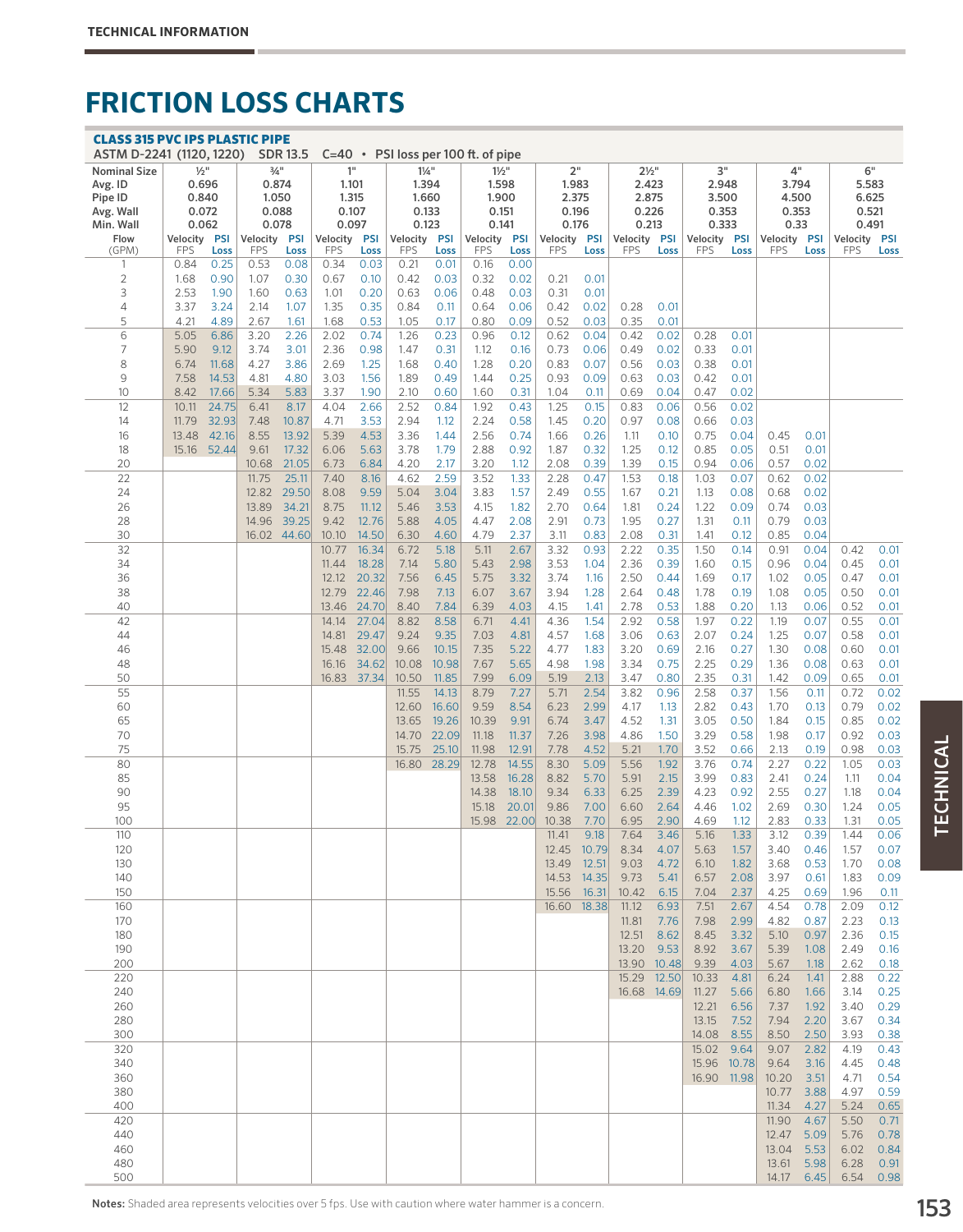#### SCHEDULE 40 PVC IPS PLASTIC PIPE ASTM D-1785 (1120, 1220) C=150 • PSI loss per 100 ft. of pipe Nominal Size Avg. ID Pipe ID Avg. Wall Min. Wall  $1/2"$ 0.602 0.840 0.119 0.109  $3/4"$ 0.804 1.050 0.123 0.113 1" 1.029 1.315 0.143 0.133 1¼" 1.360 1.660 0.150 0.140 1½" 1.590 1.900 0.155 0.145  $2"$ 20.47 2.375 0.164 0.154  $2<sup>1</sup>$ 2.445 2.875 0.215 0.203 3" 3.042 3.500 0.229 0.216 4" 3.998 4.500 0.251 0.237 5" 6.031 6.625 0.297 0.280 Flow (GPM) Velocity FPS PSI Loss Velocity FPS PSI Loss Velocity FPS PSI Loss Velocity FPS PSI Loss Velocity FPS PSI Loss Velocity PSI FPS Loss Velocity PSI FPS Loss Velocity PSI FPS Loss Velocity PSI FPS Loss Velocity PSI FPS Loss 1 1.13 0.50 0.63 0.12 0.39 0.04 0.22 0.01 0.16 0.00 2 2.25 1.82 1.26 0.44 0.77 0.13 0.44 0.03 0.32 0.02 0.19 0.00 3 3.38 3.85 1.89 0.94 1.16 0.28 0.66 0.07 0.48 0.03 0.29 0.01 4 4.50 6.55 2.52 1.60 1.54 0.48 0.88 0.12 0.65 0.06 0.39 0.02 0.27 0.01 5 5.63 9.91 3.16 2.42 1.93 0.73 1.10 0.19 0.81 0.09 0.49 0.03 0.34 0.01 6 6.75 13.89 3.79 3.40 2.31 1.02 1.32 0.26 0.97 0.12 0.58 0.04 0.41 0.02 0.26 0.01 7 7.88 18.48 4.42 4.52 2.70 1.36 1.54 0.35 1.13 0.16 0.68 0.05 0.48 0.02 0.31 0.01 8 9.01 23.66 5.05 5.79 3.08 1.74 1.76 0.45 1.29 0.21 0.78 0.06 0.55 0.03 0.35 0.01 9 10.13 29.43 5.68 7.20 3.47 2.17 1.99 0.56 1.45 0.26 0.88 0.08 0.61 0.03 0.40 0.01 10 11.26 35.77 6.31 8.75 3.85 2.63 2.21 0.68 1.61 0.32 0.97 0.09 0.68 0.04 0.44 0.01 12 13.51 50.14 7.57 12.27 4.62 3.69 2.65 0.95 1.94 0.44 1.17 0.13 0.82 0.05 0.53 0.02 14 15.76 66.71 8.84 16.32 5.39 4.91 3.09 1.26 2.26 0.59 1.36 0.17 0.96 0.07 0.62 0.03 16 18.01 85.42 10.10 20.90 6.17 6.29 3.53 1.62 2.58 0.76 1.56 0.22 1.09 0.09 0.71 0.03 0.41 0.01 18 20.26 106.24 11.36 25.99 6.94 7.82 3.97 2.01 2.90 0.94 1.75 0.28 1.23 0.12 0.79 0.04 0.46 0.01 20 12.62 31.59 7.71 9.51 4.41 2.45 3.23 1.14 1.95 0.33 1.36 0.14 0.88 0.05 0.51 0.01 22 13.89 37.69 8.48 11.35 4.85 2.92 3.55 1.37 2.14 0.40 1.50 0.17 0.97 0.06 0.56 0.02 24 15.15 44.28 9.25 13.33 5.29 3.43 3.87 1.60 2.34 0.47 1.64 0.20 1.06 0.07 0.61 0.02 26 16.41 51.36 10.02 15.46 5.74 3.98 4.20 1.86 2.53 0.54 1.77 0.23 1.15 0.08 0.66 0.02 28 17.67 58.91 10.79 17.73 6.18 4.56 4.52 2.13 2.73 0.62 1.91 0.26 1.23 0.09 0.71 0.02 30 18.94 66.94 11.56 20.15 6.62 5.19 4.84 2.42 2.92 0.71 2.05 0.30 1.32 0.10 0.77 0.03 32 12.33 22.71 7.06 5.85 5.16 2.73 3.12 0.80 2.18 0.34 1.41 0.12 0.82 0.03 0.36 0.00 34 13.10 25.41 7.50 6.54 5.49 3.06 3.31 0.89 2.32 0.38 1.50 0.13 0.87 0.03 0.38 0.00 36 13.87 28.24 7.94 7.27 5.81 3.40 3.51 0.99 2.46 0.42 1.59 0.14 0.92 0.04 0.40 0.01 38 14.64 31.22 8.38 8.04 6.13 3.76 3.70 1.10 2.59 0.46 1.68 0.16 0.97 0.04 0.43 0.01 40 15.41 34.33 8.82 8.84 6.46 4.13 3.89 1.21 2.73 0.51 1.76 0.18 1.02 0.05 0.45 0.01 42 16.18 37.58 9.26 9.67 6.78 4.52 4.09 1.32 2.87 0.56 1.85 0.19 1.07 0.05 0.47 0.01 44 16.95 40.96 9.71 10.54 7.10 4.93 4.28 1.44 3.00 0.61 1.94 0.21 1.12 0.06 0.49 0.01 46 17.73 44.47 10.15 11.45 7.42 5.35 4.48 1.57 3.14 0.66 2.03 0.23 1.17 0.06 0.52 0.01 48 18.50 48.12 10.59 12.39 7.75 5.79 4.67 1.69 3.28 0.71 2.12 0.25 1.23 0.07 0.54 0.01 50 19.27 51.90 11.03 13.36 8.07 6.25 4.87 1.83 3.41 0.77 2.20 0.27 1.28 0.07 0.56 0.01 55 12.13 15.94 8.88 7.45 5.36 2.18 3.75 0.92 2.42 0.32 1.40 0.08 0.62 0.01 60 13.24 18.72 9.68 8.75 5.84 2.56 4.09 1.08 2.65 0.37 1.53 0.10 0.67 0.01 65 14.34 21.72 10.49 10.15 6.33 2.97 4.44 1.25 2.87 0.43 1.66 0.11 0.73 0.02 70 15.44 24.91 11.30 11.65 6.82 3.41 4.78 1.43 3.09 0.50 1.79 0.13 0.79 0.02 75 16.54 28.31 12.10 13.23 7.30 3.87 5.12 1.63 3.31 0.56 1.91 0.15 0.84 0.02 80 17.65 31.90 12.91 14.91 7.79 4.36 5.46 1.84 3.53 0.63 2.04 0.17 0.90 0.02 85 13.72 16.69 8.28 4.88 5.80 2.06 3.75 0.71 2.17 0.19 0.95 0.03 90 14.52 18.55 8.76 5.43 6.14 2.29 3.97 0.79 2.30 0.21 1.01 0.03 95 15.33 20.50 9.25 6.00 6.48 2.53 4.19 0.87 2.42 0.23 1.07 0.03 100 16.14 22.55 9.74 6.59 6.82 2.78 4.41 0.96 2.55 0.25 1.12 0.03 110 10.71 7.87 7.51 3.31 4.85 1.14 2.81 0.30 1.23 0.04 120 11.68 9.24 8.19 3.89 5.29 1.34 3.06 0.36 1.35 0.05 130 12.66 10.72 8.87 4.52 5.73 1.56 3.32 0.41 1.46 0.06 140 13.63 12.30 9.55 5.18 6.17 1.79 3.57 0.47 1.57 0.06 150 14.61 13.97 10.24 5.89 6.61 2.03 3.83 0.54 1.68 0.07 160 15.58 15.75 10.92 6.63 7.05 2.29 4.08 0.61 1.79 0.08 170 11.60 7.42 7.50 2.56 4.34 0.68 1.91 0.09 180 12.28 8.25 7.94 2.85 4.59 0.75 2.02 0.10 190 12.97 9.12 8.38 3.15 4.85 0.83 2.13 0.11 200 13.65 10.03 8.82 3.46 5.11 0.92 2.24 0.12 220 15.01 11.96 9.70 4.13 5.62 1.09 2.47 0.15 240 16.38 14.06 10.58 4.85 6.13 1.28 2.69 0.17 260 11.46 5.63 6.64 1.49 2.92 0.20 280 12.35 6.46 7.15 1.71 3.14 0.23 300 13.23 7.34 7.66 1.94 3.37 0.26 320 14.11 8.27 8.17 2.19 3.59 0.30 340 14.99 9.25 8.68 2.45 3.81 0.33 360 15.87 10.29 9.19 2.72 4.04 0.37 380 9.70 3.01 4.26 0.41 400 10.21 3.31 4.49 0.45 420 10.72 3.62 4.71 0.49 440 11.23 3.95 4.94 0.53 460 11.74 4.28 5.16 0.58 480 12.25 4.64 5.38 0.63 500 12.76 5.00 5.61 0.68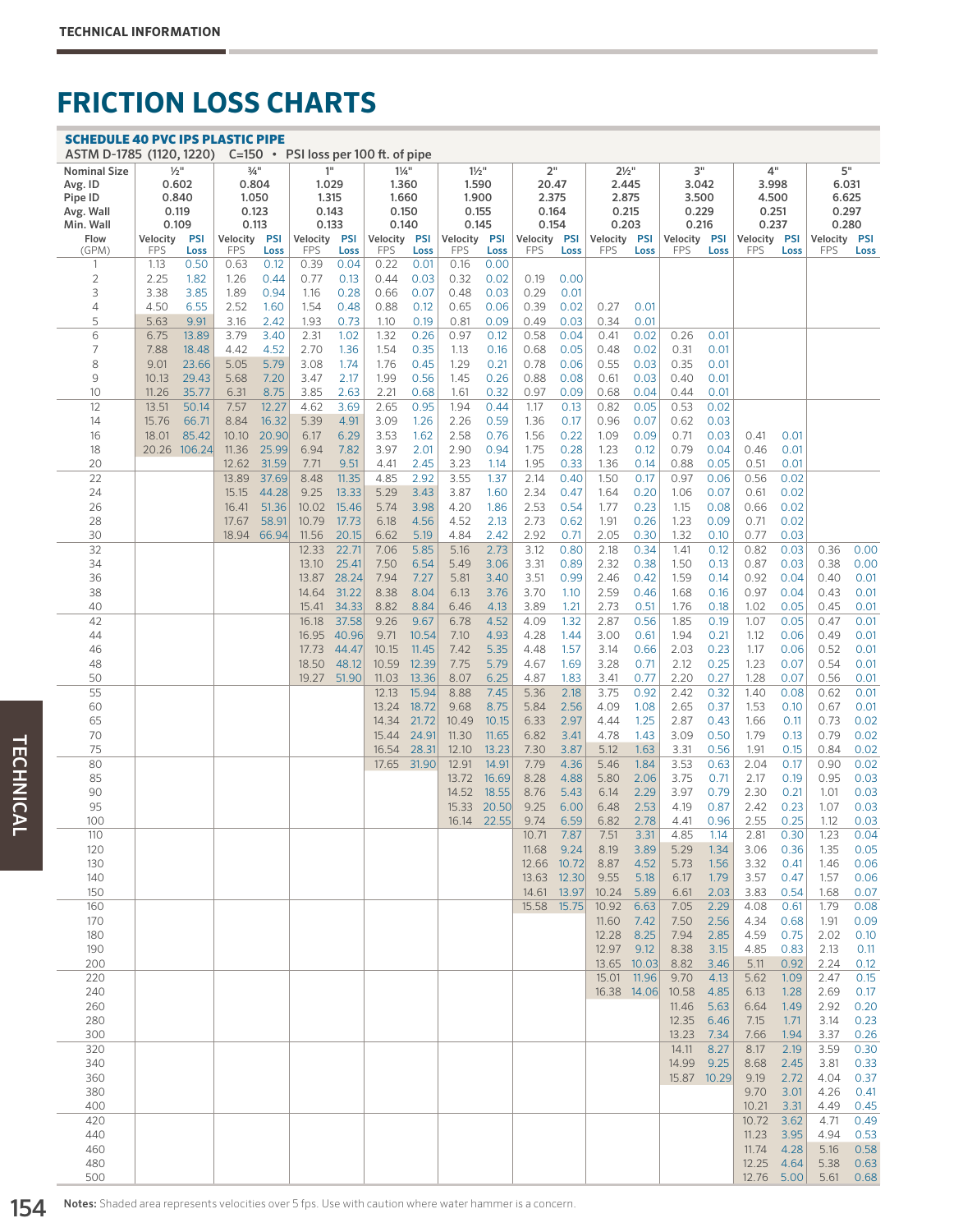| POLYETHYLENE PLASTIC PIPE ID CONTROLLED<br>PE 3408<br>ASTM D 2239 C=40 · PSI loss per 100 ft. of pipe |                    |                |                              |                |                    |                |                           |                |                           |                |               |              |                           |               |                |              |                |              |
|-------------------------------------------------------------------------------------------------------|--------------------|----------------|------------------------------|----------------|--------------------|----------------|---------------------------|----------------|---------------------------|----------------|---------------|--------------|---------------------------|---------------|----------------|--------------|----------------|--------------|
| <b>Nominal Size</b><br>Avg. Wall                                                                      | 1/2"<br>0.622      |                | $3/4$ <sup>11</sup><br>0.824 |                | 1"<br>10.49        |                | $1\frac{1}{4}$ "<br>1.380 |                | $1\frac{1}{2}$ "<br>1.610 |                | 2"<br>2.067   |              | $2\frac{1}{2}$ "<br>2.469 |               | 3"<br>3.068    |              | 4"<br>4.026    |              |
| Flow                                                                                                  | Velocity           | <b>PSI</b>     | Velocity                     | <b>PSI</b>     | Velocity           | <b>PSI</b>     | Velocity                  | <b>PSI</b>     | Velocity                  | <b>PSI</b>     | Velocity      | <b>PSI</b>   | Velocity                  | <b>PSI</b>    | Velocity       | <b>PSI</b>   | Velocity       | <b>PSI</b>   |
| (GPM)<br>1                                                                                            | <b>FPS</b><br>1.05 | Loss<br>0.49   | <b>FPS</b><br>0.60           | Loss<br>0.12   | <b>FPS</b><br>0.37 | Loss<br>0.04   | <b>FPS</b><br>0.21        | Loss<br>0.01   | <b>FPS</b><br>0.16        | Loss<br>0.00   | <b>FPS</b>    | Loss         | <b>FPS</b>                | Loss          | <b>FPS</b>     | Loss         | <b>FPS</b>     | Loss         |
| $\overline{2}$                                                                                        | 2.11               | 1.76           | 1.20                         | 0.45           | 0.74               | 0.14           | 0.43                      | 0.04           | 0.31                      | 0.02           | 0.19          | 0.01         |                           |               |                |              |                |              |
| 3                                                                                                     | 3.16               | 3.73           | 1.80                         | 0.95           | 1.11               | 0.29           | 0.64                      | 0.08           | 0.47                      | 0.04           | 0.29          | 0.01         |                           |               |                |              |                |              |
| 4<br>5                                                                                                | 4.22<br>5.27       | 6.35<br>9.60   | 2.40<br>3.00                 | 1.62<br>2.44   | 1.48<br>1.85       | 0.50<br>0.76   | 0.86<br>1.07              | 0.13<br>0.20   | 0.63<br>0.79              | 0.06<br>0.09   | 0.38<br>0.48  | 0.02<br>0.03 | 0.27<br>0.33              | 0.01<br>0.01  |                |              |                |              |
| 6                                                                                                     | 6.33               | 13.46          | 3.61                         | 3.43           | 2.22               | 1.06           | 1.29                      | 0.28           | 0.94                      | 0.13           | 0.57          | 0.04         | 0.40                      | 0.02          | 0.26           | 0.01         |                |              |
| 7                                                                                                     | 7.38               | 17.91          | 4.21                         | 4.56           | 2.60               | 1.41           | 1.50                      | 0.37           | 1.10                      | 0.18           | 0.67          | 0.05         | 0.47                      | 0.02          | 0.30           | 0.01         |                |              |
| 8<br>9                                                                                                | 8.44<br>9.49       | 22.93<br>28.52 | 4.81<br>5.41                 | 5.84<br>7.26   | 2.97<br>3.34       | 1.80<br>2.24   | 1.71<br>1.93              | 0.47<br>0.59   | 1.26<br>1.42              | 0.22<br>0.28   | 0.76<br>0.86  | 0.07<br>0.08 | 0.54<br>0.60              | 0.03<br>0.03  | 0.35<br>0.39   | 0.01<br>0.01 |                |              |
| 10                                                                                                    | 10.55              | 34.67          | 6.01                         | 8.82           | 3.71               | 2.73           | 2.14                      | 0.72           | 1.57                      | 0.34           | 0.95          | 0.10         | 0.67                      | 0.04          | 0.43           | 0.01         |                |              |
| 12                                                                                                    |                    |                | 7.21                         | 12.37          | 4.45               | 3.82           | 2.57                      | 1.01           | 1.89                      | 0.48           | 1.15          | 0.14         | 0.80                      | 0.06          | 0.52           | 0.02         |                |              |
| 14                                                                                                    |                    |                | 8.41                         | 16.45          | 5.19               | 5.08           | 3.00                      | 1.34           | 2.20                      | 0.63           | 1.34          | 0.19         | 0.94                      | 0.08          | 0.61           | 0.03         |                |              |
| 16<br>18                                                                                              |                    |                | 9.61<br>10.82                | 21.07<br>26.21 | 5.93<br>6.67       | 6.51<br>8.10   | 3.43<br>3.86              | 1.71<br>2.13   | 2.52<br>2.83              | 0.81<br>1.01   | 1.53<br>1.72  | 0.24<br>0.30 | 1.07<br>1.20              | 0.10<br>0.13  | 0.69<br>0.78   | 0.04<br>0.04 | 0.40<br>0.45   | 0.01<br>0.01 |
| 20                                                                                                    |                    |                | 12.02                        | 31.85          | 7.42               | 9.84           | 4.28                      | 2.59           | 3.15                      | 1.22           | 1.91          | 0.36         | 1.34                      | 0.15          | 0.87           | 0.05         | 0.50           | 0.01         |
| 22                                                                                                    |                    |                |                              |                | 8.16               | 11.74          | 4.71                      | 3.09           | 3.46                      | 1.46           | 2.10          | 0.43         | 1.47                      | 0.18          | 0.95           | 0.06         | 0.55           | 0.02         |
| 24<br>26                                                                                              |                    |                |                              |                | 8.90               | 13.79          | 5.14<br>5.57              | 3.63           | 3.78                      | 1.72<br>1.99   | 2.29<br>2.48  | 0.51<br>0.59 | 1.61                      | 0.21<br>0.25  | 1.04<br>1.13   | 0.07         | 0.60           | 0.02         |
| 28                                                                                                    |                    |                |                              |                | 9.64<br>10.38      | 16.00<br>18.35 | 6.00                      | 4.21<br>4.83   | 4.09<br>4.41              | 2.28           | 2.67          | 0.68         | 1.74<br>1.87              | 0.28          | 1.21           | 0.09<br>0.10 | 0.65<br>0.70   | 0.02<br>0.03 |
| 30                                                                                                    |                    |                |                              |                | 11.12              | 20.85          | 6.43                      | 5.49           | 4.72                      | 2.59           | 2.86          | 0.77         | 2.01                      | 0.32          | 1.30           | 0.11         | 0.76           | 0.03         |
| 32                                                                                                    |                    |                |                              |                | 11.86              | 23.50          | 6.86                      | 6.19           | 5.04                      | 2.92           | 3.06          | 0.87         | 2.14                      | 0.36          | 1.39           | 0.13         | 0.81           | 0.03         |
| 34<br>36                                                                                              |                    |                |                              |                | 12.61              | 26.29          | 7.28<br>7.71              | 6.92<br>7.69   | 5.35<br>5.67              | 3.27<br>3.63   | 3.25<br>3.44  | 0.97<br>1.08 | 2.28<br>2.41              | 0.41<br>0.45  | 1.47<br>1.56   | 0.14<br>0.16 | 0.86<br>0.91   | 0.04<br>0.04 |
| 38                                                                                                    |                    |                |                              |                |                    |                | 8.14                      | 8.50           | 5.98                      | 4.02           | 3.63          | 1.19         | 2.54                      | 0.50          | 1.65           | 0.17         | 0.96           | 0.05         |
| 40                                                                                                    |                    |                |                              |                |                    |                | 8.57                      | 9.35           | 6.30                      | 4.42           | 3.82          | 1.31         | 2.68                      | 0.55          | 1.73           | 0.19         | 1.01           | 0.05         |
| 42                                                                                                    |                    |                |                              |                |                    |                | 9.00                      | 10.24          | 6.61                      | 4.83           | 4.01          | 1.43         | 2.81                      | 0.60          | 1.82           | 0.21         | 1.06           | 0.06         |
| 44<br>46                                                                                              |                    |                |                              |                |                    |                | 9.43<br>9.86              | 11.16<br>12.12 | 6.93<br>7.24              | 5.27<br>5.72   | 4.20<br>4.39  | 1.56<br>1.70 | 2.94<br>3.08              | 0.66<br>0.71  | 1.91<br>1.99   | 0.23<br>0.25 | 1.11<br>1.16   | 0.06<br>0.07 |
| 48                                                                                                    |                    |                |                              |                |                    |                | 10.28                     | 13.11          | 7.56                      | 6.19           | 4.58          | 1.84         | 3.21                      | 0.77          | 2.08           | 0.27         | 1.21           | 0.07         |
| 50                                                                                                    |                    |                |                              |                |                    |                | 10.71                     | 14.14          | 7.87                      | 6.68           | 4.77          | 1.98         | 3.35                      | 0.83          | 2.17           | 0.29         | 1.26           | 0.08         |
| 55<br>60                                                                                              |                    |                |                              |                |                    |                | 11.78<br>12.85            | 16.87<br>19.82 | 8.66<br>9.44              | 7.97<br>9.36   | 5.25<br>5.73  | 2.36<br>2.77 | 3.68<br>4.02              | 0.99<br>1.17  | 2.38<br>2.60   | 0.35<br>0.41 | 1.38<br>1.51   | 0.09<br>0.11 |
| 65                                                                                                    |                    |                |                              |                |                    |                |                           |                | 10.23                     | 10.86          | 6.21          | 3.22         | 4.35                      | 1.36          | 2.82           | 0.47         | 1.64           | 0.13         |
| 70                                                                                                    |                    |                |                              |                |                    |                |                           |                | 11.02                     | 12.45          | 6.68          | 3.69         | 4.69                      | 1.55          | 3.03           | 0.54         | 1.76           | 0.14         |
| 75                                                                                                    |                    |                |                              |                |                    |                |                           |                | 11.81                     | 14.15          | 7.16          | 4.19         | 5.02                      | 1.77          | 3.25           | 0.61         | 1.89           | 0.16         |
| 80<br>85                                                                                              |                    |                |                              |                |                    |                |                           |                | 12.59<br>13.38            | 15.95<br>17.84 | 7.64<br>8.12  | 4.73<br>5.29 | 5.35<br>5.69              | 1.99<br>2.23  | 3.47<br>3.68   | 0.69<br>0.77 | 2.01<br>2.14   | 0.18<br>0.21 |
| 90                                                                                                    |                    |                |                              |                |                    |                |                           |                |                           |                | 8.59          | 5.88         | 6.02                      | 2.48          | 3.90           | 0.86         | 2.27           | 0.23         |
| 95                                                                                                    |                    |                |                              |                |                    |                |                           |                |                           |                | 9.07          | 6.50         | 6.36                      | 2.74          | 4.12           | 0.95         | 2.39           | 0.25         |
| 100<br>110                                                                                            |                    |                |                              |                |                    |                |                           |                |                           |                | 9.55<br>10.50 | 7.15<br>8.53 | 6.69<br>7.36              | 3.01<br>3.59  | 4.33<br>4.77   | 1.05<br>1.25 | 2.52<br>2.77   | 0.28<br>0.33 |
| 120                                                                                                   |                    |                |                              |                |                    |                |                           |                |                           |                | 11.46         | 10.02        | 8.03                      | 4.22          | 5.20           | 1.47         | 3.02           | 0.39         |
| 130                                                                                                   |                    |                |                              |                |                    |                |                           |                |                           |                | 12.41         | 11.62        | 8.70                      | 4.89          | 5.63           | 1.70         | 3.27           | 0.45         |
| 140                                                                                                   |                    |                |                              |                |                    |                |                           |                |                           |                | 13.37 13.33   |              | 9.37                      | 5.61          | 6.07           | 1.95         | 3.52           | 0.52         |
| 150<br>160                                                                                            |                    |                |                              |                |                    |                |                           |                |                           |                |               |              | 10.04<br>10.71            | 6.38<br>7.19  | 6.50<br>6.94   | 2.22<br>2.50 | 3.78<br>4.03   | 0.59<br>0.67 |
| 170                                                                                                   |                    |                |                              |                |                    |                |                           |                |                           |                |               |              | 11.38                     | 8.04          | 7.37           | 2.79         | 4.28           | 0.74         |
| 180                                                                                                   |                    |                |                              |                |                    |                |                           |                |                           |                |               |              | 12.05                     | 8.94          | 7.80           | 3.11         | 4.53           | 0.83         |
| 190<br>200                                                                                            |                    |                |                              |                |                    |                |                           |                |                           |                |               |              | 12.72<br>13.39            | 9.88<br>10.87 | 8.24<br>8.67   | 3.43<br>3.78 | 4.78<br>5.03   | 0.92<br>1.01 |
| 220                                                                                                   |                    |                |                              |                |                    |                |                           |                |                           |                |               |              |                           |               | 9.54           | 4.50         | 5.54           | 1.20         |
| 240                                                                                                   |                    |                |                              |                |                    |                |                           |                |                           |                |               |              |                           |               | 10.40          | 5.29         | 6.04           | 1.41         |
| 260                                                                                                   |                    |                |                              |                |                    |                |                           |                |                           |                |               |              |                           |               | 11.27          | 6.14         | 6.54           | 1.64         |
| 280<br>300                                                                                            |                    |                |                              |                |                    |                |                           |                |                           |                |               |              |                           |               | 12.14<br>13.00 | 7.04<br>8.00 | 7.05<br>7.55   | 1.88<br>2.13 |
| 320                                                                                                   |                    |                |                              |                |                    |                |                           |                |                           |                |               |              |                           |               | 13.87          | 9.02         | 8.05           | 2.40         |
| 340                                                                                                   |                    |                |                              |                |                    |                |                           |                |                           |                |               |              |                           |               |                |              | 8.56           | 2.69         |
| 360                                                                                                   |                    |                |                              |                |                    |                |                           |                |                           |                |               |              |                           |               |                |              | 9.06<br>9.57   | 2.99         |
| 380<br>400                                                                                            |                    |                |                              |                |                    |                |                           |                |                           |                |               |              |                           |               |                |              | 10.07          | 3.30<br>3.63 |
| 420                                                                                                   |                    |                |                              |                |                    |                |                           |                |                           |                |               |              |                           |               |                |              | 10.57          | 3.98         |
| 440                                                                                                   |                    |                |                              |                |                    |                |                           |                |                           |                |               |              |                           |               |                |              | 11.08          | 4.33         |
| 460<br>480                                                                                            |                    |                |                              |                |                    |                |                           |                |                           |                |               |              |                           |               |                |              | 11.58<br>12.08 | 4.71<br>5.09 |
| 500                                                                                                   |                    |                |                              |                |                    |                |                           |                |                           |                |               |              |                           |               |                |              | 12.59          | 5.49         |

Notes: Shaded area represents velocities over 5 fps. Use with caution where water hammer is a concern.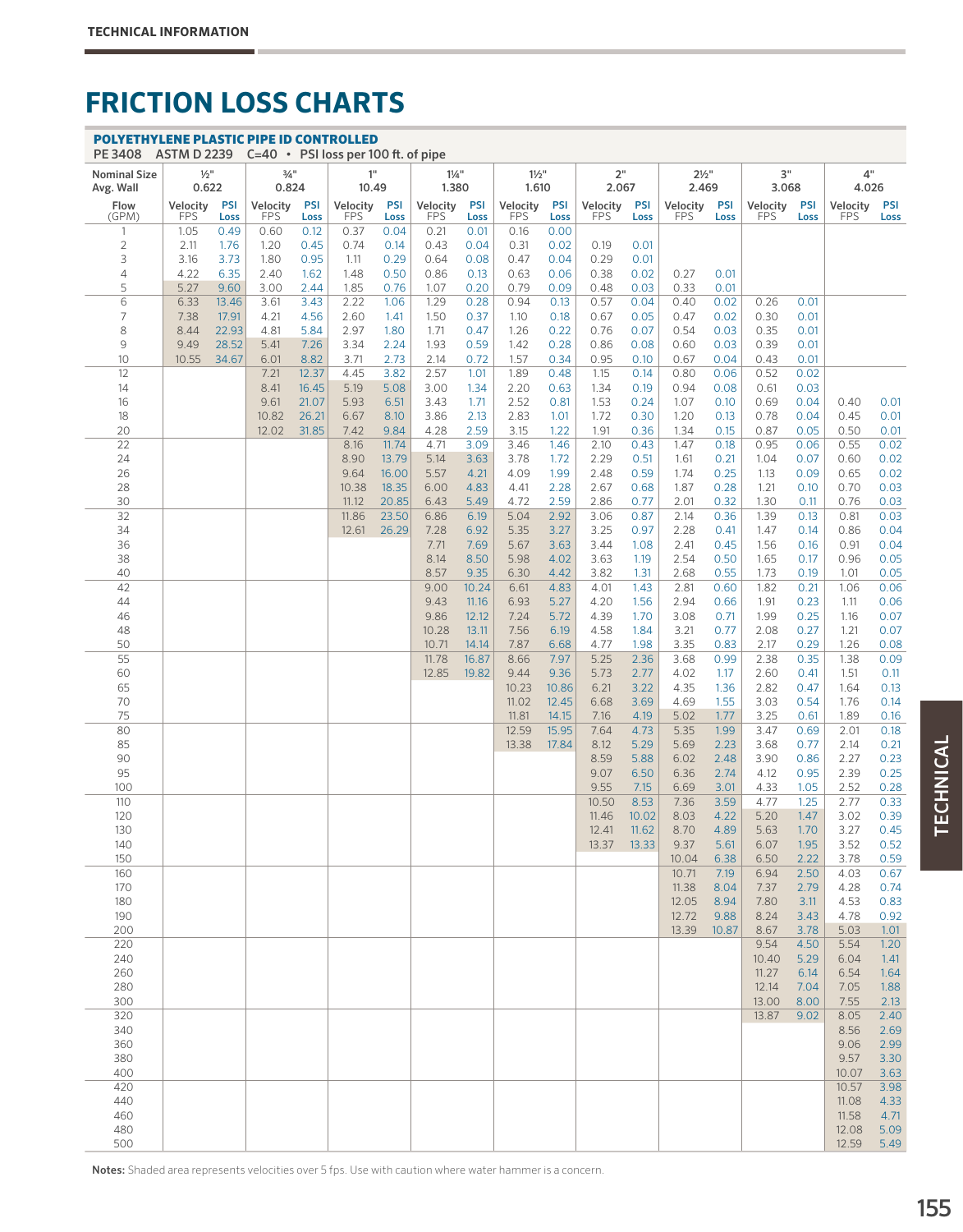#### **TABLE OF APPROXIMATE PRESSURE LOSSES FOR PIPE FITTINGS**

| 0.6<br>Coupling<br>Run of St. Tee<br>1<br>Tee, Side Outlet<br>3<br>1.5<br>Tee, Run Reduced ½"<br>Elbow, 90°<br>1.5 | 0.8<br>1<br>4.5     | 1<br>1.5        | 1.2              | 1.5              | 2               |                  |                |                |      |      |
|--------------------------------------------------------------------------------------------------------------------|---------------------|-----------------|------------------|------------------|-----------------|------------------|----------------|----------------|------|------|
|                                                                                                                    |                     |                 |                  |                  |                 | 2.5              | 3              | $\overline{4}$ | 6    | 8    |
|                                                                                                                    |                     |                 | $\overline{2}$   | $\overline{2}$   | 2.5             | 3                | $\overline{4}$ | 5              | 7    | 10   |
|                                                                                                                    |                     | 5               | $\overline{7}$   | 9                | 11              | 13               | 16             | 20             | 31   | 42   |
|                                                                                                                    | 2.5                 | 3               | $\overline{4}$   | 5                | 6               | $\overline{7}$   | 8              | 12             | 16   | 20   |
|                                                                                                                    | 2.5                 | 3               | $\overline{4}$   | 5                | 6               | 7                | 8              | 12             | 16   | 20   |
| Elbow, 45°<br>0.75                                                                                                 | $\mathbf{1}$        | 1.3             | 1.7              | $\overline{2}$   | 2.5             | 3                | 3.5            | 5              | 7.5  | 10   |
| 9<br>Corporation Stop                                                                                              | 9                   | 9               | 9                | 9                | 9               |                  |                |                |      |      |
| 6<br>Curb Stop                                                                                                     | 6                   | 7               | 7                | 8                | 8               |                  |                |                |      |      |
|                                                                                                                    |                     |                 |                  |                  |                 |                  |                |                |      |      |
| Plastic IPS or<br>$1/2$ <sup>11</sup>                                                                              | $3/4$ <sup>11</sup> | 1 <sup>II</sup> | $1\frac{1}{4}$ " | $1\frac{1}{2}$ " | 2 <sup>''</sup> | $2\frac{1}{2}$ " | 3"             | 4"             | 6"   | 8"   |
| <b>Copper Fitting Type</b>                                                                                         |                     |                 |                  |                  |                 |                  |                |                |      |      |
| 1.5<br>Coupling                                                                                                    | 2.5                 | 3.0             | 3.0              | 4.0              | 6.0             | 7.0              | 8.0            | 11.0           | 18.0 | 24.0 |
| Run of St. Tee<br>2.5                                                                                              | 3.0                 | 4.0             | 5.0              | 6.0              | 8.0             | 9.0              | 11.0           | 15.0           | 21.0 | 28.0 |
| Tee, Side Outlet<br>7.0                                                                                            | 9.0                 | 12.0            | 15.0             | 18.0             | 24.0            | 30.0             | 36.0           | 45.0           | 70.0 | 90.0 |
| Tee, Run Reduced 1/2"<br>3.5                                                                                       | 4.5                 | 6.0             | 8.0              | 9.0              | 11.0            | 14.0             | 17.0           | 24.0           | 34.0 | 45.0 |
| Elbow, 90°<br>3.5                                                                                                  | 4.5                 | 6.0             | 8.0              | 9.0              | 11.0            | 14.0             | 17.0           | 24.0           | 34.0 | 45.0 |
| Elbow, 34°<br>1.5                                                                                                  | 2.0                 | 3.0             | 3.5              | 4.0              | 5.0             | 7.0              | 8.0            | 10.0           | 16.0 | 20.0 |

To use this chart, multiply the approximate "equivalent feet of pipe" value by the proper pipe pressure loss per 100 ft. rating, then divide by 100. The result is the fitting loss in PSI.

#### Notes:

It is recommended that the above chart be used only when the manufacturers recommended pressure loss values are not available.

#### ACCESSORY PRESSURE LOSS CHARTS

![](_page_23_Figure_8.jpeg)

![](_page_23_Figure_9.jpeg)

#### **HCV PRESSURE LOSS CHART SWING JOINT FRICTION LOSS**  $16\,$  $\begin{array}{ccc} \text{loss in PSI} & \text{a} & \text{b} \\ \text{a} & \text{b} & \text{c} \\ \text{b} & \text{c} & \text{d} \end{array}$ 14 12 10 8 6 4 2  $\mathbf 0$ 0 1 2 3 4 5 6 7 8 9 10 Flow in GPM

TECHNICAL

**TECHNICAL**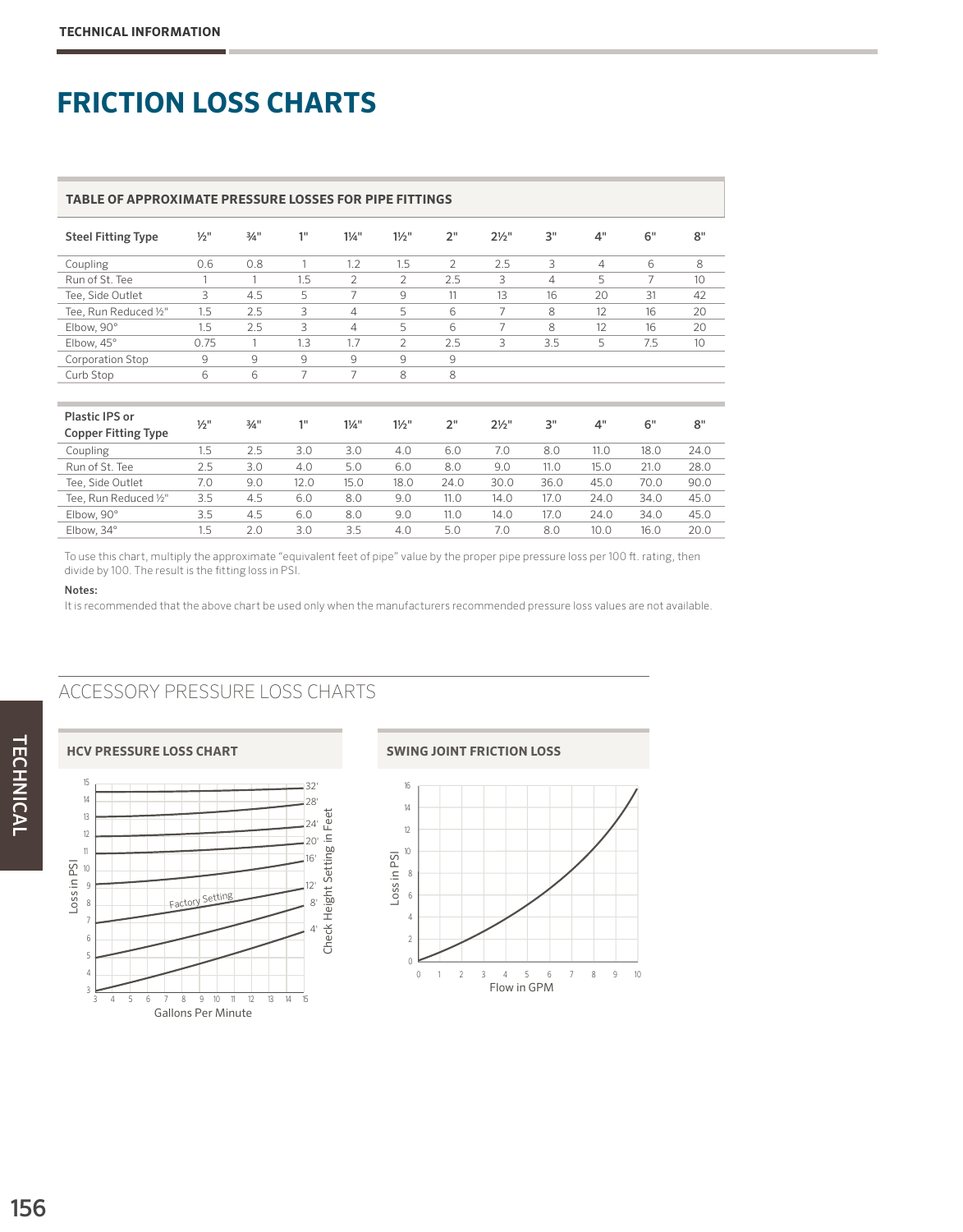### **WIRE DATA**

| <b>STANDARD ANNEALED COPPER AT 20° C</b> |                    |                 |                |                |               |  |
|------------------------------------------|--------------------|-----------------|----------------|----------------|---------------|--|
| American                                 | <b>Metric Wire</b> | <b>Diameter</b> | Diameter       | Resistance     | Resistance    |  |
| <b>Wire Gauge</b>                        | Gauge              | (Mils)          | (mm)           | (Per mft Ohms) | (Per km Ohms) |  |
| $\mathbf{1}$                             |                    | 289.3           | 7.348          | 0.9239         | 0.4065        |  |
|                                          | $\overline{7}$     |                 | $\overline{7}$ |                | 0.448         |  |
| $\overline{2}$                           |                    | 257.6           | 6.543          | 0.1563         | 0.5128        |  |
|                                          | 6                  |                 | 6              |                | 0.6098        |  |
| 3                                        |                    | 229.4           | 5.827          | 0.1971         | 0.6466        |  |
| 4                                        |                    | 204.3           | 5.189          | 0.2485         | 0.8152        |  |
|                                          | 5                  |                 | 5              |                | 0.08781       |  |
| 5                                        |                    | 181.9           | 4.62           | 0.3134         | 1.028         |  |
|                                          | 4.5                |                 | 4.5            |                | 1.084         |  |
| 6                                        |                    | 162             | 4.115          | 0.3952         | 1.297         |  |
|                                          | $\overline{4}$     |                 | $\overline{4}$ |                | 1.372         |  |
| 7                                        |                    | 144.3           | 3.665          | 0.4981         | 1.634         |  |
|                                          | 3.5                |                 | 3.5            |                | 1.792         |  |
| 8                                        |                    | 128.5           | 3.264          | 0.6281         | 2.061         |  |
|                                          | 3                  |                 | 3              |                | 2.439         |  |
| 9                                        |                    | 114.4           | 2.906          | 0.7925         | 2.6           |  |
| 10                                       |                    | 101.9           | 2.588          | 0.9988         | 3.277         |  |
|                                          | 2.5                |                 | 2.5            |                | 3.512         |  |
| 11                                       |                    | 90.7            | 2.3            | 1.26           | 4.14          |  |
| 12                                       |                    | 80.8            | 2.05           | 1.59           | 5.21          |  |
|                                          | $\overline{2}$     |                 | $\overline{2}$ |                | 5.49          |  |
| 13                                       |                    | 72              | 1.83           | $\overline{2}$ | 6.56          |  |
|                                          | 1.8                |                 | 1.8            |                | 6.78          |  |
| 14                                       |                    | 64.1            | 1.63           | 2.52           | 8.28          |  |
|                                          | 1.6                |                 | 1.6            |                | 8.58          |  |
| 15                                       |                    | 57.1            | 1.45           | 3.18           | 10.4          |  |
|                                          | 1.4                |                 | 1.4            |                | 11.2          |  |
| 16                                       |                    | 50.8            | 1.29           | 4.02           | 13.2          |  |
|                                          | 1.2                |                 | 1.2            |                | 15.2          |  |
| 17                                       |                    | 45.3            | 1.15           | 5.05           | 16.6          |  |
| 18                                       |                    | 40.3            | 1.02           | 6.39           | 21            |  |
|                                          | $\mathbf{1}$       |                 | $\mathbf{1}$   |                | 22            |  |
| 19                                       |                    | 35.9            | 0.912          | 8.05           | 26.4          |  |
|                                          | 0.9                |                 | 0.9            |                | 27.1          |  |
| 20                                       |                    | 32              | 0.813          | 10.1           | 33.2          |  |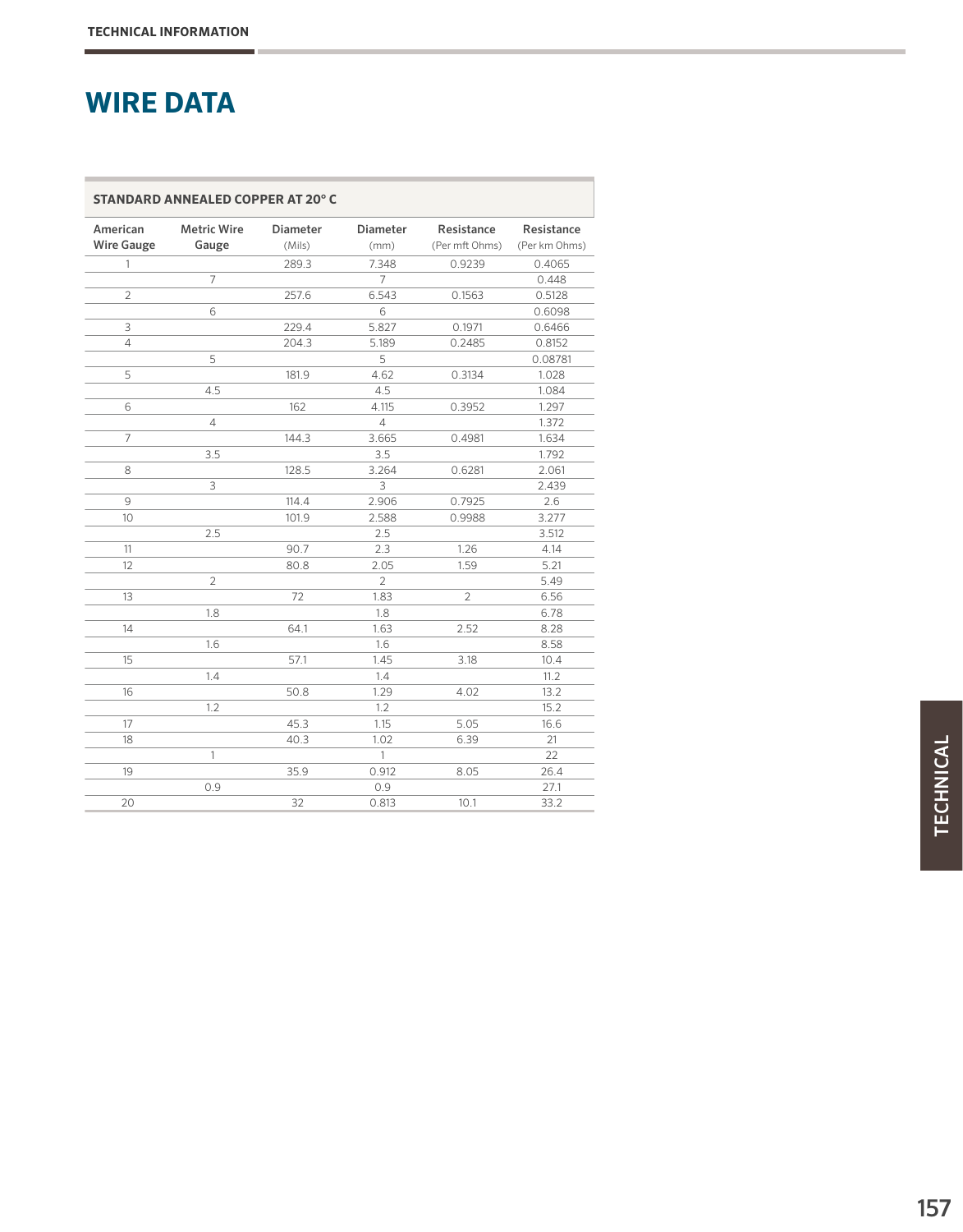### **WIRE SIZING**

#### REQUIRED INFORMATION

Actual one-way length of wire between the controllers and the power source or the controllers and valves

Allowable voltage loss along the wire circuit

Accumulative current flowing through the wire section being sized in amperes

#### RESISTANCE IS CALCULATED USING THIS FORMULA:

 $R = 1000 \times AVL$ 

- $2L \times I$
- R = Maximum Allowable Resistance of wire in ohms per 1,000 ft.
- AVL = Allowable voltage loss
	- $L =$  Wire length (one way)
	- $I =$  Inrush current

AVL for controller power wire sizing is calculated by subtracting the minimum operating voltage required by the controller from the minimum available voltage at the power source.

AVL for valve wire sizing is calculated by subtracting minimum solenoid operating voltage from controller output voltage. This number will vary depending on the manufacturer and in some cases with line pressure.

#### VALVE WIRE SIZING EXAMPLE

Given: The distance from the controller to the valve is 1,800 ft. The controller output is 24 V. The valve has a minimum operating voltage of 20 V and an inrush current of 370 mA (0.37 A).

$$
R = \frac{1,000 \times 4}{2(1,800) \times 0.37}
$$

$$
R = \frac{4,000}{1,332}
$$

 $R = 3.00$  ohms/1,000 ft.

So, wire resistance cannot exceed 3.00 ohms per 1,000 ft. Now go to table #1 and select the proper wire size. Since 18 gauge wire has more resistance than 3.00 ohms per 1,000 ft., choose 14 gauge wire.

Table 2 is a quick reference and is set up to provide maximum wire runs given the information at the bottom of the table.

| Wire Size | Resistance at 20° C (68° F) |
|-----------|-----------------------------|
| (AWG)     | (ohms per 1,000 ft.)        |
| 18        | 6.39                        |
| 16        | 4.02                        |
| 14        | 2.52                        |
| 12        | 1.59                        |
| 10        |                             |
| 8         | 0.63                        |
| 6         | 04                          |
| Δ         | 0.25                        |

#### **TABLE 2- VALVE WIRE SIZING**

| <b>Ground Wire</b> | <b>Control Wire</b> |      |      |      |      |       |       |  |
|--------------------|---------------------|------|------|------|------|-------|-------|--|
|                    | 18                  | 16   | 14   | 12   | 10   | 8     | 6     |  |
| 18                 | 850                 | 1040 | 1210 | 1350 | 1460 | 1540  | 1590  |  |
| 16                 | 1040                | 1340 | 1650 | 1920 | 2150 | 2330  | 2440  |  |
| 14                 | 1210                | 1650 | 2150 | 2630 | 3080 | 3450  | 3700  |  |
| 12                 | 1350                | 1920 | 2630 | 3390 | 4170 | 4880  | 5400  |  |
| 10                 | 1460                | 2150 | 3080 | 4170 | 5400 | 6670  | 7690  |  |
| 8                  | 1540                | 2330 | 3450 | 4880 | 6670 | 8700  | 10530 |  |
| 6                  | 1590                | 2440 | 3700 | 5400 | 7690 | 10530 | 13330 |  |

#### Notes:

Maximum one-way distance in feet between controller and valve

Heavy-duty solenoid: 24 VAC, 370 mA inrush current, 190 mA holding current, 60 cycles; 475 mA inrush current, 230 mA holding current, 50 cycles